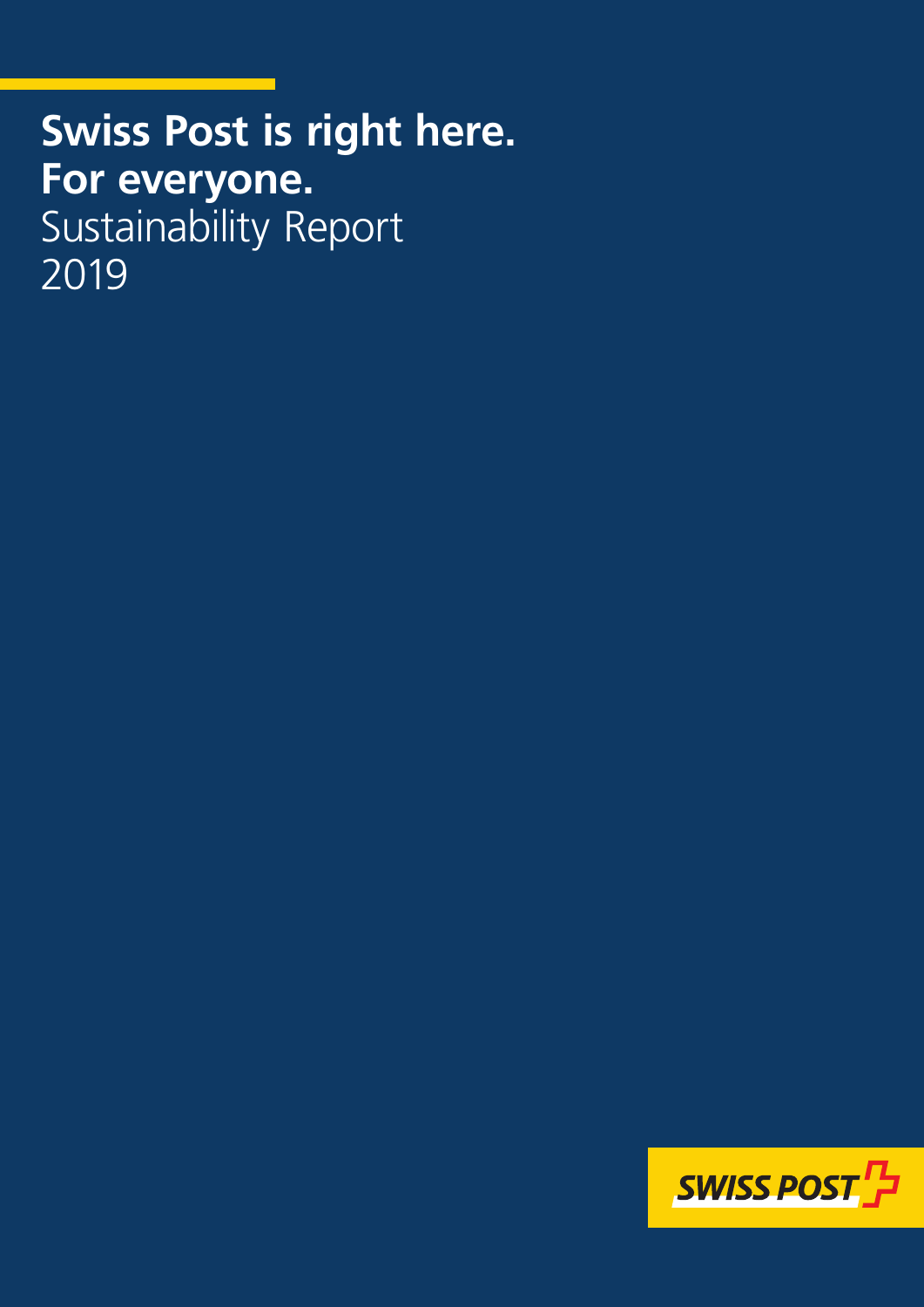#### **About the Sustainability Report**

**I** Structure of reporting documents

- The Swiss Post annual reporting documents for 2019 consist of:
- Swiss Post Annual Report
- Swiss Post Financial Report (management report, corporate governance, annual financial statements for the Group, Swiss Post Ltd and PostFinance Ltd)
- Sustainability Report (report in accordance with the Global Reporting Initiative guidelines)
- Annual Report key figures

#### Languages

This report is available in English, German, French and Italian. The German version of the online report is authoritative (www.swisspost.ch/sustainabilityreport).

#### Ordering

Electronic versions of the annual reporting documents are available at www.swisspost.ch/annualreport. The Annual Report and Financial Report are also available in printed form.

#### Forward-looking statements

This report contains forward-looking statements. They are based on current management estimates and projections, and on the information currently available to management. Forward-looking statements are not intended as guarantees of future performance and results, which remain dependent on many different factors; they are subject to a variety of risks and uncertainties, and are based on assumptions that may not prove accurate.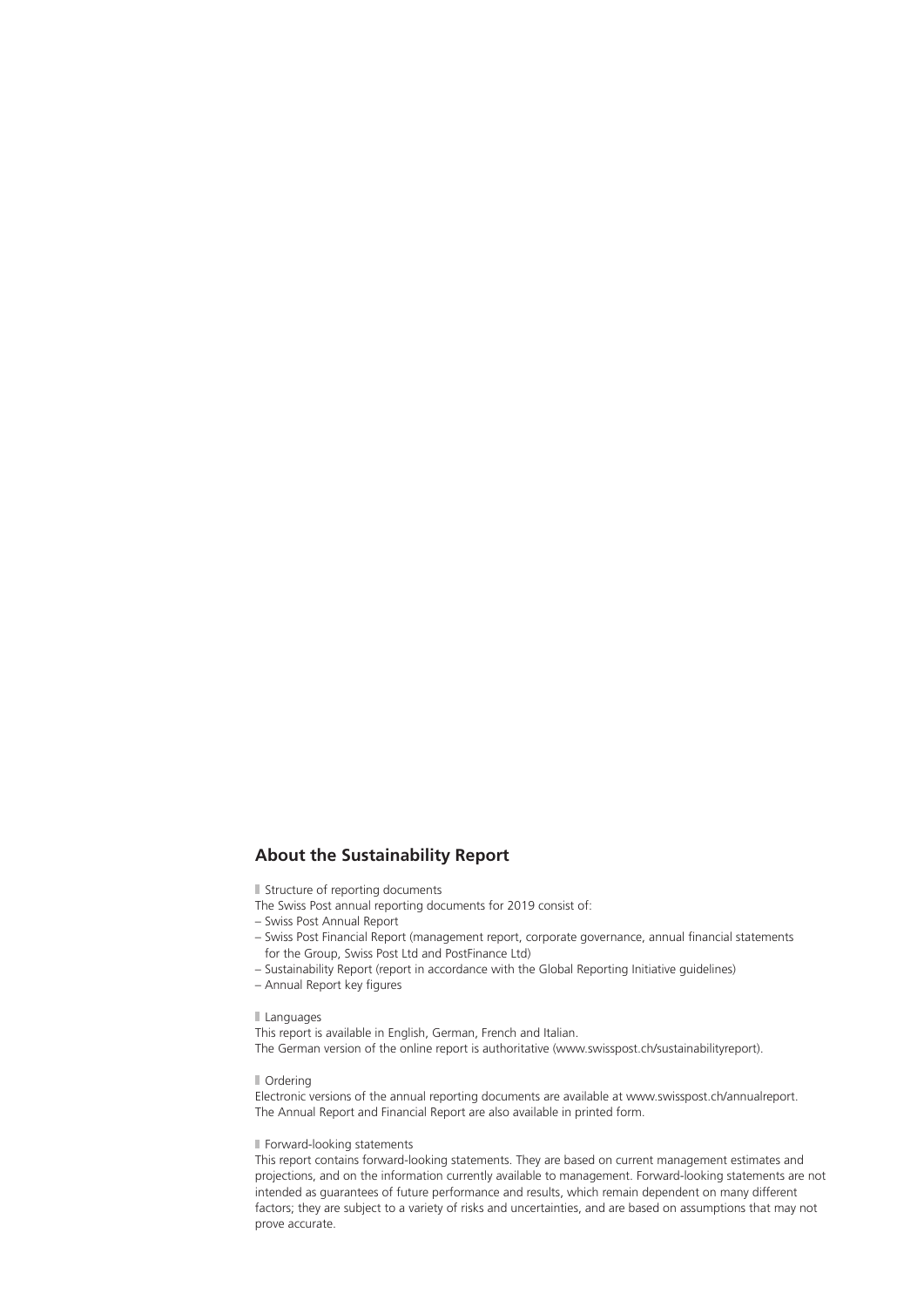## **Swiss Post sustainability reporting for 2019**

Swiss Post documents its sustainability performance in accordance with GRI Standards. Sustainability means ensuring an appropriate balance between economic success, environmental action and social responsibility. The Global Reporting Initiative (GRI) sets out internationally recognized standards for sustainability reporting, helping to foster transparency and comparability. All standards used are based on the 2016 GRI Standards (GRI publication date). This report was prepared in accordance with the GRI Standards Core option.

#### **Contents**

| Foreword by CEO Roberto Cirillo                                          |    |
|--------------------------------------------------------------------------|----|
| What we have achieved: contribution to the Sustainable Development Goals |    |
| <b>Universal standards</b>                                               | 6  |
| 102 General Disclosures                                                  | 6  |
| 103 Management approach                                                  | 14 |
| <b>Specific standards</b>                                                | 26 |
| 200 Economic Disclosures                                                 | 26 |
| GRI 201: Economic Performance                                            | 26 |
| GRI 202: Market Presence                                                 | 27 |
| GRI 203: Indirect Economic Impacts                                       | 27 |
| GRI 205: Anti-corruption                                                 | 27 |
| GRI 206: Anti-competitive Behavior                                       | 28 |
| 300 Environmental Disclosures                                            | 28 |
| GRI 302: Energy                                                          | 28 |
| GRI 305: Emissions                                                       | 31 |
| GRI 307: Environmental Compliance                                        | 32 |
| GRI 308: Supplier Environmental Assessment                               | 32 |
| 400 Social Disclosures                                                   | 33 |
| GRI 401: Employment                                                      | 33 |
| GRI 402: Labor/Management Relations                                      | 33 |
| GRI 403: Occupational Health and Safety                                  | 34 |
| GRI 404: Training and Education                                          | 34 |
| GRI 405: Diversity and Equal Opportunity                                 | 35 |
| GRI 406: Non-discrimination                                              | 36 |
| GRI 407: Freedom of Association and Collective Bargaining                | 36 |
| GRI 408: Child Labor                                                     | 36 |
| GRI 409: Forced or Compulsory Labor                                      | 37 |
| GRI 412: Human Rights Assessment                                         | 37 |
| GRI 414: Supplier Social Assessment                                      | 37 |
| GRI 418: Customer Privacy                                                | 38 |
| GRI 419: Socioeconomic Compliance                                        | 38 |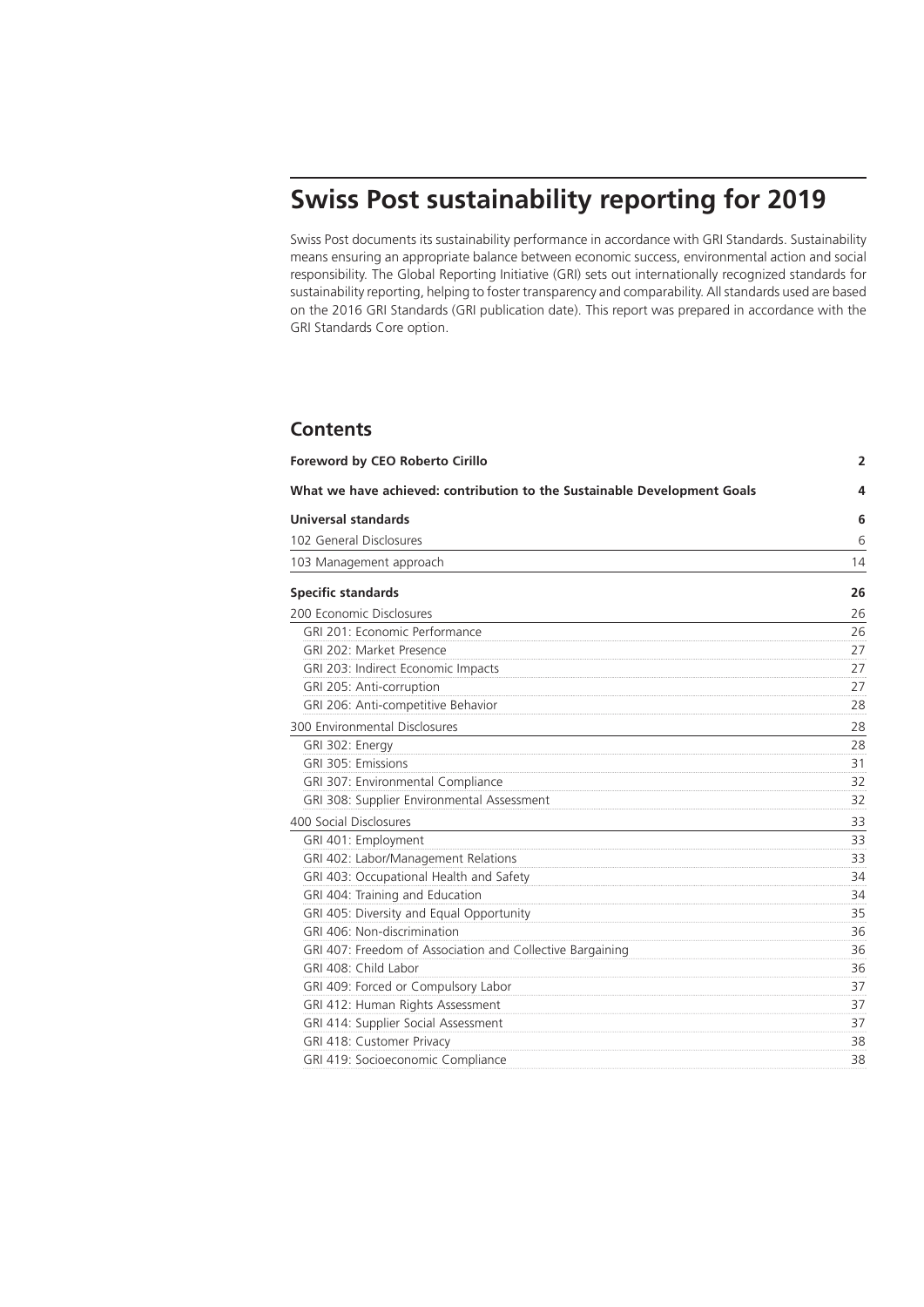



#### **Dear Reader**

Swiss Post is right here. For everyone. That will remain the case in future, and Swiss Post is aware of its special responsibility towards individual citizens, Swiss society and the environment. For this reason, sustainability is a decisive factor in our corporate decisions. We wish to make our contribution to sustainable development by acting as a pioneer and a role model – for the benefit of Switzerland as a whole.

In all its endeavours, Swiss Post strives to strike the right balance between commercial success, an environmentally-friendly approach and social responsibility, while taking account of the needs of current and future generations. And this is having an impact: Swiss Post is well ahead in comparison to other international postal organizations. We have been named the world's best postal service by the Universal Postal Union for the third time in a row. That stands us in good stead for future challenges and inspires us to continue to be mindful of our responsibility and remain at the forefront in future.

Our corporate responsibility strategy 2017–2020 focuses on five priority areas of action: responsible procurement, climate and energy, responsible employer, circular economy and corporate citizenship. They form the basis for our sustainability objectives and measures.

To ensure transparent and comparable reporting and to promote dialogue, we review the key topics of corporate responsibility annually in our Sustainability Report, and the results are evident.

We are making a verifiable contribution to the [UN Sustainable Development Goals](https://www.un.org/sustainabledevelopment/sustainable-development-goals/) as well as to the Federal Council's Sustainable Development Strategy for Switzerland. We remain committed to the ten principles of the [UN Global Compact.](https://www.unglobalcompact.org) At the end of 2019, we reached and exceeded our ambitious  $CO<sub>2</sub>$  efficiency target – an improvement of 25 percent by 2020 compared to 2010.

In line with customer requirements, we are developing new products and services for a resourcefriendly and circular economy. We focus on sustainable and responsible procurement, promote our employees' performance and are committed to working for the common good as part of our corporate citizenship.

Our activities and references are very diverse: thanks to our energy-efficient fleet and our promotion of renewable energies, we are continually reducing our greenhouse gas emissions. Out of all the European postal organizations, we have the biggest electric scooter fleet for deliveries, with around 6,000 three-wheeled vehicles powered by certified eco-electricity.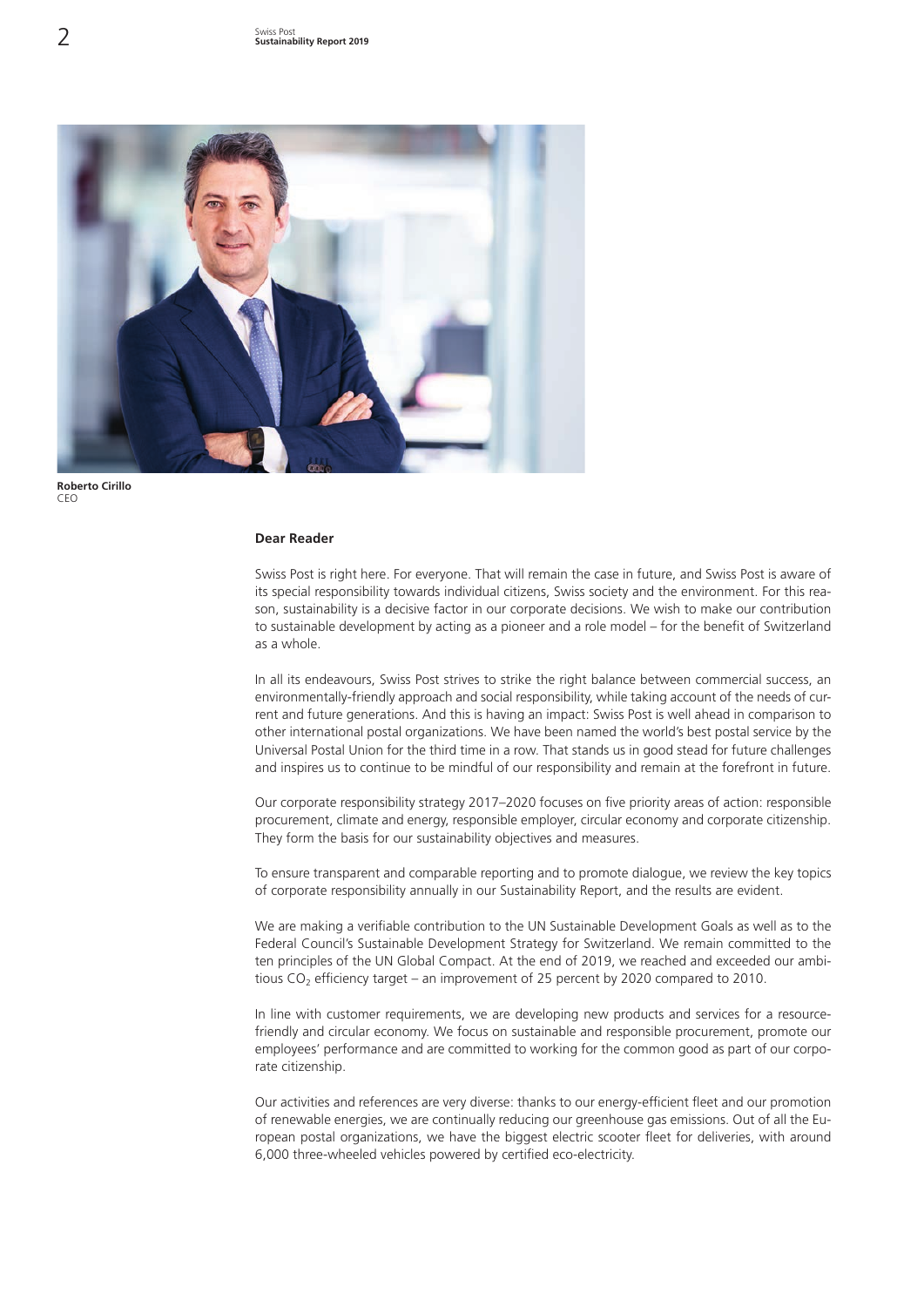We aim to use mainly e-vehicles for parcel deliveries in urban centers by 2025, and to deliver all letters and parcels using only electric vehicles by 2030.

All addressed letters and PromoPost consignments in Switzerland are already transported carbonneutrally. When sending parcels and other consignments, our customers can offset the  $CO<sub>2</sub>$  emissions with "pro clima" shipment.

We are also setting an example in our buildings by avoiding fossil fuels for heating systems in new developments and renovations. We are driving forward the withdrawal from fossil fuels as part of sustainability. In addition, we operate some of Switzerland's largest photovoltaic systems on the roofs of our letter and parcel centers. Our systems produced over 7 GWh of solar power in total in 2019.

Transparency and fairness are also important to us in procurement. We expect our producers to implement high social standards and to respect human rights. The Fair Wear Foundation has awarded us Leader status every year since 2014. We give used clothing a new lease of life. Items in good condition are either given to charitable organizations, where they are resold, or they are repurposed into bags and laptop cases through upcycling.

Promoting the diversity of our workforce is particularly important to us. We have around 56,000 employees from 140 nations. They speak different languages, live in different ways and have chosen various lifestyles. This represents tremendous value added for Swiss Post. In 2019, we completely revised our Code of Conduct, which applies to all employees. Discrimination and bullying have no place at Swiss Post.

To ensure our employees' well-being, we optimize their working environments and assist them with advice and support measures in difficult circumstances. We are also Switzerland's third largest training provider, with around 1,900 apprentices. That equates to just under 6 percent of our headcount in Switzerland. Our employees are not only the face of Swiss Post to the public – they are Swiss Post.

Finally, we support charitable initiatives where we can provide value added with our core competencies. One example is the "2  $\times$  Christmas" campaign, which we support by providing logistics solutions free of charge, or the Santa Claus campaign, where over 20,000 children's letters receive a personal response from Father Christmas thanks to Swiss Post employees.

For all of these issues, it is not looking back that matters, and even the status quo is only of limited significance. More important is looking forward, assuming responsibility for the environment and future generations, and the opportunities this presents.

The materiality analysis carried out with internal and external stakeholders in 2019 confirmed and expanded the focus areas previously set and lays the foundation for the priorities in the new strategy period and further ahead until 2030. In particular, we are focusing on digitization and data protection, climate and energy, innovation, customer experience, environmentally and socially responsible procurement, and our products and services.

As a universal provider in the fields of communications and logistics, the backbone of mobility between urban and rural areas and a payment transactions partner, Swiss Post contributes vital added value to the Swiss economy. We want to play our part in ensuring sustainable development, and we take our responsibility very seriously!

Spet Civillo

**Roberto Cirillo** CEO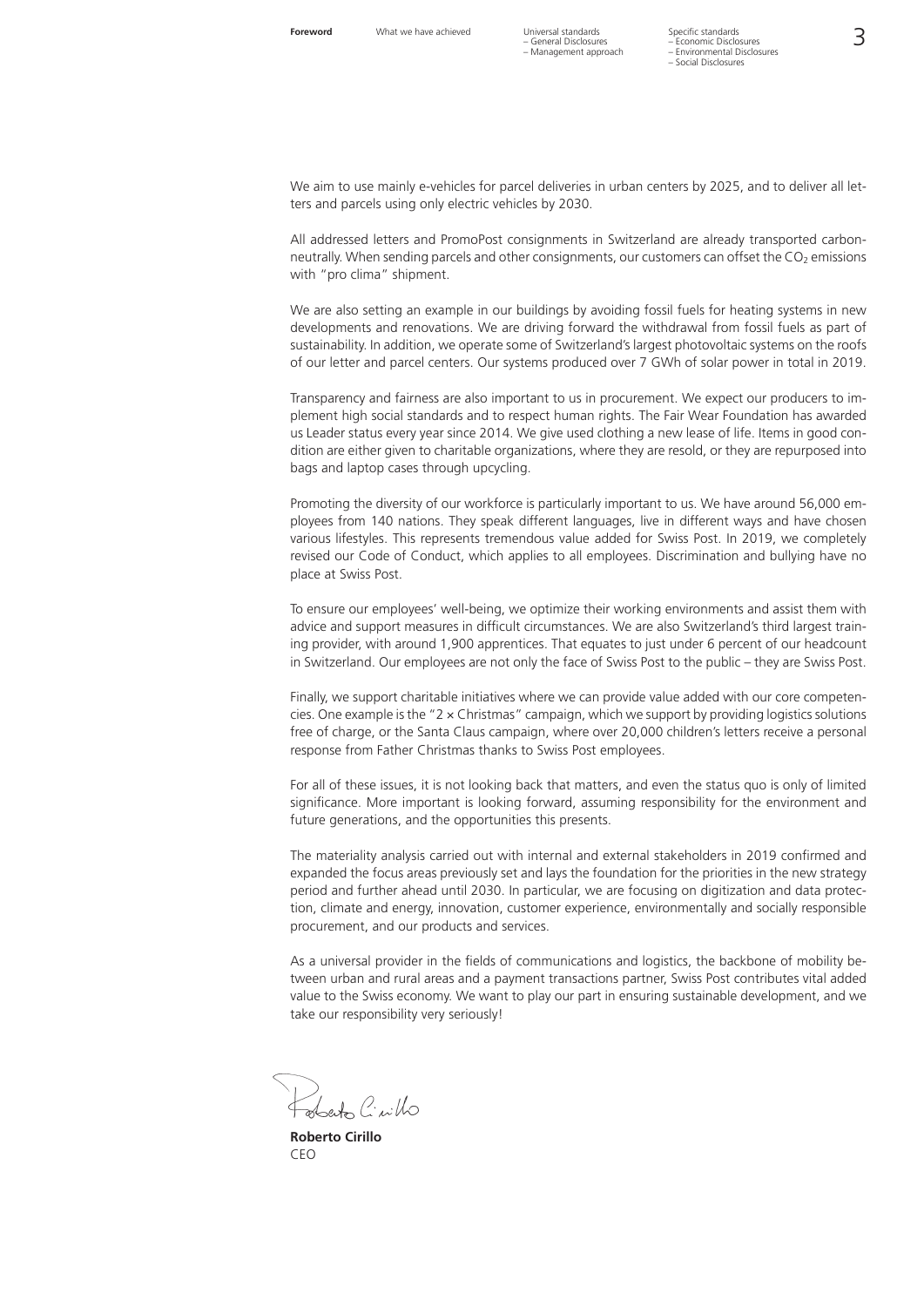## **What we have achieved: contribution to the Sustainable Development Goals**

Swiss Post takes its social, environmental and economic responsibilities seriously. We're acting now – for tomorrow, for future generations, for the sustainable development of our environment and society. We are making a significant contribution to the Sustainable Development Goals (SDGs) set by the UN in the 2030 Agenda for Sustainable Development. The following goals are relevant to Swiss Post:

| <b>SDG</b>                                                     |                                                                                                                                            | Our ambition and contribution to the goal                                                                                                                                                                                                                                                                                                                                                                                                                                                                                                                                                                                           | Our performance in 2019                                                                                                                                                                                                                                                                                                                                                                                                                                                                                                                                                                                                                                                                                                                                                                                                                   |
|----------------------------------------------------------------|--------------------------------------------------------------------------------------------------------------------------------------------|-------------------------------------------------------------------------------------------------------------------------------------------------------------------------------------------------------------------------------------------------------------------------------------------------------------------------------------------------------------------------------------------------------------------------------------------------------------------------------------------------------------------------------------------------------------------------------------------------------------------------------------|-------------------------------------------------------------------------------------------------------------------------------------------------------------------------------------------------------------------------------------------------------------------------------------------------------------------------------------------------------------------------------------------------------------------------------------------------------------------------------------------------------------------------------------------------------------------------------------------------------------------------------------------------------------------------------------------------------------------------------------------------------------------------------------------------------------------------------------------|
| QUALITY<br>EDUCATION<br>Goals 4.4<br>and $4.7$                 | Ensure inclusive and<br>equitable quality<br>education and<br>promote lifelong<br>learning opportu-<br>nities for all                      | Swiss Post helps young people and adults to<br>obtain the qualifications required for employ-<br>ment, decent work and entrepreneurship.<br>It provides its apprentices with knowledge for<br>sustainable development.                                                                                                                                                                                                                                                                                                                                                                                                              | - Swiss Post contributed almost 7 million francs towards co-funding<br>individual training opportunities.<br>- Over 1,100 team development events held throughout Swiss Post.<br>- In total, Swiss Post employs around 1,900 apprentices.<br>- Swiss Post provides apprenticeships in 16 careers.<br>- The success rate for completing apprenticeships is 98 percent.                                                                                                                                                                                                                                                                                                                                                                                                                                                                     |
| 5 GENDER<br>Goals 5.1<br>and 5.5                               | Achieve gender<br>equality and em-<br>power all women<br>and girls                                                                         | Swiss Post supports gender equality and equal<br>opportunities and is setting the course for full<br>and effective participation of women in mana-<br>gement roles at all decision-making levels.                                                                                                                                                                                                                                                                                                                                                                                                                                   | -45 percent of all employees at Swiss Post are women.<br>- The proportion of women in senior management is 17.1 percent.<br>- The proportion of women in middle and lower management<br>is 23.8 percent.<br>- Women make up a third of the Board of Directors (three out<br>of nine members).<br>- Swiss Post signed the Charter for equal pay in the public sector<br>and reduced the unexplainable difference in salary to $-2.2$ percent.                                                                                                                                                                                                                                                                                                                                                                                              |
| AFFORDABLE AND<br>CLEAN ENERGY<br>Goals 7.2<br>and $7.3$       | Ensure access to<br>affordable, reliable,<br>sustainable and<br>modern energy<br>for all                                                   | Swiss Post will continually increase its share of<br>renewable energy and energy efficiency until<br>2030 and beyond. By the end of 2020, it aims<br>to increase its CO <sub>2</sub> efficiency by over 25 percent<br>compared to 2010.                                                                                                                                                                                                                                                                                                                                                                                             | $-$ By the end of 2019, Swiss Post had increased its $CO2$ efficiency<br>by 27.6 percent compared to 2010, achieving and exceeding its<br>goal ahead of schedule.<br>- It operates some of Switzerland's largest photovoltaic systems on<br>its roofs. The 17 systems produce 7 GWh of solar power.<br>- In the delivery sector, it deploys over 6,000 three-wheeled scooters,<br>the biggest electric scooter fleet of all European postal organizations<br>- and all powered by eco-electricity.<br>- Swiss Post covers 100 percent of its electricity requirements from<br>renewable sources from Switzerland.                                                                                                                                                                                                                         |
| DECENT WORK AND<br>Goals 8.2,<br>8.4, 8.5, 8.6,<br>8.7 and 8.8 | Promote sustained,<br>inclusive and sus-<br>tainable economic<br>growth, full and<br>productive employ-<br>ment and decent<br>work for all | Swiss Post enables a high degree of economic<br>productivity through modernization and inno-<br>vation and endeavours to increase resource<br>efficiency and to decouple economic growth<br>and environmental destruction. It supports<br>productive full employment for all women and<br>men, including young people and people with<br>disabilities, with equal pay for the same work.<br>It protects employment rights and promotes a<br>safe working environment for all employees.<br>It categorically opposes forced labour, modern<br>slavery and child labour and demands the same<br>from its suppliers (see also SDG 12). | - Almost 56,000 employees make up Swiss Post.<br>- Swiss Post provides over 16,000 jobs in peripheral regions.<br>- Through its Code of Conduct and its current nine collective employ-<br>ment contracts, it commits itself and all employees to freedom from<br>discrimination, equal pay and health and safety.<br>- In cooperation with its social partners, Swiss Post has initiated a<br>broad prevention programme with the aim of promoting its staff's<br>employability for a sustainable professional future.<br>- Swiss Post's suppliers must sign its Code of Ethics and Social Respon-<br>sibility.                                                                                                                                                                                                                          |
| INDUSTRY, INNOVATION<br>Goals 9.1<br>and 9.4                   | <b>Build resilient</b><br>infrastructure,<br>promote inclusive<br>and sustainable<br>industrialization<br>and foster inno-<br>vation       | Swiss Post makes a significant contribution to<br>a high-quality, sustainable and resilient infra-<br>structure - on a regional and cross-border basis<br>- and enables affordable and equal access for all.<br>To achieve this, it is continuously and sustaina-<br>bly modernizing, it focuses on environmentally<br>acceptable technology and it drives innovation<br>forward.                                                                                                                                                                                                                                                   | - Swiss Post provides postal public services for all of Switzerland:<br>urban and rural areas, young and old, citizens and companies,<br>analogue and digital. It was named the world's best postal service<br>by the Universal Postal Union for the third consecutive time.<br>- With its "PostVenture" and "Postidea" innovation programmes,<br>Swiss Post is constantly developing future-oriented solutions<br>and new business models. It promotes cooperation with startups<br>or external partners and uses future-oriented technology.<br>- PostBus operates 916 routes and transports over 430,000 com-<br>muters, schoolchildren and passengers every day. With more than<br>2,400 vehicles, PostBus is the biggest public transport company on<br>Swiss roads and plans to introduce more vehicles with alternative<br>drives. |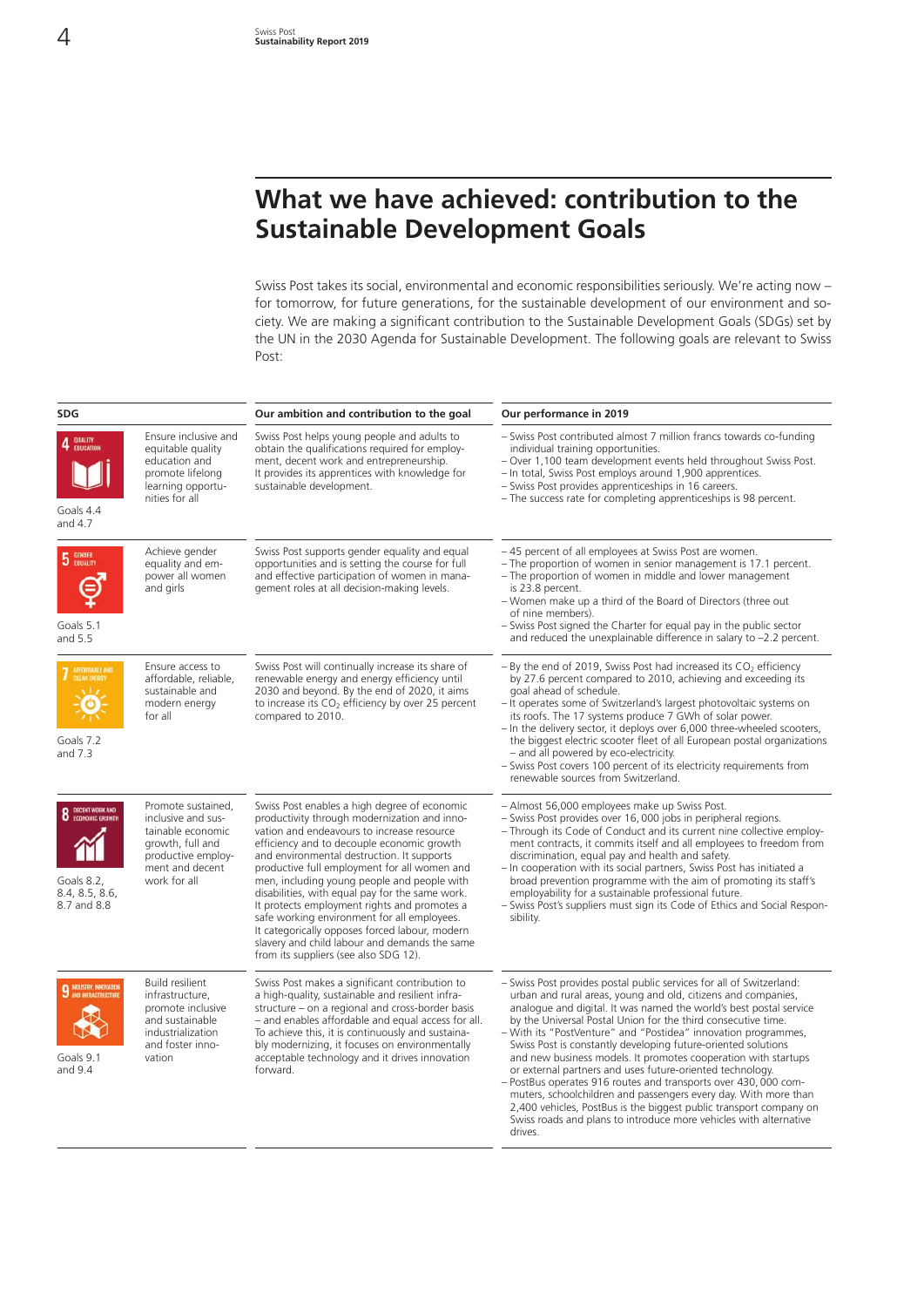– General Disclosures – Management approach

Foreword **What we have achieved** Universal standards Specific standards<br>
– General Disclosures – Economic Disclosures<br>
– Management approach – Expirantion States (Sclosures – Social Disclosures<br>
– Social Disclosures

| <b>SDG</b>                                                                     |                                                                                                                              | Our ambition and contribution to the goal                                                                                                                                                                                                                                                                                                                                                                                                                                                                                                                                                                                  | Our performance in 2019                                                                                                                                                                                                                                                                                                                                                                                                                                                                                                                                                                                                                                                                                                                                                                                                                                                                                                                                                                                                     |
|--------------------------------------------------------------------------------|------------------------------------------------------------------------------------------------------------------------------|----------------------------------------------------------------------------------------------------------------------------------------------------------------------------------------------------------------------------------------------------------------------------------------------------------------------------------------------------------------------------------------------------------------------------------------------------------------------------------------------------------------------------------------------------------------------------------------------------------------------------|-----------------------------------------------------------------------------------------------------------------------------------------------------------------------------------------------------------------------------------------------------------------------------------------------------------------------------------------------------------------------------------------------------------------------------------------------------------------------------------------------------------------------------------------------------------------------------------------------------------------------------------------------------------------------------------------------------------------------------------------------------------------------------------------------------------------------------------------------------------------------------------------------------------------------------------------------------------------------------------------------------------------------------|
| SUSTAINABLE CITIES<br>AND COMMUNITIES<br>Goals 11.2,<br>11.3, 11.a<br>and 11.6 | Make cities and<br>human settle-<br>ments inclusive,<br>safe, resilient and<br>sustainable                                   | PostBus creates access to safe, affordable and<br>sustainable transport systems for all through<br>its public transport. The company is constantly<br>improving safety on the roads, with particular<br>emphasis on people with special needs.<br>Swiss Post contributes to more inclusive and sus-<br>tainable urban development and creates positive<br>links between urban, suburban and rural areas.<br>It is aiming to reduce environmental pollution,<br>improve air quality and achieve positive develop-<br>ments in waste management in cities.                                                                   | - In the delivery sector, Swiss Post uses around 6,000 electric scooters<br>and delivers all addressed and unaddressed letter mail in Switzerland<br>carbon-neutrally (2.8 billion).<br>$-$ Swiss Post ensures low-CO <sub>2</sub> delivery over the last mile with electric<br>scooters and cargo bikes, reduces empty runs by collecting recyclable<br>material and works with bakeries and farmers to deliver regional<br>products.<br>- PostBus operates 916 routes and is the biggest public transport<br>company on Swiss roads, with over 2,400 vehicles.                                                                                                                                                                                                                                                                                                                                                                                                                                                            |
| Goals 12.1,<br>12.2, 12.6,<br>12.7 and 12.8                                    | Ensure sustainable<br>consumption and<br>production patterns                                                                 | Swiss Post promotes sustainable consumption<br>patterns and the sustainable management and<br>efficient use of natural resources, as well as<br>sustainable public procurement procedures.<br>With its services, Swiss Post helps to increase the<br>frequency of use and recycling rate of resources,<br>thereby ensuring that consumption in Switzer-<br>land is more sustainable.<br>It systematically incorporates sustainability<br>information into its reporting and, as far as<br>possible, provides customers and employees<br>with knowledge about sustainable development<br>and living in harmony with nature. | - Swiss Post collects coffee capsules, Swisscom routers, PET bottles<br>and packaging material, and used items of clothing, enabling them<br>to be recycled and reused.<br>- Swiss Post uses its old scooter batteries in stationary energy storage<br>units.<br>- Swiss Post includes sustainability criteria in its invitations to tender<br>and has carried out a risk assessment of 32 percent of its procure-<br>ment volume.<br>- As a member of the Fair Wear Foundation, it adheres to compre-<br>hensive social standards for the manufacture of its clothing and was<br>awarded Leader status for the sixth time in a row.<br>- In the independent evaluation of its corporate management by<br>EcoVadis, Swiss Post obtained the "Gold" award. This puts it in the<br>top 5 percent worldwide.<br>- In its Annual Report, Swiss Post provides transparent and compre-<br>hensive information about sustainability aspects in accordance with<br>the standards of the Global Reporting Initiative.                |
| $13$ $\frac{\text{CUMIR}}{\text{ACHON}}$<br>Goals 13.1,<br>13.2 and 13.3       | Take urgent<br>action to combat<br>climate change<br>and its impacts                                                         | Through its efforts and by raising awareness<br>about climate protection, Swiss Post is strength-<br>ening resilience and adaptability to climate-related<br>risks and natural catastrophes. It systematically<br>incorporates climate protection measures into<br>its strategies and planning and helps to mitigate<br>climate change.                                                                                                                                                                                                                                                                                    | - Around 45 percent of all vehicles are powered by alternative drive<br>systems (gas-powered and electric vehicles): more than 6,000 electric<br>three-wheeled scooters, 30 electric vans in letter and parcel delivery<br>services and 61 hybrid and electric Postbuses.<br>- Swiss Post has signed up to the international initiative EV100 "100%<br>Electric Vehicles" and aims to use only electric vehicles for deliveries<br>by 2030.<br>- By 2025, Swiss Post aims to carry out the majority of parcel deliveries<br>in urban centers using e-vehicles.<br>- Swiss Post aims to replace 90 percent of all fossil fuel-powered<br>heating systems in its own buildings by 2030.<br>- For new buildings and modernization projects, Swiss Post has been<br>committed to the integrated and sustainable DGNB construction<br>standard as adapted for Switzerland since January 2019.<br>- Swiss Post has invested over 18 million francs from the Swiss Post<br>climate fund in climate protection measures since 2010. |
| <b>17</b> PARTNERSHIPS<br><b>Goals 17.6</b><br>and 17.7                        | Strengthen the<br>means of imple-<br>mentation and<br>revitalize the<br>global partnership<br>for sustainable<br>development | Swiss Post is expanding the global partnership<br>for sustainable development and supports<br>the exchange of knowledge to achieve the<br>sustainable development goals. It promotes<br>the maintenance of existing partnerships and<br>the development of new effective partnerships.                                                                                                                                                                                                                                                                                                                                     | - Swiss Post maintains numerous partnerships for sustainable develop-<br>ment, including the UN Global Compact, Association for Environ-<br>mentally Sound Energy, öbu (Swiss Business Council for Sustainable<br>Development), "Klimaplattform der Wirtschaft" (Climate Platform<br>for Business), RE100 (100% Renewable Electricity) and EV100 (100%<br>Electric Vehicles).<br>- As part of the Swiss Red Cross's "2 $\times$ Christmas" initiative, Swiss Post<br>transports over 60,000 parcels free of charge.<br>- In cooperation with second-hand shops, municipalities, major<br>distributors and Texaid, it collects products and raw materials and<br>feeds them back into the circular economy. Swiss Post enables the<br>recycling or upcycling of used clothing in cooperation with the Swiss<br>Red Cross and the disability organization BEWO.                                                                                                                                                               |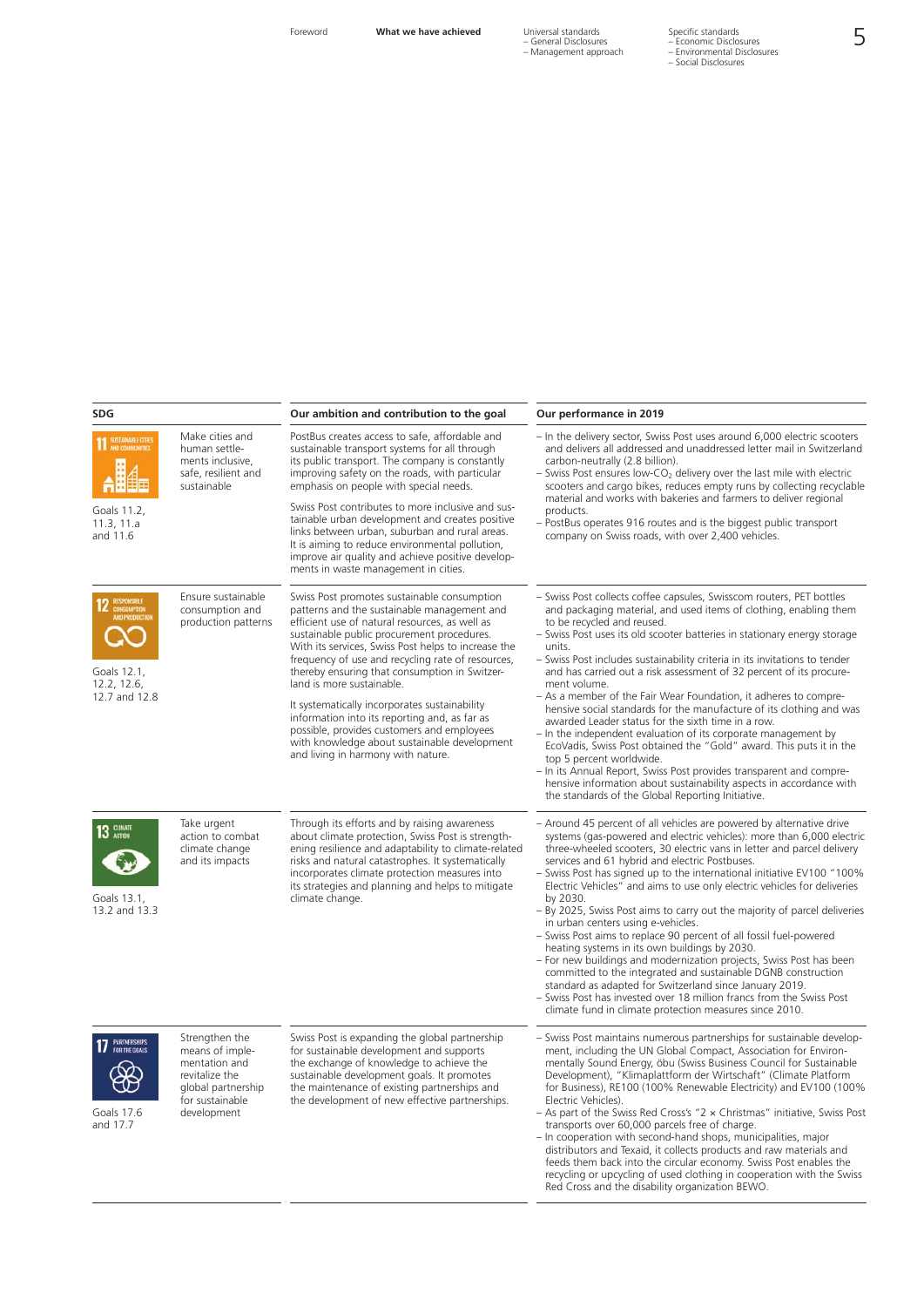## **Universal standards**

#### **102 General Disclosures**

The General Disclosures describe the company and its main stakeholders and issues. They also outline Swiss Post's structure and system limitations, upon which this report is based.

#### **Organizational profile**

#### **102-1: Name of the organization**

Swiss Post Ltd

#### **102-2: Activities, brands, products, and services**

Swiss Post offers financial and mobility services in addition to postal products and services. It also develops cross-market solutions, for instance in digital commerce. Swiss Post is proud to be able to serve all its private and business customers in Switzerland and to operate in a targeted manner abroad. Swiss Post operates six executive units: PostalNetwork, PostMail, PostLogistics, Swiss Post Solutions, PostBus and PostFinance. Its legal structure comprises the parent company Swiss Post Ltd and its strategic subsidiaries Post CH Ltd, PostBus Ltd and PostFinance Ltd.

Swiss Post's range of services includes the processing of logistics and communication consignments, secure electronic solutions, and financial and mobility services. Within the core business in its four markets, Swiss Post positions itself as a quality provider offering the best value for money. Cross-market solutions create tailor-made customer benefits (e.g. in digital commerce). Swiss Post is constantly developing its products and services in line with the needs of business and private customers. This involves consistently linking the physical and digital worlds, e.g. with cross-channel marketing campaigns or the digitization of incoming mail processing. Together with its customers, Swiss Post is increasingly developing solutions which connect elements right across the Group (e.g. working capital management as a combination of logistics and financial products).

Swiss Post is one of the best-known brands in Switzerland. Thanks to its strong market presence, its brand values are well established among the Swiss population and business customers.

The brand identity and strategy were again implemented and optimized in day-to-day operations in 2019. The current improvement measures aim to create a customer-oriented experience at all contact points with the Swiss Post core brand and the two flagship brands PostFinance and PostBus. One of the most visible optimizations is the website (www.swisspost.ch), which was enhanced in 2019. Synergy effects are also achieved and the brands are compellingly brought to life across all the points of contact through an interplay of content, form and timing that is closely coordinated between the many different communication tools.

References and related documents:

- – [Financial Report 2019, "Business activities", pages 6–11](https://geschaeftsbericht.post.ch/19/ar/app/uploads/EN_Post_Finanzbericht_2019.pdf#page=8)
- – [Financial Report 2019, "Brands", page 11](https://geschaeftsbericht.post.ch/19/ar/app/uploads/EN_Post_Finanzbericht_2019.pdf#page=13)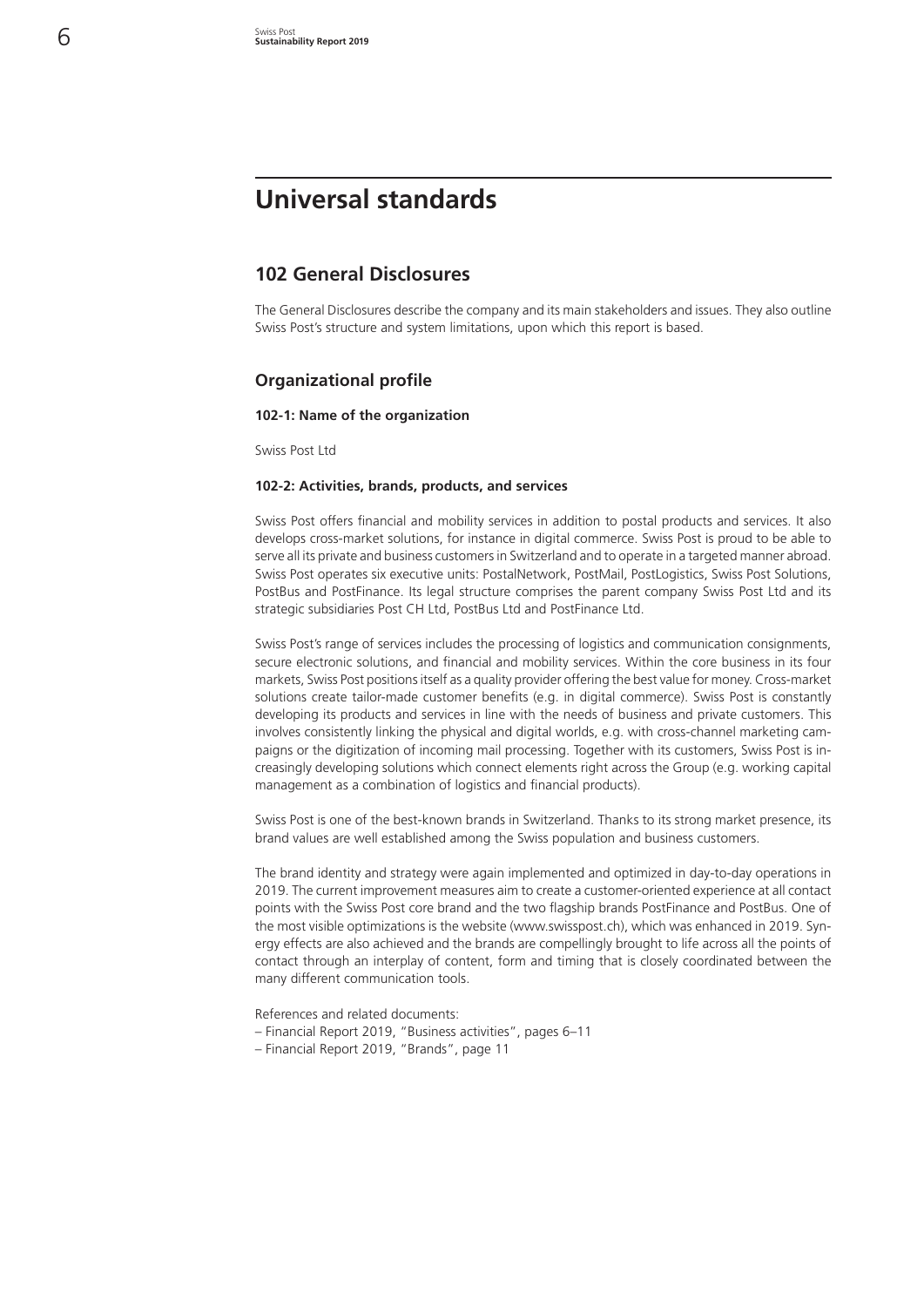#### **102-3: Location of headquarters**

Swiss Post Ltd Wankdorfallee 4 P.O. Box 3030 Berne Switzerland

#### **102-4: Location of operations**

Swiss Post has its own branches in 21 countries.

References and related documents: – [Financial Report 2019, "Geographical segmentation", pages 8–10](https://geschaeftsbericht.post.ch/19/ar/app/uploads/EN_Post_Finanzbericht_2019.pdf#page=10)

#### **102-5: Ownership and legal form**

Swiss Post has been structured as a holding company since 26 June 2013. Swiss Post Ltd as the overall holding company is a company limited by shares subject to a special statutory regime solely owned by the Confederation. The organization chart on page 12 of the Financial Report shows the Group's organizational units. The "Subsidiaries, associates and joint ventures" section on pages 167–175 of the Financial Report outlines the shareholdings.

References and related documents:

– [Financial Report 2019, "Group structure and shareholders", page 62](https://geschaeftsbericht.post.ch/19/ar/app/uploads/EN_Post_Finanzbericht_2019.pdf#page=64)

#### **102-6: Markets served**

References and related documents:

- [Financial Report 2019, "Business activities", pages 6–11](https://geschaeftsbericht.post.ch/19/ar/app/uploads/EN_Post_Finanzbericht_2019.pdf#page=8)
- [Financial Report 2019, "Business performance", pages 29–54](https://geschaeftsbericht.post.ch/19/ar/app/uploads/EN_Post_Finanzbericht_2019.pdf#page=31)
- [Financial Report 2019, "Segment information", pages 134–138](https://geschaeftsbericht.post.ch/19/ar/app/uploads/EN_Post_Finanzbericht_2019.pdf#page=136)

#### **102-7: Scale of the organization**

References and related documents:

- [Annual Report 2019, "Five-year overview of key figures" table, page 69](https://geschaeftsbericht.post.ch/19/ar/app/uploads/EN_Post_Geschaeftsbericht_2019.pdf#page=73)
- [Annual Report 2019, "Key figures and strategic goals for 2017 to 2020" table](https://geschaeftsbericht.post.ch/19/ar/app/uploads/EN_Post_Geschaeftsbericht_2019.pdf#page=3) and the ["Markets](https://geschaeftsbericht.post.ch/19/ar/app/uploads/EN_Post_Geschaeftsbericht_2019.pdf#page=2)  [and segments"](https://geschaeftsbericht.post.ch/19/ar/app/uploads/EN_Post_Geschaeftsbericht_2019.pdf#page=2) section in the front flap of the Annual Report
- [Financial Report 2019, "Subsidiaries, associates and joint ventures", pages 167–175](https://geschaeftsbericht.post.ch/19/ar/app/uploads/EN_Post_Finanzbericht_2019.pdf#page=168)

#### **102-8: Information on employees and other workers**

References and related documents:

- [Annual Report key figures 2019, sheet 102, "Headcount" and "Employment conditions" sections](https://geschaeftsbericht.post.ch/19/ar/app/uploads/EN_Post_Kennzahlen_2019.xlsx)
- [Annual Report key figures 2019, sheet 203, "Jobs in the regions" section](https://geschaeftsbericht.post.ch/19/ar/app/uploads/EN_Post_Kennzahlen_2019.xlsx)
- [Annual Report key figures 2019, sheet 404](https://geschaeftsbericht.post.ch/19/ar/app/uploads/EN_Post_Kennzahlen_2019.xlsx)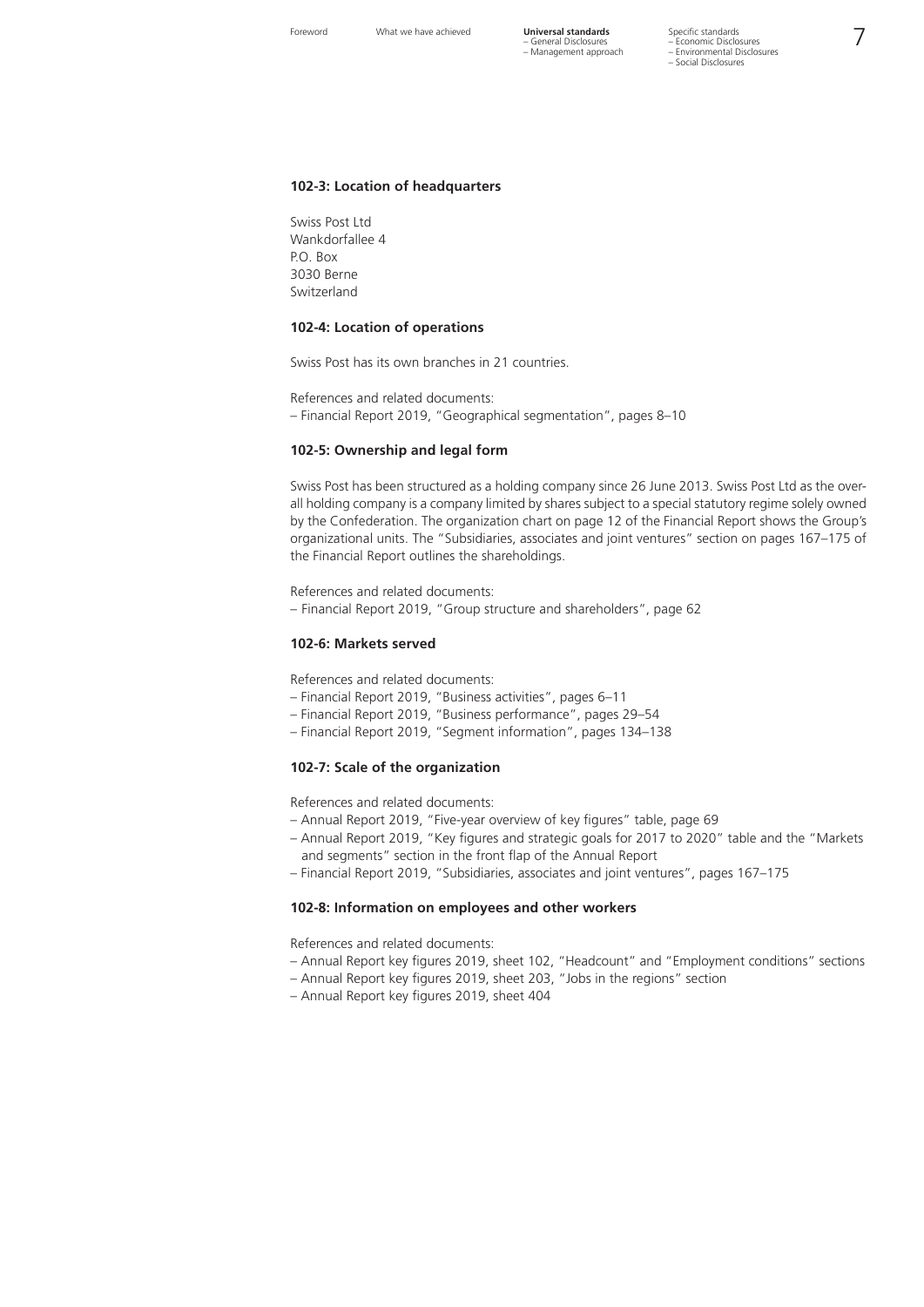#### **102-9: Supply chain**

Swiss Post's procurement organization is divided into three clusters which guide the technical aspects of procurement for the units.

| Cluster                          | High-risk product groups<br>(due to socio-economic and environmental risks)<br>Non-exhaustive list                            |  |
|----------------------------------|-------------------------------------------------------------------------------------------------------------------------------|--|
| ICT, services and products       | Hardware<br>Clothing<br>Advertising material and gifts<br>Third-party products                                                |  |
| Vehicles, transport, maintenance | Tyres<br><b>Batteries</b><br>Road-based goods transport by subcontractors<br>Road-based passenger transport by subcontractors |  |
| Real estate                      | Cleaning products<br>External cleaning services<br>Orders involving subcontractors                                            |  |

In 2019, 88 percent of the procurement volume was generated through suppliers from Switzerland. Swiss Post worked with around 28,600 suppliers from Switzerland and around 1,800 from abroad in 2019. The procurement volume amounted to 3 billion francs.

References and related documents:

- – [Annual Report key figures 2019, "Supply chain" sheet](https://geschaeftsbericht.post.ch/19/ar/app/uploads/EN_Post_Kennzahlen_2019.xlsx)
- Swiss Post's procurement strategy:
- www.post.ch/en/business/a-z-of-subjects/procurement-organization/procurement-policy – Responsible procurement:
	- www.post.ch/en/about-us/company/responsibility/responsible-procurement

#### **102-10: Significant changes to the organization and its supply chain**

References and related documents:

– [Financial Report 2019, "Additions and disposals of subsidiaries", pages 169–172](https://geschaeftsbericht.post.ch/19/ar/app/uploads/EN_Post_Finanzbericht_2019.pdf#page=171
) and ["Additions](https://geschaeftsbericht.post.ch/19/ar/app/uploads/EN_Post_Finanzbericht_2019.pdf#page=175
)  [and disposals of associates and joint ventures", pages 173–175](https://geschaeftsbericht.post.ch/19/ar/app/uploads/EN_Post_Finanzbericht_2019.pdf#page=175
)

#### **102-11: Precautionary Principle or approach**

Swiss Post has adopted an economically, ecologically and socially responsible approach in order to ensure a better future. It is increasing the value of the company and contributing to sustainable development with forward-looking solutions.

The precautionary principle is applied mainly in order to reduce or prevent negative effects on society and the environment. The corporate responsibility strategy is based on this principle. For Swiss Post, sustainability means ensuring an appropriate balance between economic success, environmental action and social responsibility, while taking account of the needs of current and future generations. This is the basis on which the company continues to develop its long-term and forward-looking corporate responsibility strategy and pick up on new trends at an early stage.

To ensure its future viability, Swiss Post also operates a professional ideas management system for innovation, new business and sustainability. The relevant department provides methods and tools, as well as help and support for ideas and processes. It also brings selected external knowledge and partners into the company.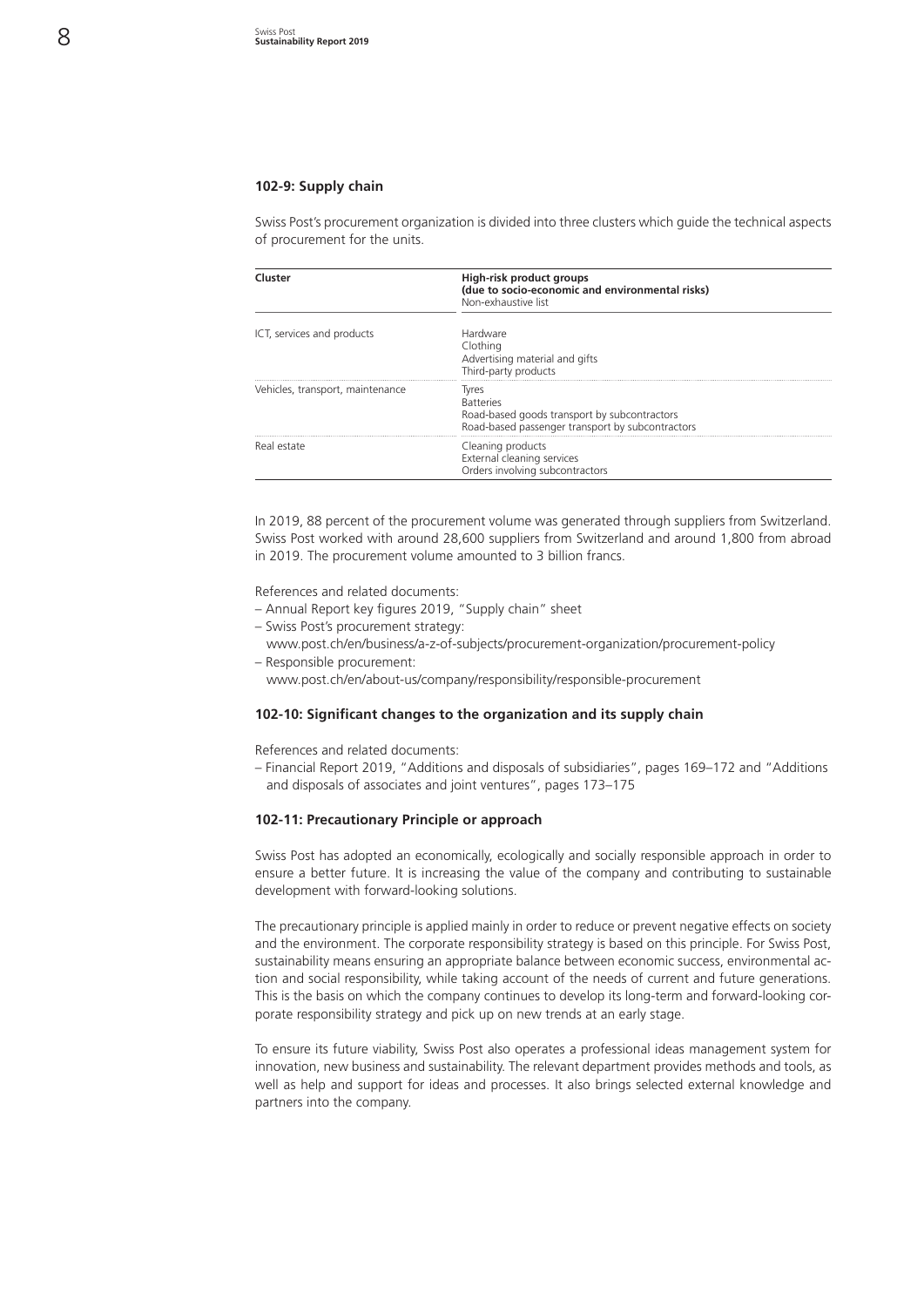#### **102-12: External initiatives**

Swiss Post has signed agreements with organizations including United Nations Global Compact, act Cleantech Agentur Schweiz, Fair Wear Foundation, the Environmental Monitoring and Measurement System run by the International Post Corporation and RE100. It is an active contributor to the "Confederation: exemplary in energy" group.

References and related documents:

– Partnerships: www.post.ch/en/about-us/responsibility/what-we-do

#### **102-13: Membership of associations**

References and related documents:

– Partnerships: www.post.ch/en/about-us/responsibility/what-we-do

#### **Strategy**

#### **102-14: Statement from senior decision-maker**

See CEO statement in the Foreword.

References and related documents:

- Corporate responsibility charter: www.post.ch/en/about-us/responsibility/our-priorities
- [Annual Report 2019, "Strategy, responsibility and innovation", pages 10–15](https://geschaeftsbericht.post.ch/19/ar/app/uploads/EN_Post_Geschaeftsbericht_2019.pdf#page=14
)
- [Financial Report 2019, "Corporate responsibility strategy", pages 23–26](https://geschaeftsbericht.post.ch/19/ar/app/uploads/EN_Post_Finanzbericht_2019.pdf#page=25
)
- Code of Conduct: www.post.ch/-/media/post/ueber-uns/dokumente/verhaltenskodex.pdf?la=en
- Vision: www.post.ch/en/about-us/company/our-principles/vision?query=vision

#### **Ethics and integrity**

#### **102-16: Values, principles, standards, and norms of behavior**

References and related documents:

- Vision: www.post.ch/en/about-us/company/our-principles/vision?query=vision
- Code of Conduct: www.post.ch/-/media/post/ueber-uns/dokumente/verhaltenskodex.pdf?la=en
- Compliance management: [www.post.ch/-/media/post/ueber-uns/dokumente/compliance](http://www.post.ch/-/media/post/ueber-uns/dokumente/compliance-management-system.pdf?la=en&vs=2)[management-system.pdf?la=en&vs=2](http://www.post.ch/-/media/post/ueber-uns/dokumente/compliance-management-system.pdf?la=en&vs=2)
- [Principles of leadership and cooperation \(in German\):](http://www.post.ch/-/media/post/ueber-uns/dokumente/compliance-management-system.pdf?la=en&vs=2)
- [www.post.ch/-/media/post/jobs-und-karriere/dokumente/grundsaetzefuehrung.pdf](http://www.post.ch/-/media/post/jobs-und-karriere/dokumente/grundsaetzefuehrung.pdf) – Code of Ethics and Social Responsibility for Suppliers:
- [www.post.ch/-/media/post/beschaffung/dokumente/sozial-ethik-kodex.pdf?la=en](http://www.post.ch/-/media/post/beschaffung/dokumente/sozial-ethik-kodex.pdf)

#### **Governance**

#### **102-18: Governance structure**

The CEO and the seven members of Executive Management are elected by the Board of Directors. Each is responsible for the operational management of the unit assigned to them. The CEO represents Executive Management to the Board of Directors. The nine-member Board of Directors appointed by the Federal Council has a responsibility to the Federal Council to guarantee the uniform management of Swiss Post and its subsidiaries. The Board of Directors is responsible for implementing the strategic goals, for submitting reports to the Federal Council on their attainment and for providing the latter with the information it needs for verification purposes.

References and related documents:

– [Financial Report 2019, "Corporate governance", pages 61–75](https://geschaeftsbericht.post.ch/19/ar/app/uploads/EN_Post_Finanzbericht_2019.pdf#page=63
)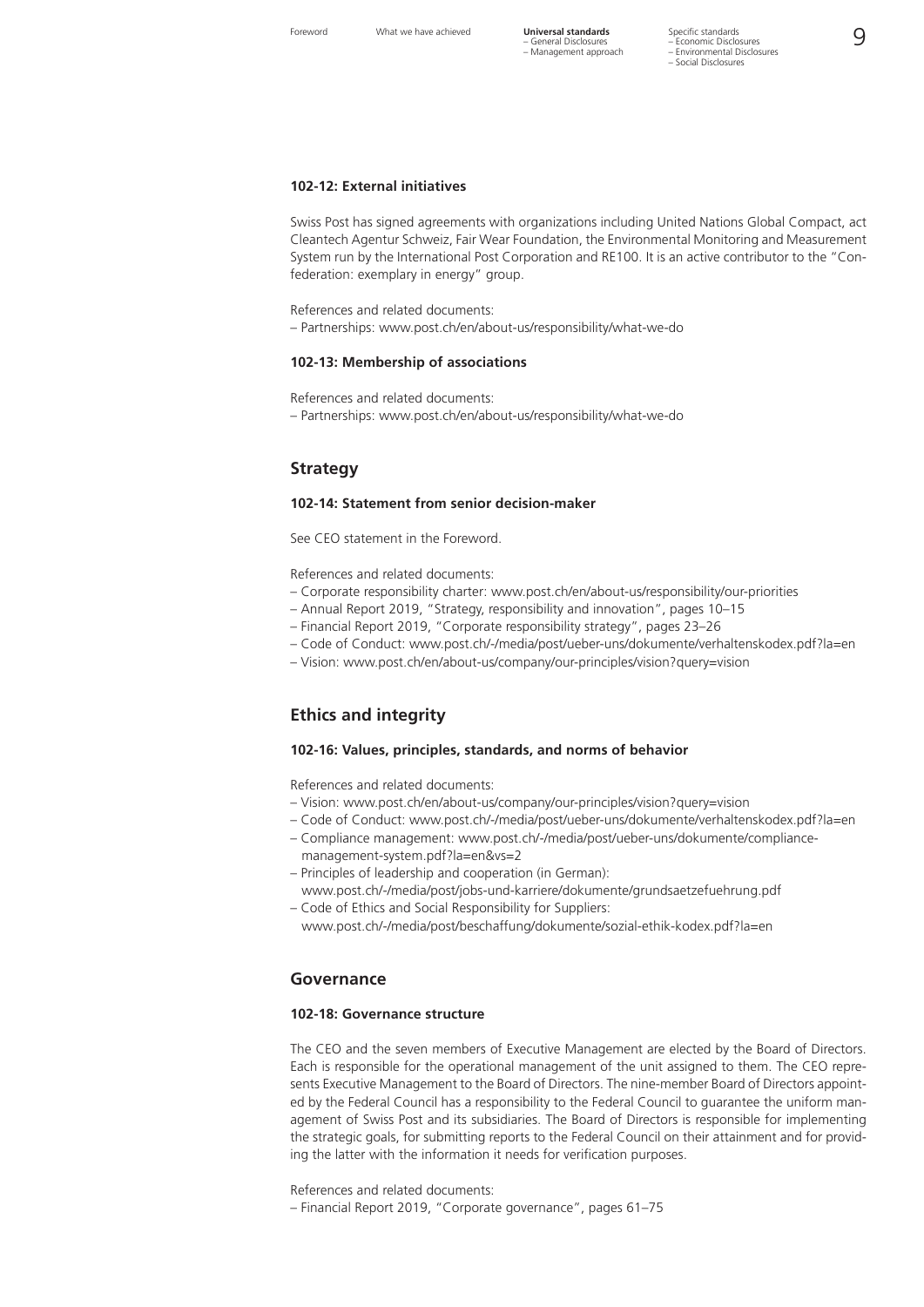#### **Stakeholder engagement**

#### **102-40: List of stakeholder groups**

Swiss Post endeavours to take the concerns of its stakeholder groups into consideration. The main stakeholders relevant to Swiss Post are shown below (non-exhaustive list):

Politics and society:

- Federal Council, Parliament and regulatory authorities
- Cantonal governments
- Regional representatives and municipalities

Business, industry and suppliers:

- Business and industry associations
- Competitors
- Partner organizations in the value chain and suppliers

Customers/general public:

- Business customers
- Private customer representatives

Employee representatives:

- Trade unions and other employee representatives
- Employees

#### **102-41: Collective bargaining agreements**

Employees with a collective employment contract are covered by collective agreements without exception. This applies to more than 85 percent of employees in Switzerland. Management employees are instead subject to a management contract.

References and related documents:

– [Annual Report key figures 2019, sheet 102, "Employment conditions"](https://geschaeftsbericht.post.ch/19/ar/app/uploads/EN_Post_Kennzahlen_2019.xlsx
)

#### **102-42: Identifying and selecting stakeholders**

The factors used as the basis for identification of the stakeholders include management of reputational risks, inclusion of second opinions and external views, increased opportunities for joint political advocacy, corporate and operational interests, and economic and diplomatic conventions.

#### **102-43: Approach to stakeholder engagement**

Swiss Post operates in a complex environment of conflicting political and regulatory requirements, social acceptance and economic interests. This can be a tense environment, in which Swiss Post strives to maintain a dialogue in order to help shape opinion-forming and decision-making. To do so, it cultivates relationships with its stakeholders in Switzerland and abroad, and with international organizations within which it advocates its interests. Swiss Post's experts ensure that key representatives from the worlds of politics, economics and society are informed directly of the company's position on relevant issues, and maintain an ongoing dialogue with them. Views are exchanged in face-toface meetings or via institutionalized platforms. In addition, Swiss Post is looking to further anchor and expand communications in the different regions of Switzerland and has set up a dedicated organizational unit that offers the regions in French-speaking Switzerland, German-speaking Switzerland and Ticino direct contacts for media and political issues.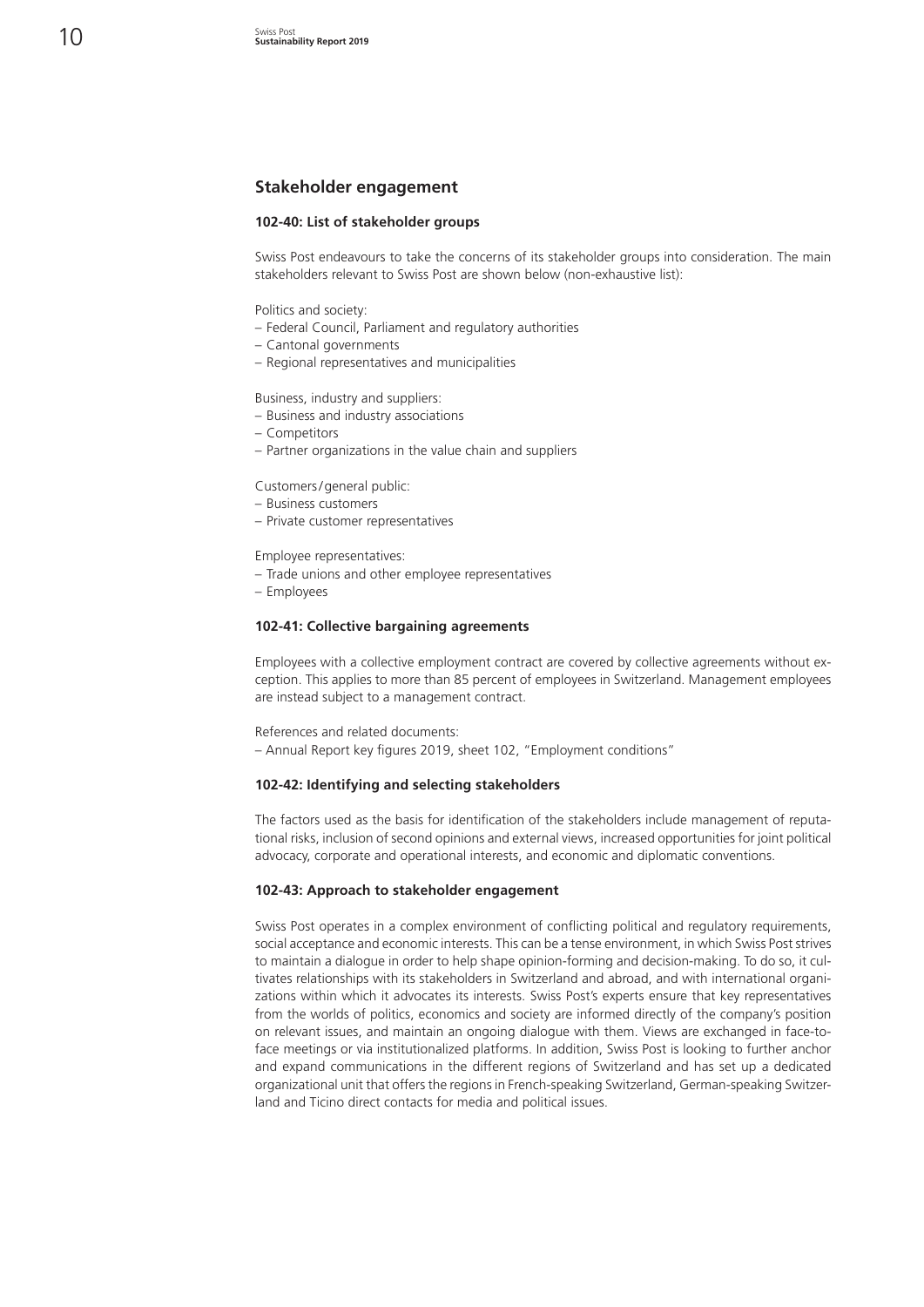Some of the ways in which stakeholders are involved include meetings and membership and participation in various organizations, institutions and initiatives. At the same time, the specialized Politics department, Corporate Center and the Human Resources and Communication units are in regular and intensive discussion with the groups listed under 102-40. This ensures that concerns are brought to Swiss Post's attention at all times and that opinions and sentiments, particularly among employees and customers, can be gathered regularly and in a standardized procedure. Stakeholders are also involved via a stakeholder board (Salon Politique).

The approach to stakeholders is presented to and approved by the decision-making bodies on an annual basis. The approach itself is confidential and is not published.

In 2019, as part of the materiality analysis, 144 stakeholders were directly involved in identifying the material topics, along with 14 external experts and 34 management representatives. A detailed list of the stakeholder groups involved can be found under 102-40, and a description of the materiality process and the results under 102-46 and 102-47.

#### **102-44: Key topics and concerns raised**

The current and future need for the transformation of Swiss Post as a link between the physical and digital worlds remains a key issue in the stakeholder dialogue, as does the customer-oriented ongoing development of the network of access points. This means great emphasis is placed on responsible management, compliance and governance. The importance accorded to and role played by Swiss Post in the public service in Switzerland is continually demonstrated in dialogue with the various groups.

References and related documents:

- Swiss Post and politics: www.post.ch/en/about-us/profile/swiss-post-and-politics
- Swiss Post's positions: www.post.ch/en/about-us/profile/swiss-post-and-politics#positions-

#### **Reporting practice**

#### **102-45: Entities included in the consolidated financial statements**

The reporting boundaries for this Sustainability Report extend to Swiss Post Ltd (Post CH Ltd, PostBus Ltd), but do not include PostFinance Ltd. However, most quantitative indicators were collected for Swiss Post Ltd as a whole, i.e. including PostFinance Ltd.

References and related documents:

- [Financial Report 2019, "Subsidiaries, associates and joint ventures", pages 167–175](https://geschaeftsbericht.post.ch/19/ar/app/uploads/EN_Post_Finanzbericht_2019.pdf#page=169
)
- [Financial Report 2019, "Group annual financial statements, Basis of accounting", pages 84–89](https://geschaeftsbericht.post.ch/19/ar/app/uploads/EN_Post_Finanzbericht_2019.pdf#page=86
)

#### **102-46: Defining report content and topic Boundaries**

In 2019, Swiss Post produced a new relevance matrix – based on the materiality analysis – as a robust basis for the new strategy period. This contains the three dimensions of stakeholder relevance, influence on sustainable development and business relevance. Taking account of the current sustainability context, the assessment was carried out in these three dimensions based on surveys and a series of expert interviews incorporating a total of 192 internal and external opinions.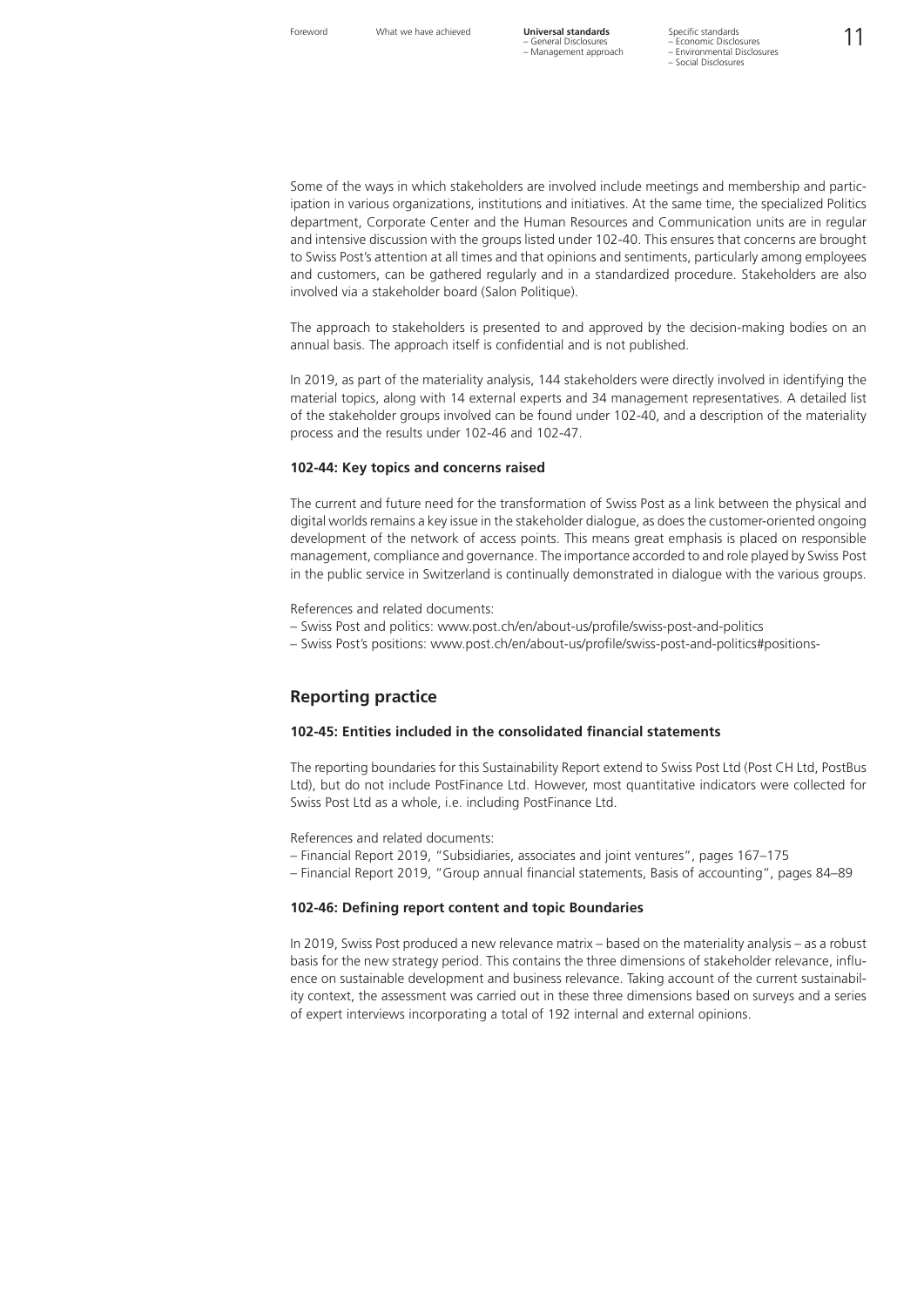#### **102-47: List of material topics**

The aspects found in the focus and foundation areas in Post CH Ltd's three-dimensional relevance matrix, which is set out in the "Management approach" section, are material for Swiss Post. The material topics identified serve as the basis for the development of the overall strategy and the CR priorities. They represent the content guidelines for Swiss Post's Sustainability Report.

The following list view assigns the topics in the relevance matrix to topic-specific GRI standards where appropriate:

| <b>Material topics for Post CH Ltd</b>                                                               | Topic-specific GRI standards contained therein                                                                                                                   |
|------------------------------------------------------------------------------------------------------|------------------------------------------------------------------------------------------------------------------------------------------------------------------|
| Digitization and data protection                                                                     | GRI 418: Customer Privacy                                                                                                                                        |
| Governance, compliance, reputation management                                                        | GRI 205: Anti-corruption<br>GRI 206: Anti-competitive Behavior<br>GRI 307: Environmental Compliance<br>GRI 419: Socioeconomic Compliance                         |
| Protection and safety of entrusted goods<br>Capacity to innovate and attention to consumer<br>trends |                                                                                                                                                                  |
| Customer dialogue and experience                                                                     |                                                                                                                                                                  |
| Growth, value creation and stable financial position                                                 | GRI 201: Economic Performance                                                                                                                                    |
| Professional, effective employees                                                                    | GRI 404: Training and Education                                                                                                                                  |
| Corporate culture and responsible leadership                                                         |                                                                                                                                                                  |
| Sustainable business strategy, risk and resilience<br>management                                     |                                                                                                                                                                  |
| Public service                                                                                       |                                                                                                                                                                  |
| Energy efficiency and climate protection                                                             | GRI 302: Energy<br>GRI 305: Emissions (greenhouse gases)                                                                                                         |
| Environmentally and socially acceptable products<br>and services                                     | GRI 302: Energy                                                                                                                                                  |
| Sharing economy and circular economy                                                                 |                                                                                                                                                                  |
| Environmentally and socially responsible<br>procurement                                              | GRI 204: Procurement Practices<br>GRI 308: Supplier Environmental Assessment<br>GRI 414: Supplier Social Assessment                                              |
| Occupational health and safety                                                                       | GRI 403: Occupational Health and Safety                                                                                                                          |
| Reduction of air emissions                                                                           | GRI 305: Emissions                                                                                                                                               |
| Freedom of association, operational notice<br>periods and minimum wages                              | GRI 202: Market Presence<br>GRI 402: Labor/Management Relations<br>GRI 407: Freedom of Association and Collective Bargaining<br>GRI 412: Human Rights Assessment |
| Diversity, integration, equal opportunity<br>Protection of human rights                              | GRI 405: Diversity and Equal Opportunity<br>GRI 406: Non-discrimination                                                                                          |
| Recruitment and employee benefits                                                                    | GRI 401: Employment                                                                                                                                              |
| Indirect economic contribution and regional<br>development                                           | GRI 203: Indirect Economic Impacts                                                                                                                               |

#### **102-48: Restatements of information**

There are no restatements of information compared to the Integrated Annual Report for the prior year.

#### **102-49: Changes in reporting**

Based on the materiality analysis carried out, the list of relevant topics was extended and adapted to current requirements and feedback from stakeholders.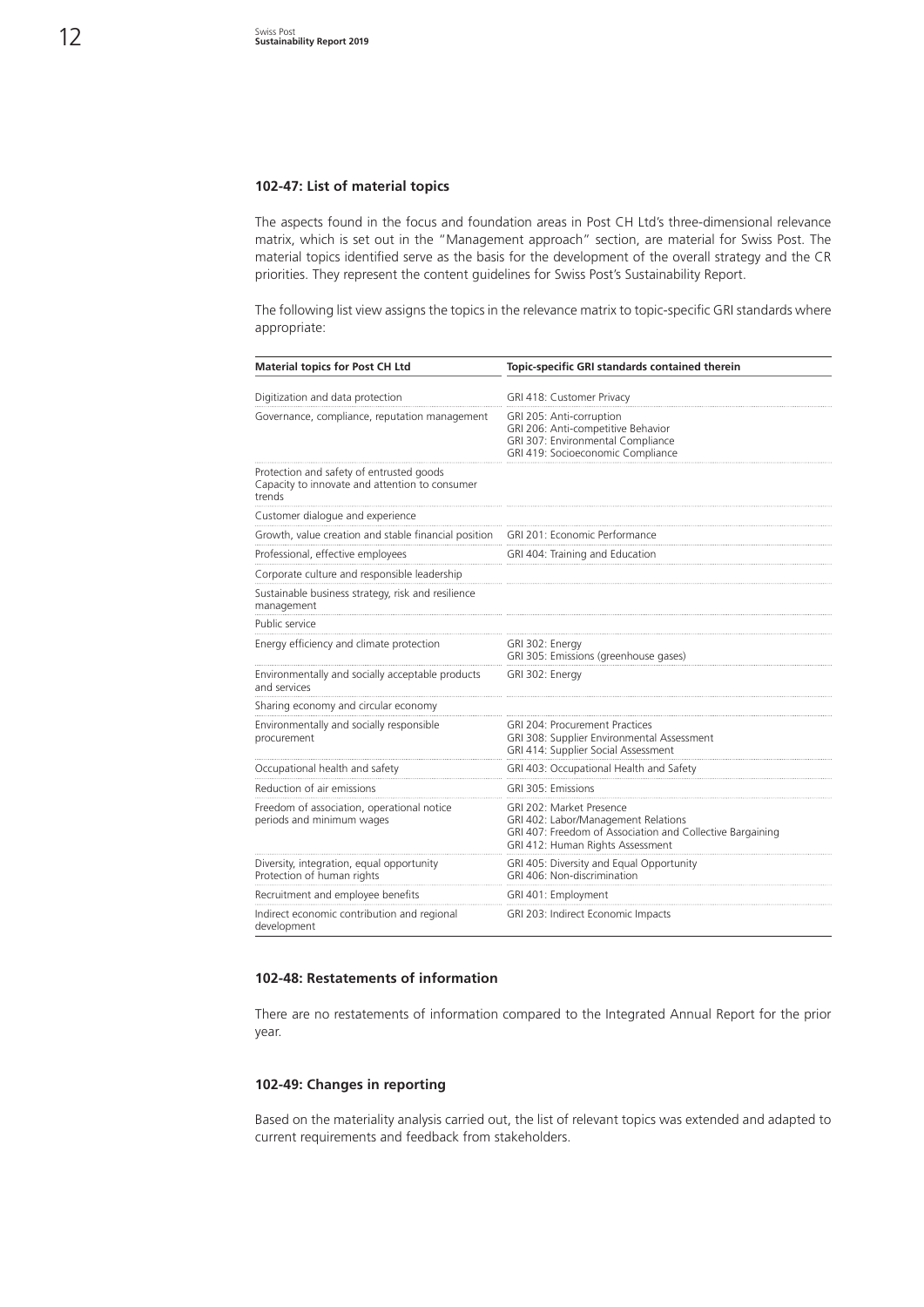– General Disclosures – Management approach

Foreword What we have achieved **Universal standards** Specific standards<br>
– General Disclosures – Economic Disclosures<br>
– Management approach – Expirantion States – Social Disclosures<br>
– Social Disclosures Specific standards

#### **Report profile**

#### **102-50: Reporting period**

The content of this report refers to the financial year 2019 (1 January to 31 December 2019).

#### **102-51: Date of most recent report**

The last Integrated Annual Report was published for the financial year 2018 on 7 March 2019.

#### **102-52: Reporting cycle**

Annually.

#### **102-53: Contact point for questions regarding the report**

E-mail: [responsibility@swisspost.ch](mailto:responsibility%40swisspost.ch?subject=) Tel.: +41 58 338 11 11 Media relations: +41 58 338 13 07

#### **102-54: Claims of reporting in accordance with the GRI Standards**

This report was prepared in accordance with the GRI Standards Core option.

#### **102-55: GRI content index**

See table of contents at the beginning of this report.

#### **102-56: External assurance**

Greenhouse gas performance is audited externally and includes: 305-1, 305-2, 305-3 and their basis, including 302-1, 302-2.

References and related documents:

– Assurance report on greenhouse gas performance: www.post.ch/en/about-us/responsibility/what-we-do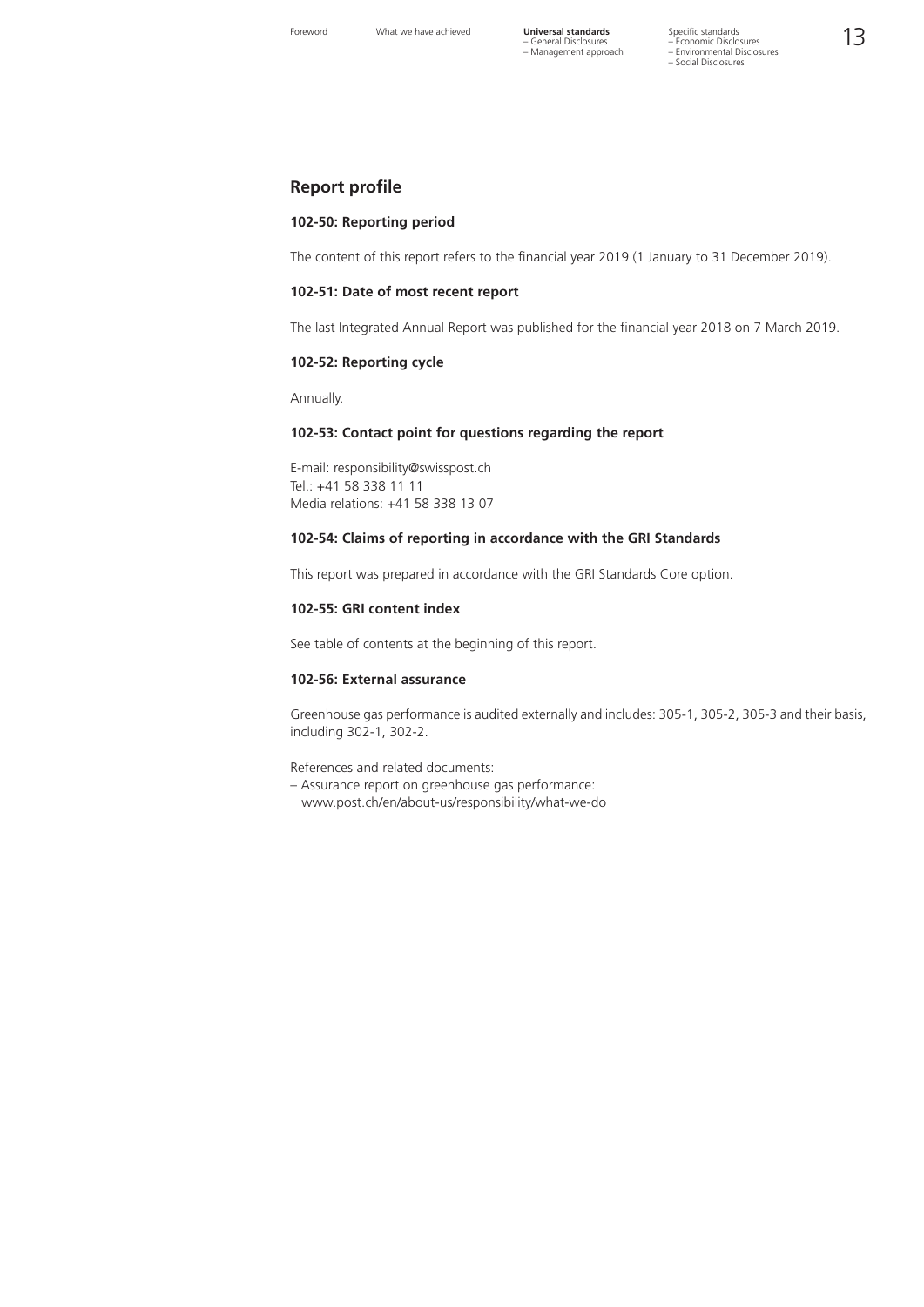#### **103 Management Approach**

The "Management Approach" section explains in more detail the issues considered material to the company, identifies their impact and assesses how each issue is addressed and promoted.

#### **103-1: Explanation of the material topics and their Boundary**

Material topics for the report were determined using an internal and external stakeholder survey and presented in the three-dimensional relevance matrix for Post CH Ltd and PostBus Ltd in the focus and foundation areas. The material topics identified serve as a basis for the development of the overall strategy and the CR priorities. They represent the content guidelines for Swiss Post's Sustainability Report.

#### **Post CH Ltd relevance matrix**



The relevance matrix shows the stakeholder relevance and business relevance in the two axes. The relevance to sustainable development is indicated by the size and colour of the respective circles. Nine topics of low relevance have been omitted and not examined in closer detail.

#### **103-2 and 103-3: The management approach and its components; evaluation of the management approach**

The Corporate Responsibility (CR) department is responsible for coordinating and implementing the Group's corporate responsibility strategy. It also helps the units to implement all material topics related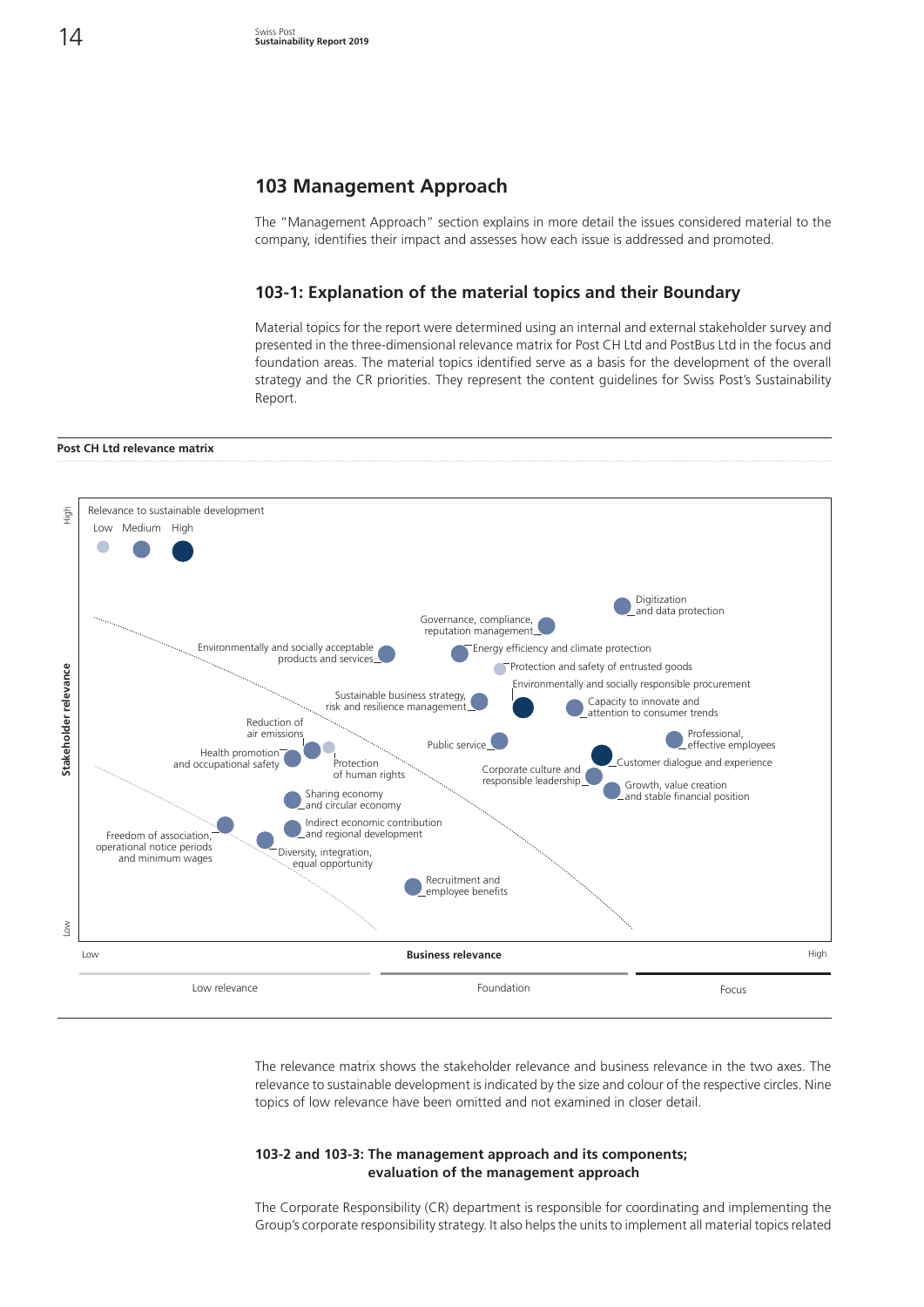Foreword What we have achieved **Universal standards** Specific standards<br>
- General Disclosures - Comming Disclosures<br>
Man Mexico and Disclosures - Comming Disclosures Specific standards – Economic Disclosures – Environmental Disclosures – Social Disclosures

to sustainability. In cooperation with the Sustainability Technical Committee and specialist groups, it develops, implements and reviews the effectiveness of measures for the CR strategy. Members of management from each business and function unit sit on the Sustainability Technical Committee.

The broad-based "Sustainability Network", extending throughout the entire company, takes the initiative on corporate responsibility issues and discusses and tackles them. This is a vibrant community open to all employees, and it enjoys a great deal of popularity. All employees continually have the opportunity to submit their ideas for improving Swiss Post's environmental and social efforts through the ideas management system and the PostVenture innovation competition, which was held again in 2019.

#### **Digitization and data protection**

Swiss Post adopts a far-sighted approach to the opportunities and challenges presented by digitization. It drives forward the continuous development of the core business as part of one of its strategic thrusts, in order to continue creating positive customer experiences. The focus is also on the physicaldigital merger and use of data, as well as solutions for business customers. Swiss Post has also implemented measures to ensure its employees remain competitive on the labour market over the long term.

As a result, the requirements for data protection are ever greater. Protection of customer, supplier and employee data has been part of the Code of Conduct for all employees and an integral part of Swiss Post's compliance management system for a number of years (see also Management Approach: Governance, compliance, reputation management). The data protection officer monitors compliance with data protection provisions within Swiss Post Group from a technical and organizational perspective.

Swiss Post has defined organizational and material measures as part of the "Data and information protection" programme, in order to minimize violations of the Federal Act on Data Protection and the associated risks. These measures focus on comprehensive data protection organization and various processes and ongoing training. Employees can report incidents to an anonymous reporting unit in the event of suspected infringements.

#### *Effectiveness and results*

The directives are reviewed on a regular basis and, if necessary, adapted to new developments in regulation, legal precedent, theory and internal Group developments as part of the digital transformation. In 2019, the data protection coordinators in the units were given access to more resources. This enables documentation to be kept up to date and allows data protection issues to be addressed more effectively in new projects.

In 2019, Swiss Post did not receive any fines or non-monetary penalties and no proceedings were opened in connection with data protection breaches at Swiss Post.

References and related documents:

- Compliance management: [www.post.ch/-/media/post/ueber-uns/dokumente/compliance-](http://www.post.ch/-/media/post/ueber-uns/dokumente/compliance-management-system.pdf?la=en&vs=2)
- [management-system.pdf?la=en&vs=2](http://www.post.ch/-/media/post/ueber-uns/dokumente/compliance-management-system.pdf?la=en&vs=2)
- Code of Conduct: www.post.ch/-/media/post/ueber-uns/dokumente/verhaltenskodex.pdf?la=en

#### **Sustainable business strategy, risk and resilience management**

As its owner, the Federal Council expects Swiss Post to pursue sustainable and ethical principles in its strategy and lays down requirements to this end. Swiss Post has outlined its efforts in a corporate responsibility strategy. In the current strategy period from 2017 to 2020, Swiss Post is placing particular emphasis on the following five areas of action: responsible procurement, climate and energy, responsible employer, circular economy and corporate citizenship.

The early identification of risks and opportunities and the ability to deal with them in a far-sighted and comprehensive manner are key factors in successful long-term business practices. The Board of Directors, as the most senior body, sets out all binding methodical and organizational standards in dealing with risks and opportunities. Swiss Post's Group risk management corresponds to the applicable laws and the Swiss Code of Best Practice for Corporate Governance. It is based on COSO ERM (Committee of Sponsoring Organizations of the Treadway Commission: Enterprise Risk Management) and the ISO standard 31000 and is a key element in the decision-making process as an integral part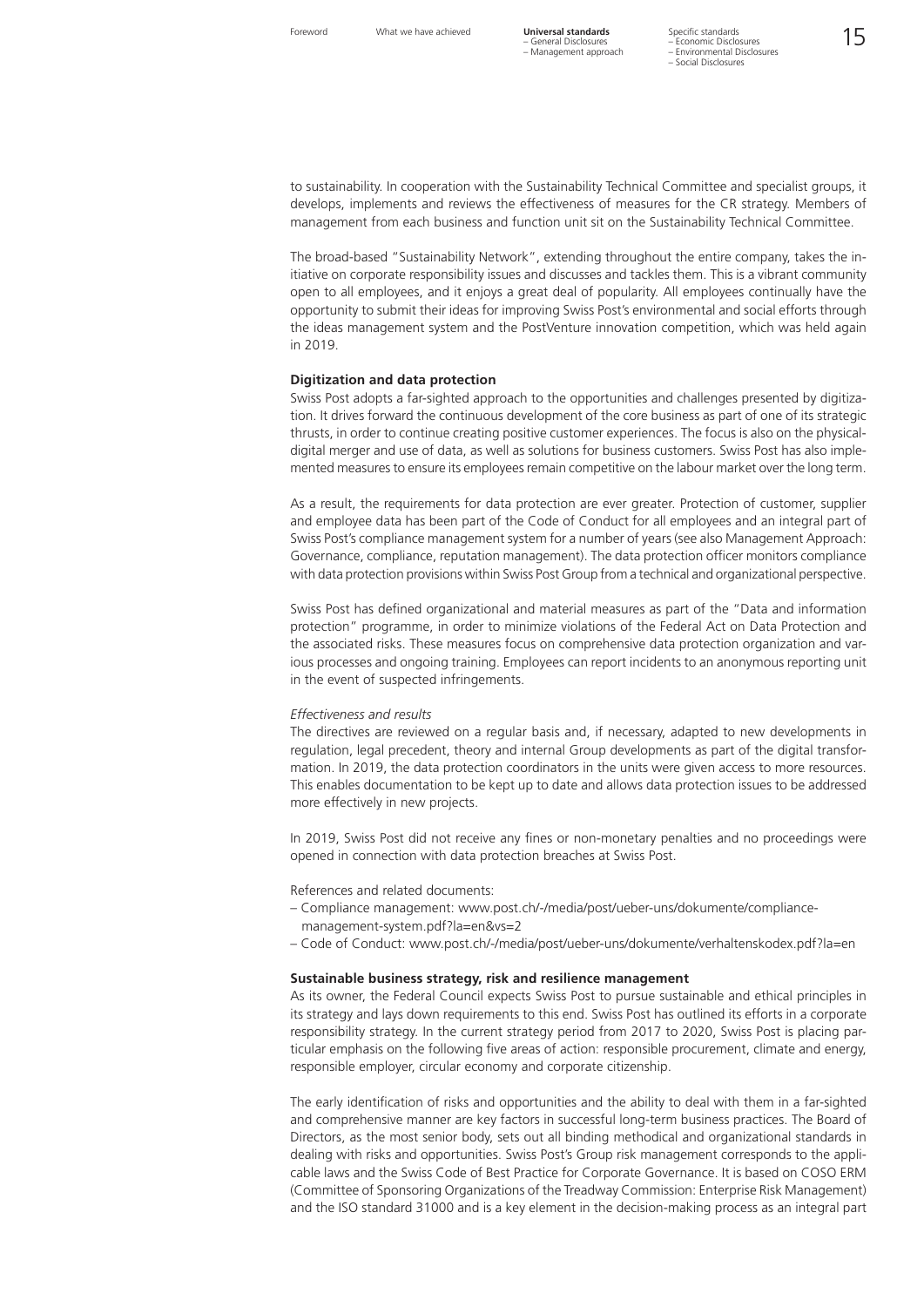of the management system. Group risk management not only covers potential impacts on the company's financial situation but also – from the perspective of stakeholders – impacts on the reputation, compliance and integrity of the environment, employees and fellow human beings.

#### *Effectiveness and results*

Risk management is enhanced on a continual basis and now also covers non-monetary aspects, such as compliance, reputation, environment and people. The risk situation is reviewed half-yearly, and the results are presented annually to the Board of Directors and Executive Management in a comprehensive risk report. Swiss Post also reviews the current risk situation annually in its Financial Report.

References and related documents:

- [Annual Report 2019, "Strategy, responsibility and innovation", pages 10–15](https://geschaeftsbericht.post.ch/19/ar/app/uploads/EN_Post_Geschaeftsbericht_2019.pdf#page=14
)
- [Financial Report 2019, "2020 Swiss Post strategy", pages 16–22](https://geschaeftsbericht.post.ch/19/ar/app/uploads/EN_Post_Finanzbericht_2019.pdf#page=18
)
- [Financial Report 2019, "Risk report", pages 55–59](https://geschaeftsbericht.post.ch/19/ar/app/uploads/EN_Post_Finanzbericht_2019.pdf#page=57
)

#### **Governance, compliance, reputation management**

The issue of compliance is one of the Board of Directors' responsibilities and has a high priority at Swiss Post. Executive Management has set up a technical committee on the subject. This committee reports to Executive Management or the Board of Directors on a regular basis. The basic principles of respectful, appropriate and ethical cooperation – as the basis of compliance – are set out in the Code of Conduct, which is binding for all employees.

The compliance portfolio defined by Executive Management and drawn up by the technical committee is the result of a comprehensive analysis of the risks arising from the violation of external and internal prohibitory and regulatory standards. This analysis is carried out periodically. The portfolio currently covers the topics of data and information protection, anti-corruption, public procurement law, anti-trust law, postal law and subsidy law. Compliance programmes are developed for each topic covered by the compliance portfolio, in which the measures required to minimize the risks of breaches of standards and regulations are defined for each topic. At the heart of these measures are the applicable substantive directives, clear communication, systematic training and appropriate controls. The compliance programmes are regularly reviewed in terms of their effectiveness and adapted if necessary.

The compliance management system has been continually developed since 2016. An audit carried out by an external company in 2018 confirmed its appropriateness and effectiveness and validated the planned development stages. Monitoring is currently carried out in constant dialogue with all affected units and in the implementation of the measures for the applicable compliance topics. In addition, exposed units are ISO 9001- and ISO 14001-certified and are therefore externally audited at least once a year.

All management employees and selected technical specialists are trained and made aware of compliance issues via e-learning training courses, including learning assessments. The compliance management system is thoroughly documented and is accessible to all employees on the intranet. Executive Management and the Board of Directors are updated on developments and the current compliance risk situation in a status report every six months. It is possible for all employees and customers to report violations anonymously.

#### *Effectiveness and results*

The effectiveness of the compliance management system is reviewed regularly and any necessary modifications are made.

#### References and related documents:

- – [Financial Report 2019, "Corporate governance", pages 61–75](https://geschaeftsbericht.post.ch/19/ar/app/uploads/EN_Post_Geschaeftsbericht_2019.pdf#page=63
)
- Compliance management: [www.post.ch/-/media/post/ueber-uns/dokumente/compliance-](http://www.post.ch/-/media/post/ueber-uns/dokumente/compliance-management-system.pdf?la=en&vs=2)
- [management-system.pdf?la=en&vs=2](http://www.post.ch/-/media/post/ueber-uns/dokumente/compliance-management-system.pdf?la=en&vs=2)
- Swiss Post's anonymous reporting unit: www.swisspostcourage.ch
- Code of Conduct: www.post.ch/-/media/post/ueber-uns/dokumente/verhaltenskodex.pdf?la=en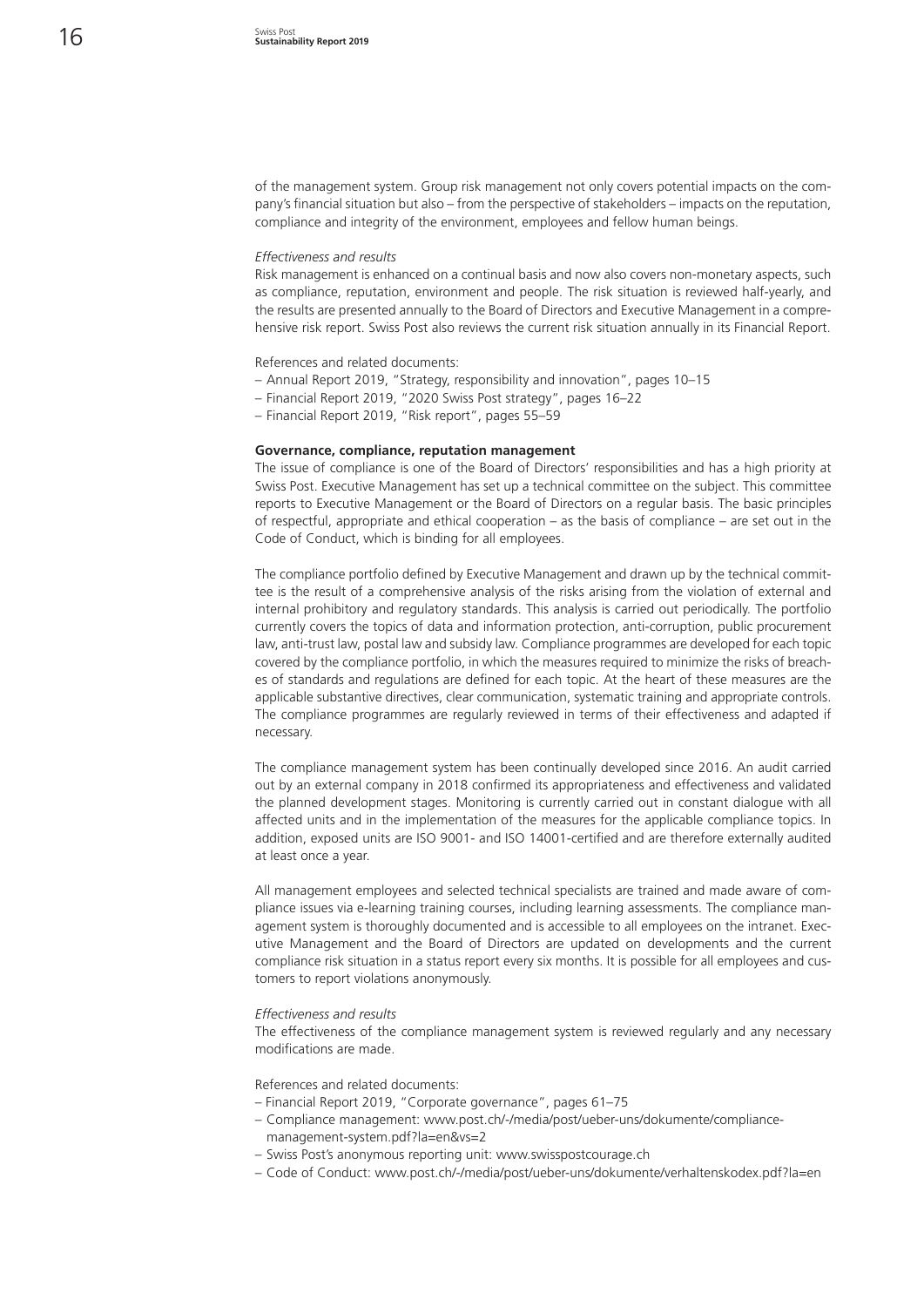Foreword What we have achieved **Universal standards** Specific standards<br>
- General Disclosures - Coopmic Disclosures<br> **17** Specific standards – Economic Disclosures – Environmental Disclosures – Social Disclosures

#### **Protection and safety of entrusted goods**

The principles of security management are governed in a Board of Directors regulation at Swiss Post. Executive Management has committed to a systematic, risk-oriented approach to security by adopting the "Swiss Post security management" directive. This directive focuses on three main protection goals: protection of people, protection of the company and protection of tangible and intangible assets. The latter covers:

- Protection of goods and money entrusted to Swiss Post for processing, including their physical data and information
- Protection of Swiss Post's infrastructure and resources, and preservation of know-how and competitive edge
- Protection of Swiss Post's good reputation and the public's trust in the company
- Protection of proprietary knowledge, technology, trade secrets and other intellectual property

Each unit and subsidiary has its own security management system, draws up a risk analysis and implements appropriate security measures to effectively counteract identified risks. The Swiss Post Corporate Security department issues minimum requirements, monitors the units' activities, reports on the current situation to Executive Management and makes recommendations on improving the situation.

#### **Capacity to innovate and attention to consumer trends**

Swiss Post is a large company but also agile, rapid and innovative: it identifies new business opportunities in a targeted manner and launches market-oriented projects and programmes to transform its core business as part of a vision of a digital world. Since 2014, the Development & Innovation Group unit has been bringing knowledge, expertise and new partners to Swiss Post. It creates networks and provides inspiration, breaks away from conventional thought patterns and looks beyond the obvious. Swiss Post wishes to use technology to identify new business opportunities and to shape the future.

Swiss Post follows a clearly structured innovation process from the idea, through to the project and implementation geared to the market. This encourages employees to focus heavily on end users. During each innovation phase, Swiss Post provides support with specific resources, such as the Boost-Camp or early Label. The early Label allows interested customers to test the products and services before their official launch and contribute to their success by submitting feedback.

Swiss Post is keen to develop and test new business ideas and models in cooperation with other companies, startups and young talent. Innovation Management ensures that suitable partnerships come into being and that external ideas are picked up early and implemented as customer-oriented innovations. Through its PostVenture innovation programme, Swiss Post specifically seeks out fresh ideas to help drive forward its range of products and services in its strategic business development areas. Swiss Post enters into partnerships with young talent and entrepreneurial spirits who want to capture the market with new business models, and provides these young entrepreneurs with expert help in the implementation of interesting projects. With its corporate venturing programme, Swiss Post taps into additional know-how by acquiring interests in selected fledgling companies. In doing so, it focuses on minority interests to ensure that the startups retain their freedom and agility.

#### *Effectiveness and results*

Swiss Post is successfully deploying drone logistics on a commercial basis, transporting laboratory samples by drone quickly and securely between the Ospedale Civico and the Ospedale Italiano in Lugano. Swiss Post is also focusing on the digital future of public transport in Sion, where the automated SmartShuttle navigates without a driver through the old town. The small electric buses with 11 seats could in the future open up remote regions, car-free villages or city centers. Or they could offer a service at off-peak times when operation with a conventional bus is not economically viable. On company premises, at hospitals or at airports, the self-driving Postbus also offers a sustainable and cost-effective option for passenger transport.

References and related documents:

– www.swisspost.ch/innovation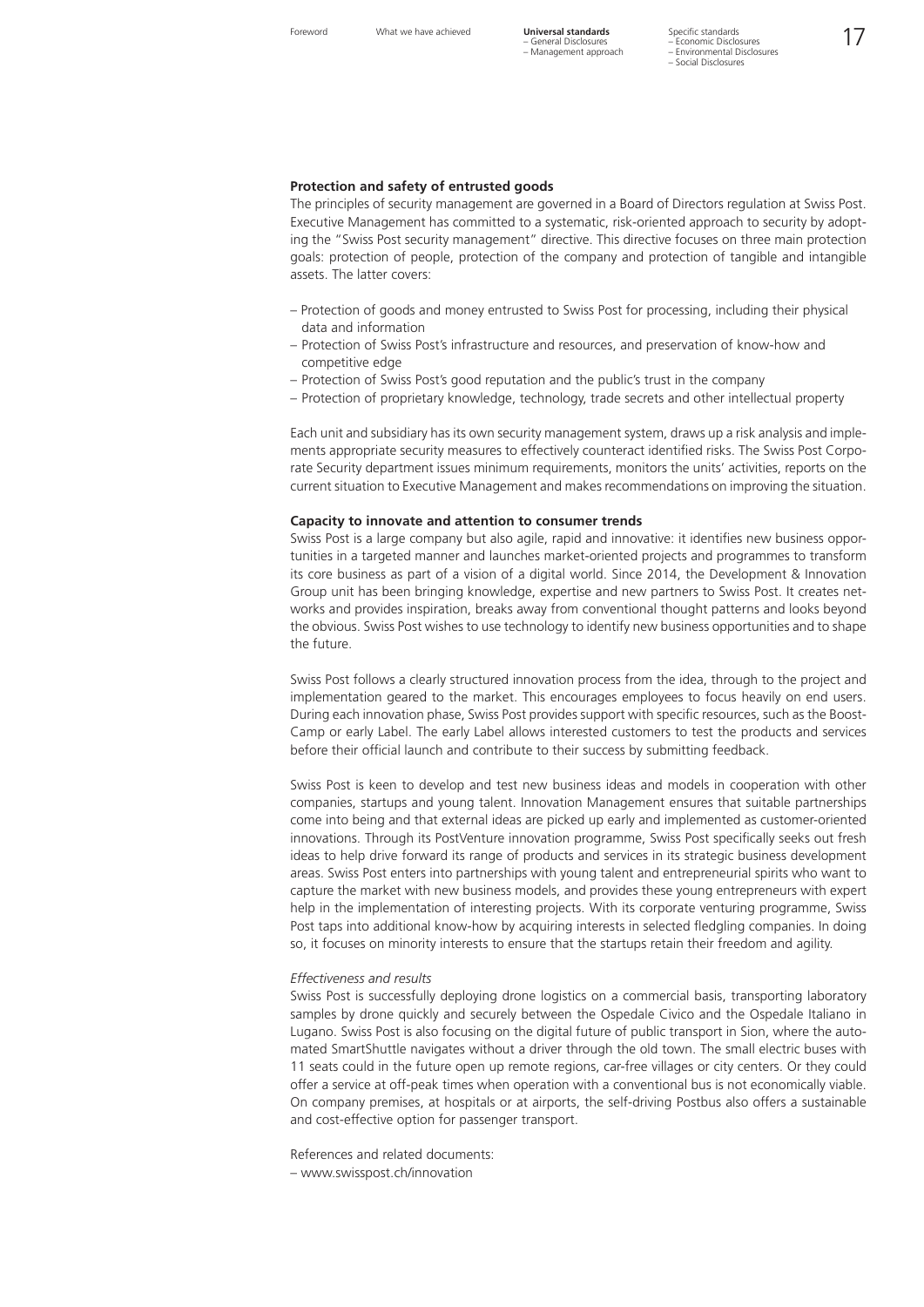#### **Customer dialogue and experience**

Creating positive experiences is the key to long-term and profitable customer relationships. Swiss Post's customer experience management (CEM) involves the in-depth design of consistent and purposeful customer experiences for all contacts with people, technologies or systems. For this reason, we deliberately develop products, services and contact points from our customers' perspective, because we can only create unique customer experiences if we understand our customers.

The aims of CEM include greater customer retention and loyalty, to ensure that customers use a wide range of Swiss Post services. To remain successful in future, Swiss Post must stand out from its competitors and provide customers with a positive experience. To this end, we focus on the main customer experiences and on close, early involvement of customers in the design process. Customer experiences are also systematically surveyed and evaluated. This allows continuous improvement measures to be identified, so that customers enjoy a consistent Swiss Post experience across all contact points.

#### **Growth, value creation and stable financial position**

Swiss Post is meeting the challenges in its environment in the years 2017 to 2020 by implementing a transformation strategy. Its aim is to complete a transformation by 2020 that will enable it to offer solutions to meet the customer requirements of the future. Swiss Post's strategy is based on its statutory mandate, the strategic goals set by the Federal Council and Swiss Post's vision. The strategy consists of four strategic thrusts for achieving the specified targets (Swiss Post's strategic goals). Swiss Post is considering growth options that could be achieved through new business models in seven growth and business development areas.

Changing customer requirements are the basis for Swiss Post's actions. Based on its capacities in the communication, logistics, financial services and passenger transport markets, Swiss Post is increasingly known for its integrated solutions and continues to be synonymous with module-based individual products and services. Swiss Post understands the world as interlinked and builds bridges between physical and digital channels. It wants to win over customers by offering them products that are both easy to access and easy to use, while creating a consistent customer experience across all its points of contact. This will enable it to develop and maintain a high-quality universal service.

In order to implement its vision, Swiss Post's actions are guided by its core values: "reliable", "valueenhancing" and "sustainable".

#### *Effectiveness and results*

Swiss Post's 2017–2020 strategy is based on our Group vision: "Simple yet systematic – Swiss Post." Despite the successful implementation of measures such as the expansion of its parcel infrastructure and its physical access points over the past three years, Swiss Post is facing a number of challenges of a magnitude it has never faced in its long history. The declines in profit are exerting an increasingly negative impact on the Group, and its financial strength is decreasing. Swiss Post must therefore realign its strategy in the medium to long term in order to achieve its owner's targets. An important success factor in this will be the achievement of a balance between the requirements of the market and the expectations of the public, employees and politicians.

References and related documents:

- – [Financial Report 2019, "2020 Swiss Post strategy", pages 16–22](https://geschaeftsbericht.post.ch/19/ar/app/uploads/EN_Post_Finanzbericht_2019.pdf#page=18
)
- [Financial Report 2019, "Corporate responsibility strategy", pages 23–26](https://geschaeftsbericht.post.ch/19/ar/app/uploads/EN_Post_Finanzbericht_2019.pdf#page=25
)
- [Financial Report 2019, "Non-financial results of a material nature", pages 48–54](https://geschaeftsbericht.post.ch/19/ar/app/uploads/EN_Post_Finanzbericht_2019.pdf#page=50
)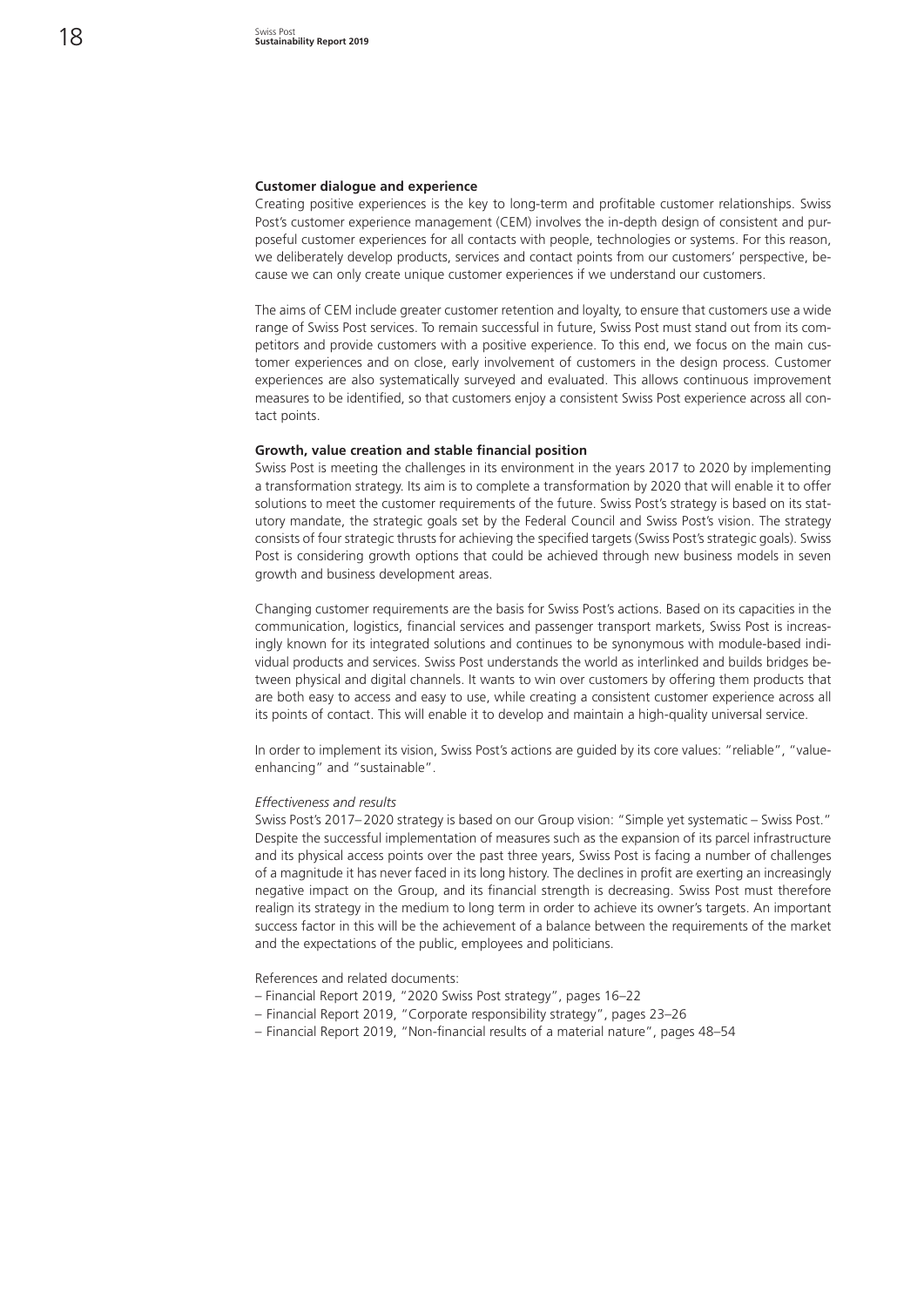– General Disclosures – Management approach

Foreword What we have achieved **Universal standards** Specific standards<br>
- General Disclosures - Exercise Transmit Disclosures<br> **19** Specific standards – Economic Disclosures – Environmental Disclosures – Social Disclosures

#### **Energy efficiency and climate protection; reduction of air emissions**

The climate and energy goals are derived from the strategy, thrusts and goals. In particular, the Group goal is to increase  $CO<sub>2</sub>$  efficiency by at least 25 percent by 2020 (base year 2010).

The units can submit applications for financial support for pilot and flagship projects to the Executive Management Committee Innovation, New Business & Sustainability. Furthermore, the funds from the redistribution of the  $CO<sub>2</sub>$  levy are earmarked for reinvestment in climate protection. In addition, the management systems of the operating units Real Estate, PostLogistics and Swiss Post Solutions are certified in accordance with ISO 14001 and are thus committed to continuous improvement.

#### *Effectiveness and results*

Swiss Post's climate goal is geared to the long term and is in line with the objective of stabilizing global warming to well below 2 degrees Celsius by 2100 compared to pre-industrial levels. Swiss Post is thus fulfilling its corporate responsibility to reduce  $CO<sub>2</sub>$  emissions for the benefit of the environment and society, and, in turn, helping to alleviate the effects of climate change. In addition, Swiss Post seeks to anticipate the risks of future climate change and exploit the opportunities in this regard. Swiss Post is safeguarding its commercial success by pursuing the following priorities in reducing  $CO<sub>2</sub>$  emissions: sufficiency, efficiency, substitution (replacing fossil fuel sources) and offsetting of  $CO<sub>2</sub>$  emissions.

With an improvement of 27.6 percent, Swiss Post reached and exceeded its Group target of increasing CO2 efficiency by 25 percent by 2020 (base year 2010) ahead of schedule at the end of 2019. This excellent achievement is also reflected in external ratings such as the Environmental Measurement and Monitoring System (EMMS) run by the International Post Corporation (IPC), with Swiss Post registering a further improvement in its Carbon Management Proficiency Score and being awarded the gold rating for the fourth consecutive time in 2019. Many key figures class Swiss Post as one of the leading companies within the IPC – for example, with regard to the proportion of renewable electricity and the use of alternative drive technologies in its vehicle fleet.

In the CDP Climate Change Rating, Swiss Post achieved the second-highest status of "A-" in 2019, maintaining its strong performance year-on-year. This means that it lies well above the industry average.

References and related documents:

- [Annual Report 2019, "Strategy, responsibility and innovation", Responsibility, page 14](https://geschaeftsbericht.post.ch/19/ar/app/uploads/EN_Post_Geschaeftsbericht_2019.pdf#page=18
)
- [Financial Report 2019, "2020 Swiss Post strategy", pages 16–22](https://geschaeftsbericht.post.ch/19/ar/app/uploads/EN_Post_Finanzbericht_2019.pdf#page=18)
- [Financial Report 2019, "Corporate responsibility strategy", pages 23–26](https://geschaeftsbericht.post.ch/19/ar/app/uploads/EN_Post_Finanzbericht_2019.pdf#page=25)
- [Annual Report key figures 2019, sheet 305](https://geschaeftsbericht.post.ch/19/ar/app/uploads/EN_Post_Kennzahlen_2019.xlsx
)
- Environmental and climate protection:
- www.post.ch/en/about-us/responsibility/our-priorities –> Climate and energy

#### **Environmentally and socially acceptable products and services; circular economy**

Swiss Post offers a wide range of products and services which it constantly develops in an environmentally and socially acceptable manner. Swiss Post wants to promote and support a resource-friendly and circular economy with its products and skills, and is setting up new strategic business areas and partnerships for this purpose. Swiss Post's services help to increase the recycling rate of resources, thereby ensuring that consumption in Switzerland is more sustainable. Swiss Post also endeavours to ensure that its products are accessible to all.

#### *Effectiveness and results*

With regard to accessibility. Swiss Post has revamped its websites swisspost.ch and postfinance.ch, and these have been certified by the foundation "Access for all". The websites provide voice output and can be used with a keyboard, while images are explained by alternative text. Videos are subtitled for people with hearing difficulties. In addition, the new branches have an accessible design, and many are currently being renovated. PostBus is also striving to improve accessibility through measures such as improvements to passenger information on screens, wheelchair lifts and ramps and by using low-floor buses where possible.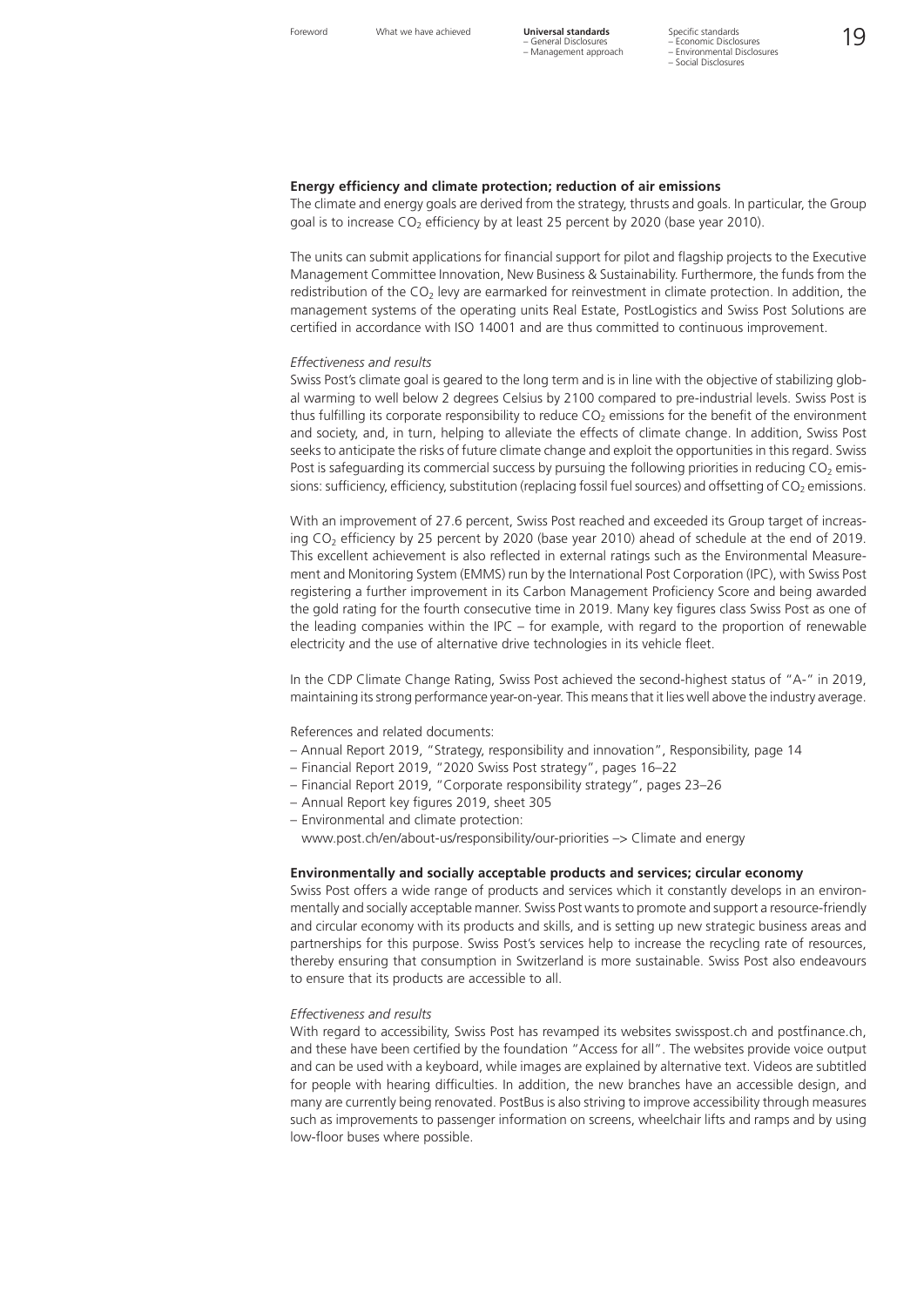Swiss Post uses energy-efficient and climate-friendly products (see 302-5) and is strongly committed to recycling selected reusable materials, repairing and reusing devices and work resources, and encouraging opportunities for sharing (known as the sharing economy). This enables Swiss Post to tap into new logistics potential. Examples of solutions within the circular economy include:

- Swiss Post collects used Nespresso coffee capsules from customers' homes for recycling. It takes back PET bottles, carrier bags and cardboard packaging when exchanging e-food orders (e.g. coop@home) and disposes of them correctly.
- It collects used paper on behalf of municipalities and recovers everyday items and textiles for reuse and recycling in partnership with institutions such as Brocki or Texaid.
- On behalf of Swisscom, Swiss Post collects disused Internet routers and enables them to be reconditioned and reused.
- Anyone borrowing an item such as a drill on the Sharely platform can have it sent to them via the many access points Swiss Post offers.
- Internal disposal processes are optimized. Swiss Post collects and recycles old Swiss Post clothing in cooperation with the Swiss Red Cross.
- Swiss Post is conducting a pilot project in which old batteries from electric scooters are used as energy storage units in buildings with solar panels.

References and related documents:

- – [Annual Report 2019, "Strategy, responsibility and innovation", Responsibility, page 14](https://geschaeftsbericht.post.ch/19/ar/app/uploads/EN_Post_Geschaeftsbericht_2019.pdf#page=18
)
- [Financial Report 2019, "Corporate responsibility strategy", Circular economy, page 25](https://geschaeftsbericht.post.ch/19/ar/app/uploads/EN_Post_Finanzbericht_2019.pdf#page=25)
- [Annual Report 2019, "PostMail", page 33](https://geschaeftsbericht.post.ch/19/ar/app/uploads/EN_Post_Geschaeftsbericht_2019.pdf#page=37
)

#### **Environmentally and socially responsible procurement**

Responsible procurement has been incorporated into Swiss Post's procurement strategy and is also one of the five areas of action in the corporate responsibility strategy 2017–2020. In all product groups and along the entire Swiss Post value chain, social, ethical and environmental criteria play an important role, in particular procurement practices, child and forced labour, human rights and social and environmental assessment of suppliers. On its path to becoming a leading responsible procurement organization, Swiss Post prefers partners who base their business policy on a holistic approach. Unsustainable procurement involves risks along the entire value chain for people, the environment and Swiss Post alike.

Suppliers must sign Swiss Post's Code of Ethics and Social Responsibility or undertake to produce a more far-reaching code of their own. Among other things, the Swiss Post code calls for respect for human rights, the prohibition of child labour, adequate remuneration, and observation of Swiss Post's ecological principles. It also contains contact details for complaints for clothing suppliers and must be displayed on-site in the relevant national language. Social and ecological criteria have been verified during audits in the transport sector since 2016.

Given that in the clothing sector in particular the risks in terms of socially responsible procurement are high, Swiss Post has taken far-reaching measures in this area, becoming a member of the Fair Wear Foundation (FWF) in 2012. Since 2014, Swiss Post has been awarded Leader status every year. By becoming a member of the Fair Wear Foundation, Swiss Post is committed to strict inspection and sustainable implementation of social standards at its clothing suppliers. In low-risk countries, which account for 75 percent of the procurement volume, both social standards inspections and training on the Code of Ethics and Social Responsibility and the Fair Wear Foundation's Code of Labour Practices are conducted at factories every three years by Swiss Post itself. In the high-risk countries of Bulgaria (20 percent) and Jordan (5 percent), the inspection work and training are carried out by the Fair Wear Foundation itself or by Better Work, a programme by the International Labour Organization (ILO) and the International Finance Corporation (IFC).

#### *Effectiveness and results*

The suppliers of key product groups have signed the Swiss Post Code of Ethics and Social Responsibility. Since 2017, all public invitations to tender and the procurement criteria catalogue have contained general corporate responsibility criteria and product group-specific criteria for each product group. Also since 2017, Swiss Post has been working with EcoVadis, an independent organization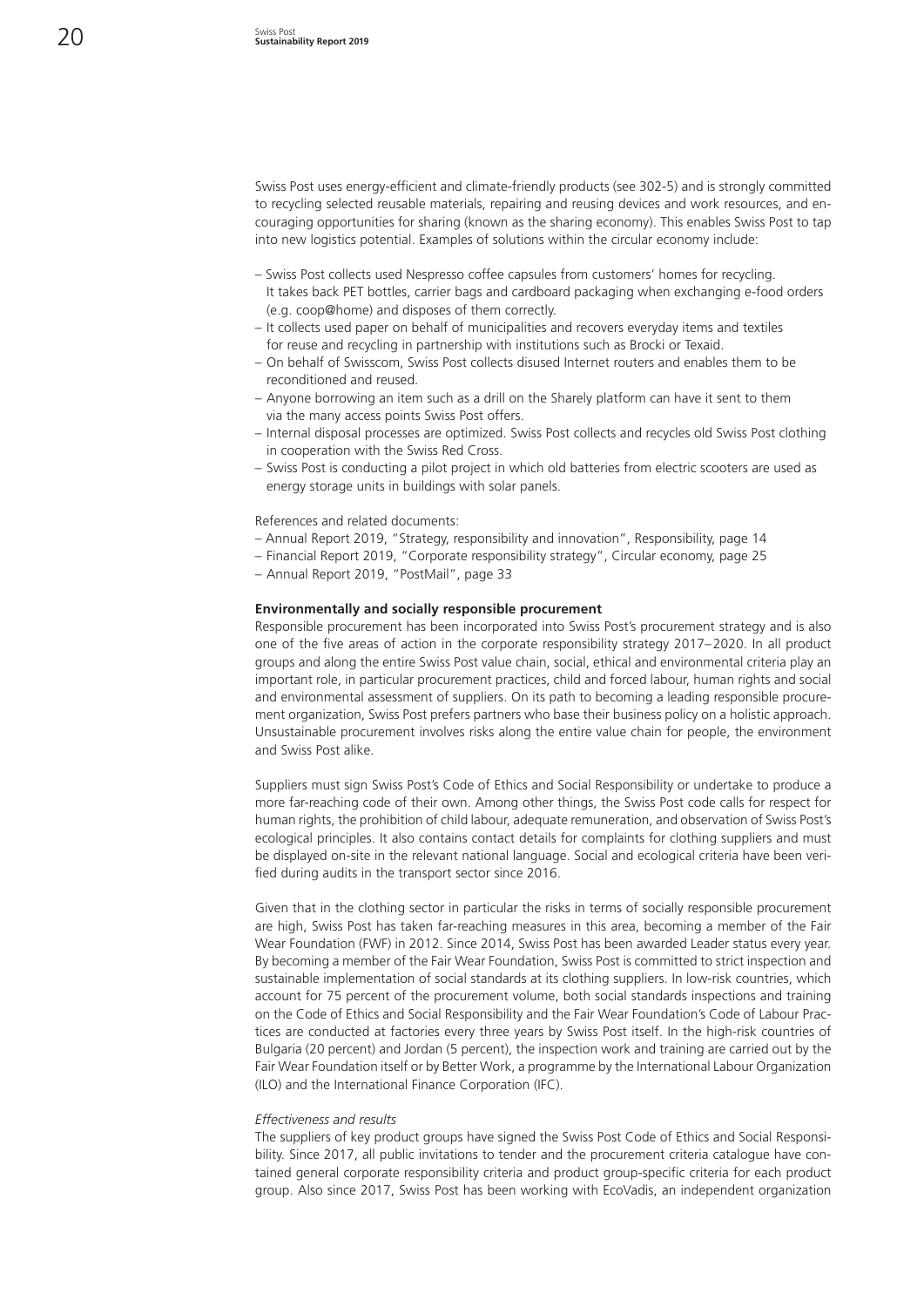where suppliers are assessed and state their position on their social and environmental business practices. This enables Swiss Post to carry out standardized risk analysis and assessment and to continue developing cooperation with its partners. The aim is for the most strategically important suppliers, of which there are around 240, to be assessed by 2020. As at end of 2019, this is already the case for 190 suppliers, covering 80 percent of strategic suppliers and more than 30 percent of the procurement volume. Swiss Post plans to integrate the findings into its Corrective Action Plans and to use them to develop measures to improve suppliers' corporate responsibility performance.

By the end of 2015, 100 percent of the Swiss Post procurement volume for work clothing had been inspected, and this inspection is repeated at least every three years. Swiss Post performs well: the work conditions at the production sites are good; the entire supply chain – from the material to the finished item of clothing – boasts full cost transparency. During the year under review, Swiss Post was notified of two incidents which were dealt with by agreement (see 409-1). At PostBus and PostLogistics, all subcontractors are audited in three-year cycles.

References and related documents:

- [Financial Report 2019, "Corporate responsibility strategy", Responsible procurement, page 23](https://geschaeftsbericht.post.ch/19/ar/app/uploads/EN_Post_Finanzbericht_2019.pdf#page=25
)
- Code of Ethics and Social Responsibility:
- www.post.ch/-/media/post/beschaffung/dokumente/sozial-ethik-kodex.pdf?la=en Procurement strategy:
- www.post.ch/en/about-us/responsibility/procurement-policy#swiss-post-procurement-strategy – Responsible procurement:
- [www.post.ch/en/business/a-z-of-subjects/procurement-organization/responsible-procurement](http://www.post.ch/de/geschaeftlich/themen-a-z/beschaffungsorganisation-post/verantwortungsvolle-beschaffung) – www.fairwear.org/brands/swiss-post

#### **Corporate culture and responsible leadership; professional, effective employees; diversity, integration, equal opportunity**

Swiss Post's HR policy defines the rules for fair interaction in a spirit of partnership and lays down binding HR policy guidelines. At the same time, it sets out what Swiss Post expects as an employer from its management, its line managers and its employees in Switzerland and abroad. All employees have received the completely revised Swiss Post Code of Conduct.

To ensure Swiss Post is successful now and remains so in future, it requires experienced and competent employees and managers. Using targeted solutions, concepts and tools in the field of cultural understanding as well as training and education opportunities, Swiss Post supports and enables its managers to allow their employees to develop in a professional, fair and successful manner. Managers have access to sophisticated and appropriate tools to record their employees' performance, potential and behaviour and to support their individual development.

Swiss Post attaches great importance to training and education opportunities for employees. At strategic level, the FutureSkills programme supports the development of skills in the digital transformation sphere and improves Swiss Post employees' skills in line with future requirements. Swiss Post's internal Job Center supports employees with retraining if required.

Through its talent management, Swiss Post aims to secure the succession and appointment of key functions in the long term and to support employees with potential in a targeted manner. Promoting diversity is a key element in this. For example, Swiss Post is endeavouring to increase the proportion of women and French- and Italian-speaking employees in senior management roles. Talent management focuses on systematically identifying, developing and retaining highly talented and top-performing employees to ensure Swiss Post's competitiveness.

Swiss Post also wishes to enable its employees to contribute their wide range of talents, experience, personalities and requirements to the company, in order to enhance innovation and our attractiveness as an employer. Swiss Post supports equal opportunity and promotes mixed teams and accessibility for all.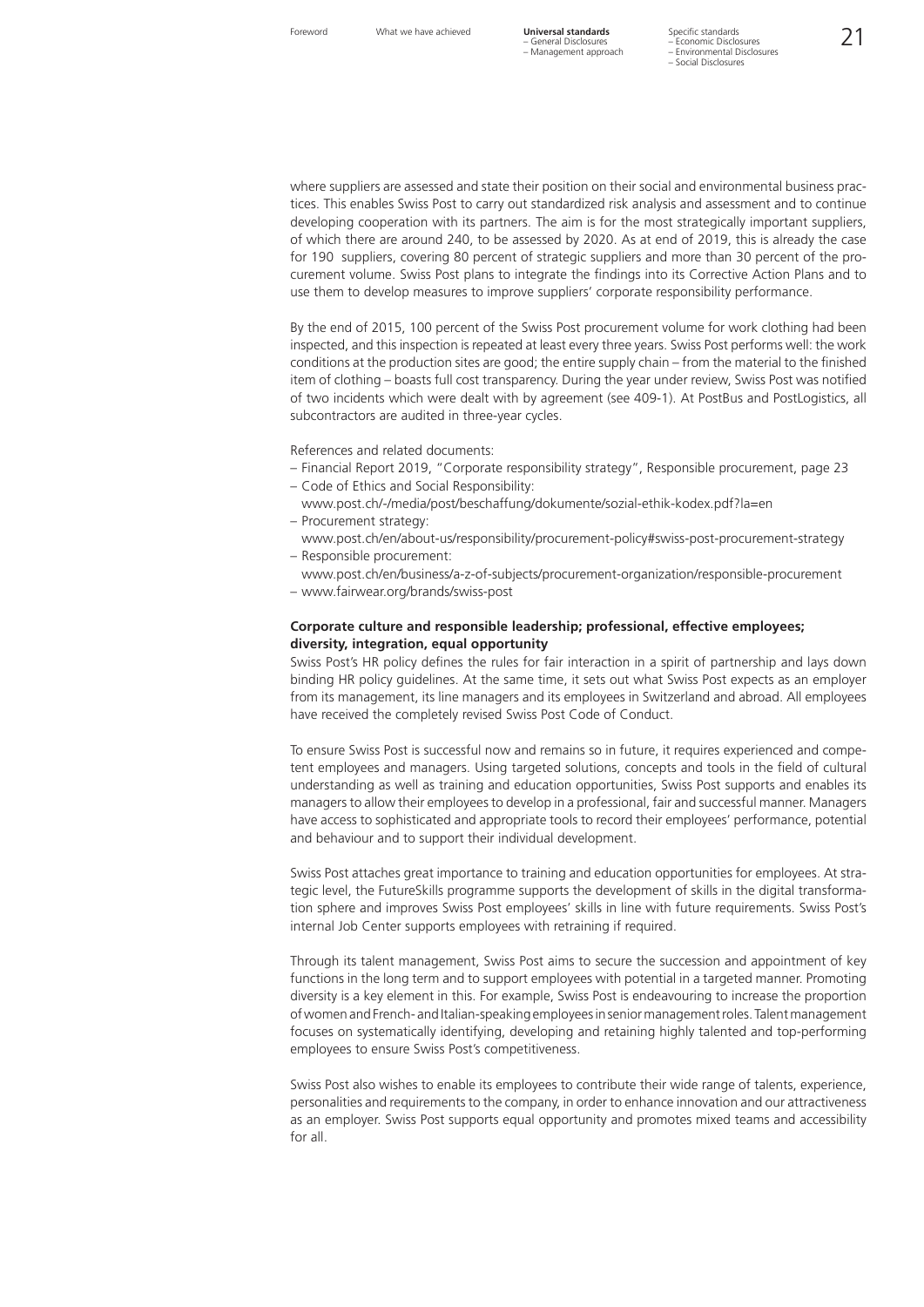#### *Effectiveness and results*

Swiss Post offers attractive employment conditions, competitive salaries, a modern infrastructure, contemporary working time models and a dynamic and progressive working environment. Flexible and location-independent models – such as part-time, mobile working and job sharing – are used by over half of employees. Swiss Post promotes work-life balance with 18 weeks of paid maternity leave, ten days of paternity leave, holiday entitlement above the Swiss average and a wide range of professional opportunities regardless of gender, age or background. The company supports external childcare by contributing over 1.5 million francs distributed across 1,000 applications. Swiss Post consistently advertises management positions with an employment level of 80 to 100 percent, with the particular intention of promoting part-time work and the percentage of women in management roles. With over 2,500 vacancies, apprenticeships or temporary job changes available each year, Swiss Post offers a wide range of career opportunities.

In addition, Swiss Post offers many different training and education opportunities to maintain and improve the employability of its workforce. An attractive and diverse set of solutions, concepts and tools in the field of training and education enable skills to be developed in a targeted and effective manner. In terms of individual development, Swiss Post generally expects its employees to demonstrate personal responsibility, for which it provides them with internal courses and financial support. Almost 7 million francs in co-funding was provided for individual training opportunities in the year under review.

A newly developed training programme for managers with a high degree of digital and modern forms of learning was rolled out in 2019 in all business units and has already been completed by over 460 employees. The "reverse mentoring" initiative, also launched in the year under review, aims to improve digital skills. A younger mentor and an experienced mentee over the age of 40 engage in dialogue across units, generations and hierarchies.

In cooperation with its social partners, a prevention programme for long-term future careers has been initiated. Swiss Post's aim is to support staff and their life-long learning with organized team workshops, career counselling and promotion of digital skills.

Swiss Post relies on diversity and mixed teams as a source of innovation and a means of meeting customer requirements in optimum fashion. In this way, it aims to harness the potential and opportunities of digitization and demographic development. Its internal networks MOSAICO and RAINBOW actively promote linguistic and cultural diversity in practice, as well as acceptance, tolerance and a discrimination-free corporate culture. In November 2019, Swiss Post signed the Charter for equal pay in the public sector. By signing, Swiss Post wants to make a stand on equal pay between women and men. In order to further reduce the unexplained salary difference of –2.2 percent, it wants to familiarize its managers with the topic and offers a reporting platform in conjunction with its social partners.

References and related documents:

- Code of Conduct: www.post.ch/-/media/post/ueber-uns/dokumente/verhaltenskodex.pdf?la=en
- [Annual Report 2019, "Employees", pages 60–67](https://geschaeftsbericht.post.ch/19/ar/app/uploads/EN_Post_Geschaeftsbericht_2019.pdf#page=64)
- [Financial Report 2019, "Human resources", pages 49–52](https://geschaeftsbericht.post.ch/19/ar/app/uploads/EN_Post_Finanzbericht_2019.pdf#page=51
)
- Employment conditions at Swiss Post: [www.post.ch/en/about-us/a-z-of-topics/jobs-and-careers/](http://www.post.ch/en/about-us/a-z-of-topics/jobs-and-careers/swiss-post-working-environment/employment-conditions-at-swiss-post) [swiss-post-working-environment/employment-conditions-at-swiss-post](http://www.post.ch/en/about-us/a-z-of-topics/jobs-and-careers/swiss-post-working-environment/employment-conditions-at-swiss-post)
- Diversity at Swiss Post: www.post.ch/en/jobs/jobs-and-careers/diversity-in-practice
- Anonymous reporting platform: www.swisspostcourage.ch
- See also indicators 404-1 and 404-2 in this report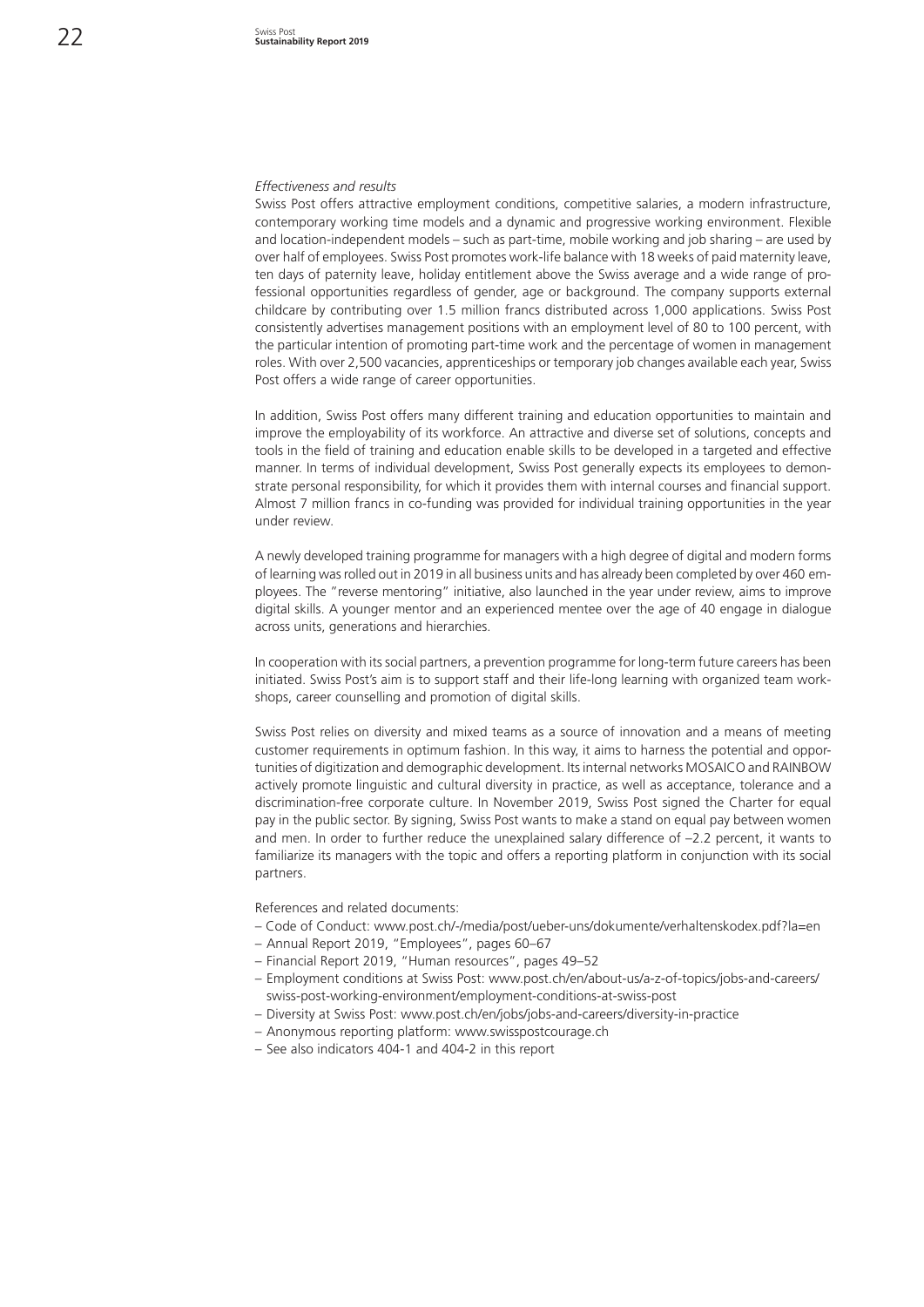– General Disclosures – Management approach

Foreword What we have achieved **Universal standards** Specific standards<br>
- General Disclosures - Commic Disclosures<br>
Man Mexico and Mexico Commic Disclosures Specific standards – Economic Disclosures – Environmental Disclosures – Social Disclosures

#### **Health promotion and occupational safety**

Ensuring the health and safety of employees is a key concern at Swiss Post. The company relies on a number of measures to preserve and increase employees' working capacity in the long term. Workplace health management aims to promote and maintain employee health. It is essential to establish a healthy management and working culture based on appreciation, respect and transparency. The relevant management training courses are therefore at the very top of Swiss Post's agenda for the next few years. The same applies to the prevention of absences and rapid reintegration after illness. These measures are supplemented by well-established health circles and ambassadors, possibilities for career reorientation and internal company counselling, which can help employees resolve private and professional conflicts and concerns neutrally and confidentially.

Swiss Post also implements a number of measures to ensure that its increasingly ageing workforce remains healthy and employable. These include flexible models for retirement and the promotion of bridge employment and flexible working time models. Swiss Post is also strongly committed to supporting people with disabilities as part of social sustainability. Internships are offered to people with a partial ability to work, in order to improve their chances of finding a job on the regular labour market. From 2020, Swiss Post plans to step up its commitment, which is why it is taking part in the Inclusion Champion project run by the University of St. Gallen and the Federal Bureau for the Equality of People with Disabilities. This aims to ensure inclusion is put into practice to a greater extent at all of Swiss Post's business units.

Swiss Post runs a so-called operating group solution to guarantee safe jobs for all Swiss Post employees. This ensures compliance with all the legal requirements relating to occupational safety and health protection. The operating group solution has been agreed with the trade unions and certified by the relevant authorities. It is constantly verified during external inspections by cantonal labour inspectors and the Swiss National Accident Insurance Fund (Suva). It is implemented in the Group units' occupational safety systems, which are managed and developed by trained occupational health and safety specialists (ASGS). These systems are also certified in accordance with OHSAS 18001 at Real Estate Management and Services and PostLogistics. The relevant specialist units are coordinated by specialist groups, which meet on a monthly basis. Regular meetings of representatives are held in order to allow information to be exchanged between Swiss Post, the trade unions, external occupational health and safety specialists and the supervisory bodies.

Annual system audits verify the effectiveness of the operating group solution, while the units carry out regular safety audits and training courses on their sites. Accident and illness figures are evaluated monthly, as well as being included in annual consolidated Group reporting.

#### *Effectiveness and results*

Presence management helps line managers to approach employees promptly in the event of repeated short- or long-term absences and to define measures (in association with HR consulting where appropriate) that allow employees to return to their original or a new workplace quickly and in an appropriate manner. The number of long-term absences has been reduced through this standardized process. To maintain the ability to work and employability, employees are reintegrated as quickly as possible after returning to work and their tasks are modified if necessary. Key indicators, such as the number of occupational accidents per 100 full-time equivalents and the number of lost days per occupational accident, are analysed at least once a year by the ASGS specialist units. Tripping and falling remains by far the most common cause of accidents, but targeted awareness-raising measures are having an effect. In 2017, after a thorough and independent review of the implementation of health management by Health Promotion Switzerland, Swiss Post received the "Friendly Work Space" label for the third time in a row.

References and related documents:

- [Annual Report key figures 2019, "Health management" sheet](https://geschaeftsbericht.post.ch/19/ar/app/uploads/EN_Post_Kennzahlen_2019.xlsx)
- Swiss Post's commitment to its staff: [www.post.ch/en/about-us/a-z-of-topics/jobs-and-careers/](http://www.post.ch/en/about-us/a-z-of-topics/jobs-and-careers/swiss-post-working-environment/swiss-post-commitment) [swiss-post-working-environment/swiss-post-commitment](http://www.post.ch/en/about-us/a-z-of-topics/jobs-and-careers/swiss-post-working-environment/swiss-post-commitment)
- www.friendlyworkspace.ch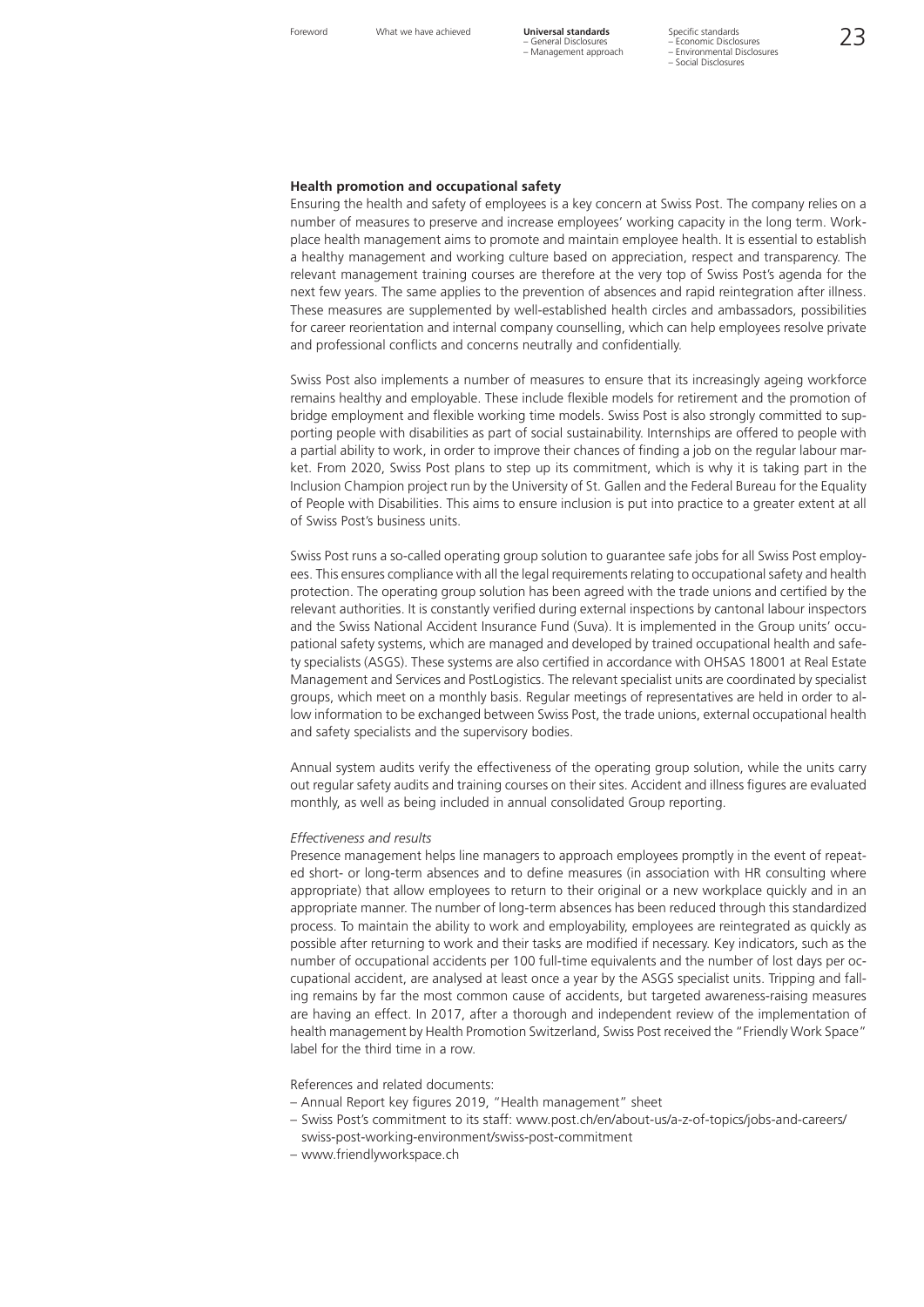#### **Freedom of association, operational notice periods and minimum wages; recruitment and employee benefits**

In accordance with the provisions set out in the Postal Services Organization Act, Swiss Post negotiates the framework conditions for the relationship between company and employees with the contracting trade unions syndicom and transfair. The labour law principles governing Swiss Post staff are based on the Swiss Code of Obligations (with reference to the Employment Act, or the Working Hours Act for PostBus). The majority of employees have signed one of the current nine collective employment contracts (CECs), which are continually being developed in partnership and are accessible to the public. Two additional CECs are currently being negotiated. The cooperative relationship between employer and employee associations allows for consensual solutions. In conjunction with its social partners, Swiss Post seeks forward-looking solutions in the interests of customers, employees and the company. With regard to recruitment, Swiss Post focuses on positive customer experiences as a critical success factor, in order to ensure a high degree of quality and an optimal fit between applicants and job profile. It advertises vacancies in gender-neutral language and provides flexible working models as far as possible.

References and related documents:

- Employment conditions at Swiss Post: [www.post.ch/en/about-us/a-z-of-topics/jobs-and-careers/](http://www.post.ch/en/about-us/a-z-of-topics/jobs-and-careers/swiss-post-working-environment/employment-conditions-at-swiss-post) [swiss-post-working-environment/employment-conditions-at-swiss-post](http://www.post.ch/en/about-us/a-z-of-topics/jobs-and-careers/swiss-post-working-environment/employment-conditions-at-swiss-post)
- Code of Conduct: www.post.ch/-/media/post/ueber-uns/dokumente/verhaltenskodex.pdf?la=en
- [Annual Report 2019, "Code of Conduct", page 7](https://geschaeftsbericht.post.ch/19/ar/app/uploads/EN_Post_Geschaeftsbericht_2019.pdf#page=11)
- [Annual Report 2019, "Employees", pages 60–67](https://geschaeftsbericht.post.ch/19/ar/app/uploads/EN_Post_Geschaeftsbericht_2019.pdf#page=64)
- [Financial Report 2019, "Human resources", pages 49–52](https://geschaeftsbericht.post.ch/19/ar/app/uploads/EN_Post_Finanzbericht_2019.pdf#page=51)

#### **Public service; indirect economic contribution and regional development**

The Federal Council expects Swiss Post to provide a high-quality universal service comprising postal services and payment transaction services throughout Switzerland. Swiss Post should offer a high standard of marketable, innovative products, services and solutions in both physical and electronic form in its core business in the communication, logistics, financial services and passenger transport markets. Within its operating confines, Swiss Post should pursue a corporate strategy committed to ethical and sustainable principles and take account of regional concerns in the various areas of the country in its organizational structure. Its human resources policy should be progressive and socially responsible, and its employment conditions attractive. In addition, Swiss Post must involve any community affected by the relocation or closure of a branch.

As a government-owned company with a long social tradition, Swiss Post supports charitable projects and institutions, particularly in the corporate citizenship area of action of the corporate responsibility strategy. Swiss Post wants to contribute to solving social or environmental challenges and create added value for society.

#### *Effectiveness and results*

- With its "2 × Christmas" campaign for people in need in Switzerland and abroad, Swiss Post transports parcels free of charge to the Swiss Red Cross logistics center, where donations are sorted by Swiss Post employees and volunteers.
- Santa Claus campaign: Swiss Post helps Santa Claus to answer letters from thousands of children each year.
- "A second lease of life for Swiss Post clothes": work clothing that is no longer used is collected and donated to the Swiss Red Cross; some items of clothing that can no longer be worn are made into bags or laptop covers.
- Employees have a range of opportunities to volunteer, for instance by taking part in the " $2 \times$  Christmas" campaign, carrying out maintenance work on Swiss hiking trails or working on the energy education project "Each cell counts – schools generate solar power!"
- In cooperation with Swisscom, Swiss Post is also the founder of the Museum of Communication in Berne. In 2019, the highly successful museum was awarded a prize by the Council of Europe for its major contribution to the understanding of European cultural heritage, promoting respect for human rights and democracy and improving visitors' knowledge about current social issues.
- Swiss Post supports young Swiss artists, for example by maintaining its own art collection.
- Swiss Post supports foundations such as Pro Patria and Pro Juventute, as well as other projects and institutions with a focus on social, cultural or youth work, thanks to its postage stamp fund or the issue of stamps with a surcharge.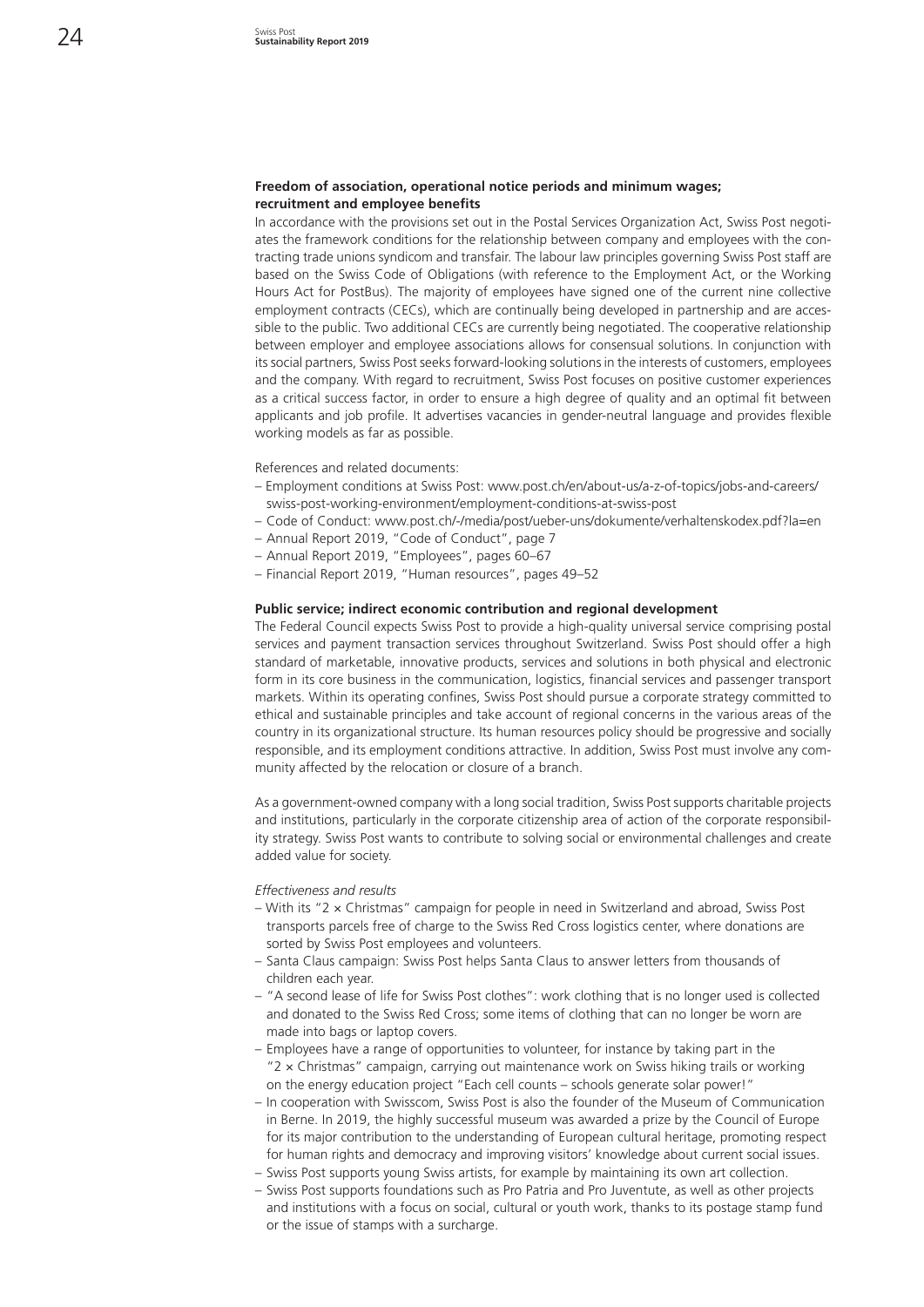References and related documents:

- [Annual Report 2019, "Strategy, responsibility and innovation", Responsibility, page 14](https://geschaeftsbericht.post.ch/19/ar/app/uploads/EN_Post_Geschaeftsbericht_2019.pdf#page=18)
- [Financial Report 2019, "Corporate responsibility strategy", pages 23–26](https://geschaeftsbericht.post.ch/19/ar/app/uploads/EN_Post_Finanzbericht_2019.pdf#page=25)
- Sponsorship overview: www.swisspost.ch/sponsoring
- Support: www.post.ch/en/about-us/responsibility/social-sponsorship
- Swiss Post position paper on the amendments to postal legislation: www.post.ch/en/about-us/profile/swiss-post-and-politics/postal-legislation
- Swiss Post position paper on public service for Switzerland: Swiss Post's universal service obligation: www.post.ch/en/about-us/profile/swiss-post-and-politics/public-service-for-switzerland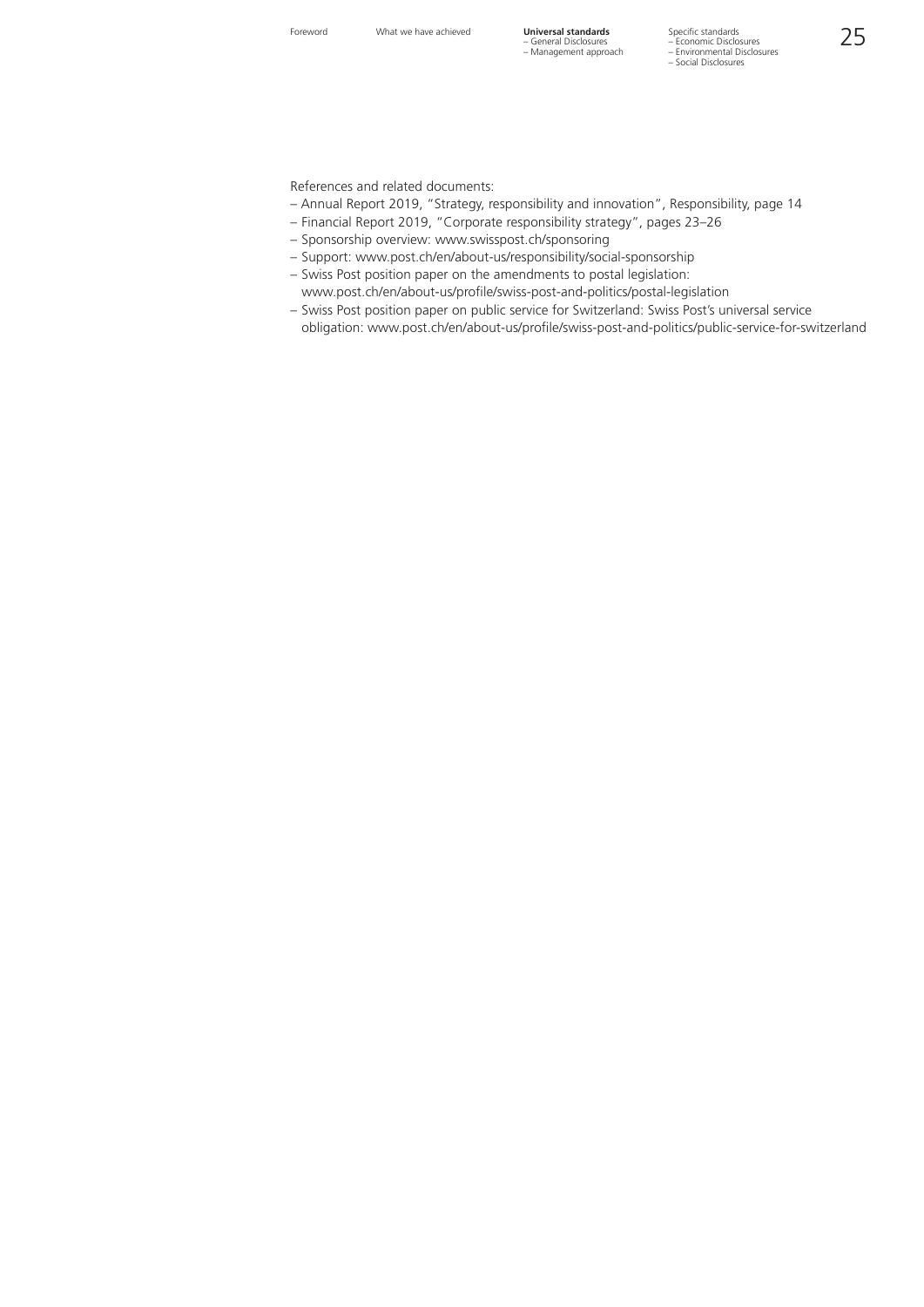## **Specific standards**

#### **200 Economic Disclosures**

The economic disclosures include financial aspects, performance and risks, market presence and information on anti-corruption and competition.

#### **GRI 201: Economic Performance**

#### **201-1: Direct economic value generated and distributed**

References and related documents:

– [Annual Report key figures 2019, sheet 201, "Financial result" and "Distribution of added value"](https://geschaeftsbericht.post.ch/19/ar/app/uploads/EN_Post_Kennzahlen_2019.xlsx)  [sections](https://geschaeftsbericht.post.ch/19/ar/app/uploads/EN_Post_Kennzahlen_2019.xlsx)

#### **201-2: Financial implications and other risks and opportunities due to climate change**

The scarcity of natural resources is raising awareness about environmental sustainability among customers, investors and legislators. Demand for sustainable products is on the rise. An optimum mix of energy efficiency and renewable energy is becoming a critical factor for companies seeking to combat escalating costs or, in certain cases, to gain new competitive advantages.

A quantification of the financial consequences of climate change for Swiss Post is not seen as constructive, with Swiss Post instead focusing on capturing greenhouse gases and measures for the reduction of greenhouse gases. In addition, Swiss Post seeks to anticipate the risks of future climate change, exploit the opportunities in this regard and examine possible measures for adaptation to climate change.

References and related documents:

– [Financial Report 2019, "Non-financial results of a material nature", pages 52–54](https://geschaeftsbericht.post.ch/19/ar/app/uploads/EN_Post_Finanzbericht_2019.pdf#page=54)

#### **201-3: Defined benefit plan obligations and other retirement plans**

The Group's own employee benefits institution, the Swiss Post pension fund, insures around 40,000 Swiss Post employees in Switzerland and pays 650 million francs in pensions to around 30,100 people each year. The level of cover stood at around 108 percent at the end of 2019.

Swiss Post insures its employees with various pension plans in Switzerland. Pension benefits are based on the insured salary and retirement assets. On taking retirement, insurees can choose between drawing a lifetime pension or withdrawing a lump-sum capital payment. In addition to retirement benefits, employee benefits also include disability and survivors' benefits, which are calculated as a percentage of the insured salary. Insurees also have the option of buying back pension benefits to improve their retirement situation, up to the regulatory maximum amount, or of withdrawing money early to purchase their home.

The benefits paid by the Swiss Post pension fund exceed the statutory minimum level. The standard retirement age is 65.

References and related documents:

- – [Financial Report 2019, "Staff pension plan", pages 141–148](https://geschaeftsbericht.post.ch/19/ar/app/uploads/EN_Post_Finanzbericht_2019.pdf#page=143)
- – [Financial Report 2019, "Retirement planning, social security", page 52](https://geschaeftsbericht.post.ch/19/ar/app/uploads/EN_Post_Finanzbericht_2019.pdf#page=54)
- – [Financial Report 2019, "Cover status", pages 145–148](https://geschaeftsbericht.post.ch/19/ar/app/uploads/EN_Post_Finanzbericht_2019.pdf#page=147)
- – [Annual Report key figures 2019, sheet 201, "Pension fund" section](https://geschaeftsbericht.post.ch/19/ar/app/uploads/EN_Post_Kennzahlen_2019.xlsx)
- The rights and obligations of beneficiaries of the Swiss Post pension fund and the employer are governed by the employee benefit regulations: www.pkpost.ch/data/docs/de/1485/PKPostVSR-de-def-20130528.pdf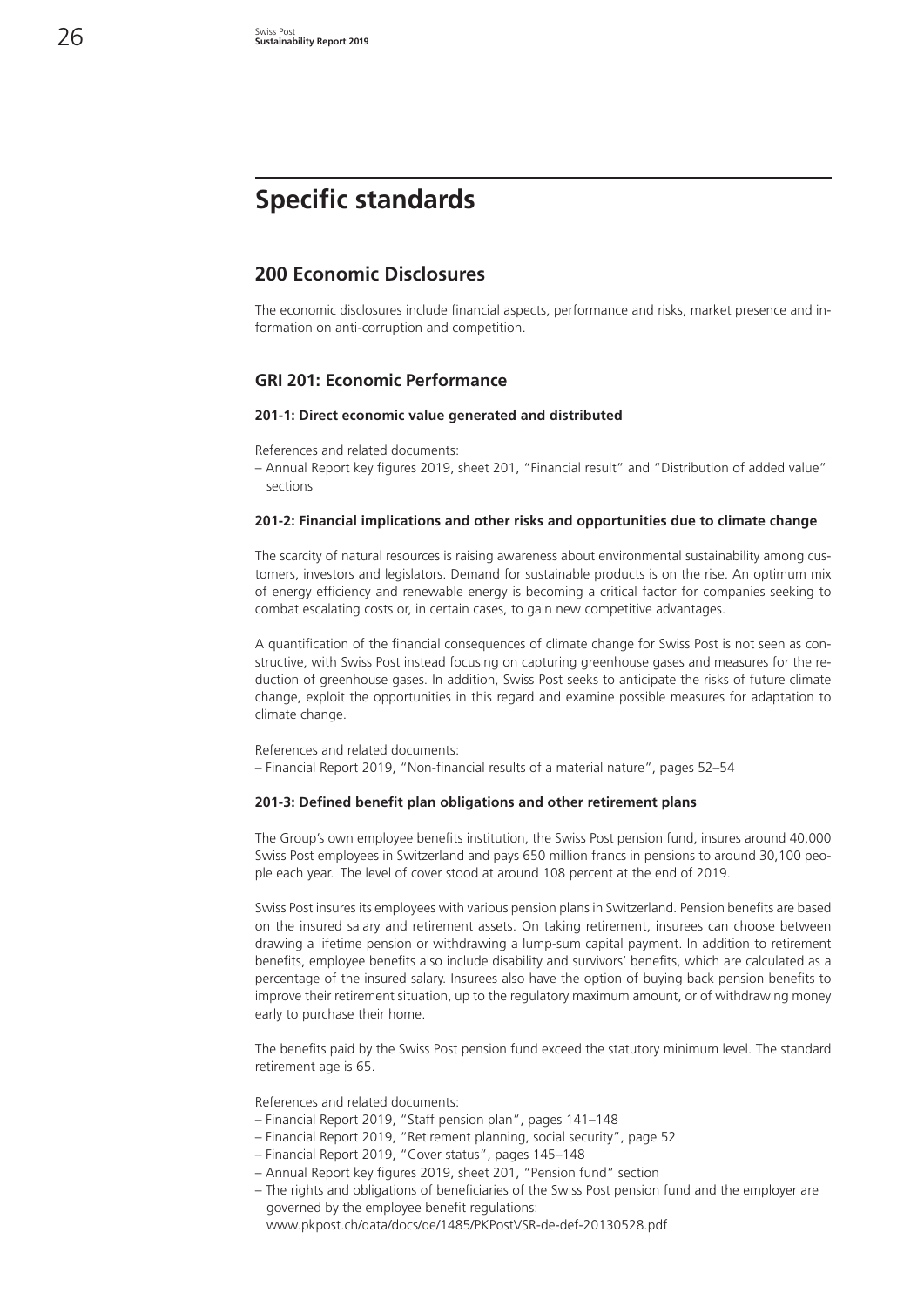#### **201-4: Financial assistance received from government**

References and related documents:

– [Financial Report 2019, "State compensatory payments", page 135](https://geschaeftsbericht.post.ch/19/ar/app/uploads/EN_Post_Finanzbericht_2019.pdf#page=137)

#### **GRI 202: Market Presence**

#### **202-1: Ratios of standard entry level wage by gender compared to local minimum wage**

The main business locations are in Switzerland (84 percent of employees). Over 85 percent of these employees have employment relationships based on one of the current nine collective employment contracts, which were negotiated in detail with the contracting trade unions syndicom and transfair. These contracts usually contain binding salary bands and minimum wages for each level. Compliance with the salary bands is regularly checked as part of internal audits, and the minimum wage provided for in the collective employment contracts is around a fifth higher than the minimum wage legally stipulated in the Swiss cantons.

References and related documents:

- [Annual Report key figures 2019, sheet 102, "Employment conditions" section](https://geschaeftsbericht.post.ch/19/ar/app/uploads/EN_Post_Kennzahlen_2019.xlsx)
- [Annual Report key figures 2019, sheet 202](https://geschaeftsbericht.post.ch/19/ar/app/uploads/EN_Post_Kennzahlen_2019.xlsx)

#### **GRI 203: Indirect Economic Impacts**

#### **203-2: Significant indirect economic impacts**

Swiss Post is a regionally anchored company. It is an important employer in mountain regions and other rural areas, offering more than 16,000 jobs – in delivery, in branches and in customer service. It makes its contribution to striking a balance between town and country and between economically stronger and weaker regions. Where major transformations to Swiss Post are required and in the customer-oriented ongoing development of the network of access points, Swiss Post involves key stakeholders early and intensively. To accommodate this, it is further expanding communication in the regions.

#### **GRI 205: Anti-corruption**

#### **205-1: Operations assessed for risks related to corruption**

As a general rule, the risk of corruption in the postal business is not seen as elevated. The areas regarded as particularly exposed are Procurement and Sales. Employees in both areas have received thorough training, and the internal auditing department focuses on these areas during its audits.

#### **205-2: Communication and training about anti-corruption policies and procedures**

Extensive and recurring e-learning training courses, including learning assessments on the topic of compliance for management staff, have been held. These are compulsory. Swiss Post also has a binding set of rules regarding the acceptance and giving of gifts and other benefits. These rules are communicated. Employees in exposed functions are trained in depth. There are established processes for exceptions.

#### **205-3: Confirmed incidents of corruption and actions taken**

There are no known cases.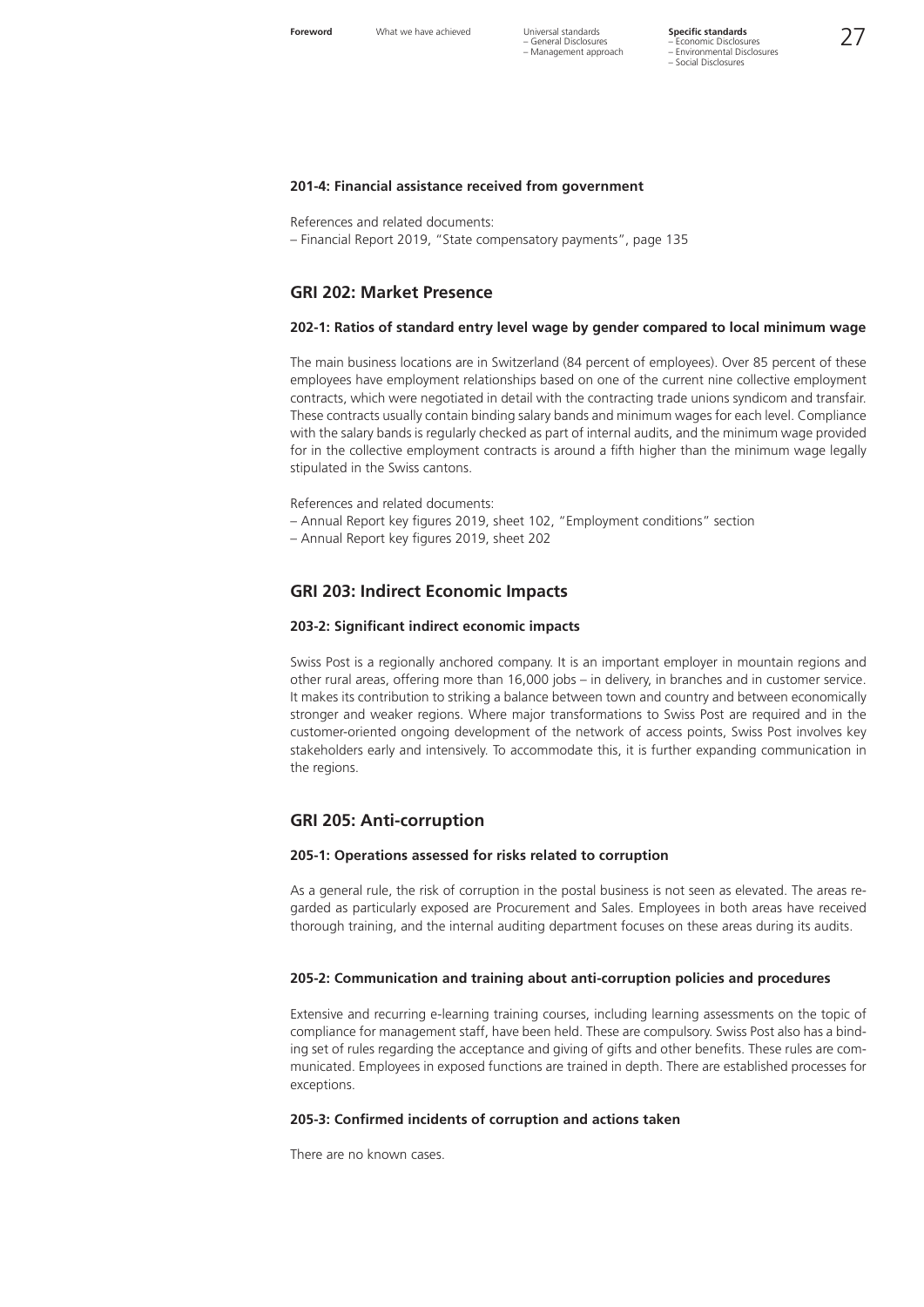#### **GRI 206: Anti-competitive Behavior**

#### **206-1: Legal actions for anti-competitive behavior, anti-trust, and monopoly practices**

In December 2017, the Competition Commission fined Swiss Post the sum of 22.6 million francs for allegedly granting discounts that are unlawful under anti-trust law to large-scale customers between 2009 and 2014. Swiss Post rejects the allegations and considers the sanction unjustified, and has appealed against the decision before the Federal Administrative Court. The inquiry opened by the Competition Commission in 2018, in which PostFinance is also involved, is currently in progress. The subject of the proceedings is a suspected boycott of mobile payment solutions provided by international providers, such as Apple Pay and Samsung Pay. PostFinance is satisfied it has not violated Swiss anti-trust law. Free and fair competition is a high priority for PostFinance.

References and related documents:

- Swiss Post press release:
- [www.post.ch/en/about-us/media/press-releases/2017/swiss-post-rejects-comco-allegations](http://www.post.ch/de/ueber-uns/unternehmen/medien/medienmitteilungen/2017/post-weist-vorwuerfe-der-weko-zurueck) – PostFinance press release:
- [www.postfinance.ch/en/about-us/media/newsroom/press-releases/comco-investigation](http://www.postfinance.ch/en/about-us/media/newsroom/press-releases/comco-investigation-regarding-mobile-payment-solutions.html)[regarding-mobile-payment-solutions.html](http://www.postfinance.ch/en/about-us/media/newsroom/press-releases/comco-investigation-regarding-mobile-payment-solutions.html)

#### **300 Environmental Disclosures**

The environmental disclosures include data on energy requirements, emissions generated and environmental aspects in the supply chain.

#### **GRI 302: Energy**

#### **302-1: Energy consumption within the organization**

Swiss Post mainly uses procured energy produced by third parties. Energy consumption stands at 816 gigawatt hours. At 72 percent, fuels make up the largest share, followed by electricity at 17 percent and combustibles at 11 percent. The decline in energy consumption year-on-year is due to the sale of CarPostal France. The proportion of renewable energy sources stands at 21.6 percent. The entire three-wheeled delivery fleet is powered by electricity from renewable sources. This electricity has been obtained from renewable sources since 2008, and from "naturemade basic"-certified sources in Switzerland since 2013. 10 percent of this is "naturemade star"-certified eco-electricity produced from various small-scale power stations (hydro, solar and wind power stations) throughout Switzerland.

References and related documents: – [Annual Report key figures 2019, sheet 302](https://geschaeftsbericht.post.ch/19/ar/app/uploads/EN_Post_Kennzahlen_2019.xlsx)

#### **302-2: Energy consumption outside of the organization**

The energy consumption outside Swiss Post is mainly due to goods transport by subcontractors and leased properties. It amounted to 561 gigawatt hours in the year under review, a fall of 3 percent year-on-year. This is mainly due to a reduction in goods transport by air in the year under review.

References and related documents: – [Annual Report key figures 2019, sheet 302](https://geschaeftsbericht.post.ch/19/ar/app/uploads/EN_Post_Kennzahlen_2019.xlsx)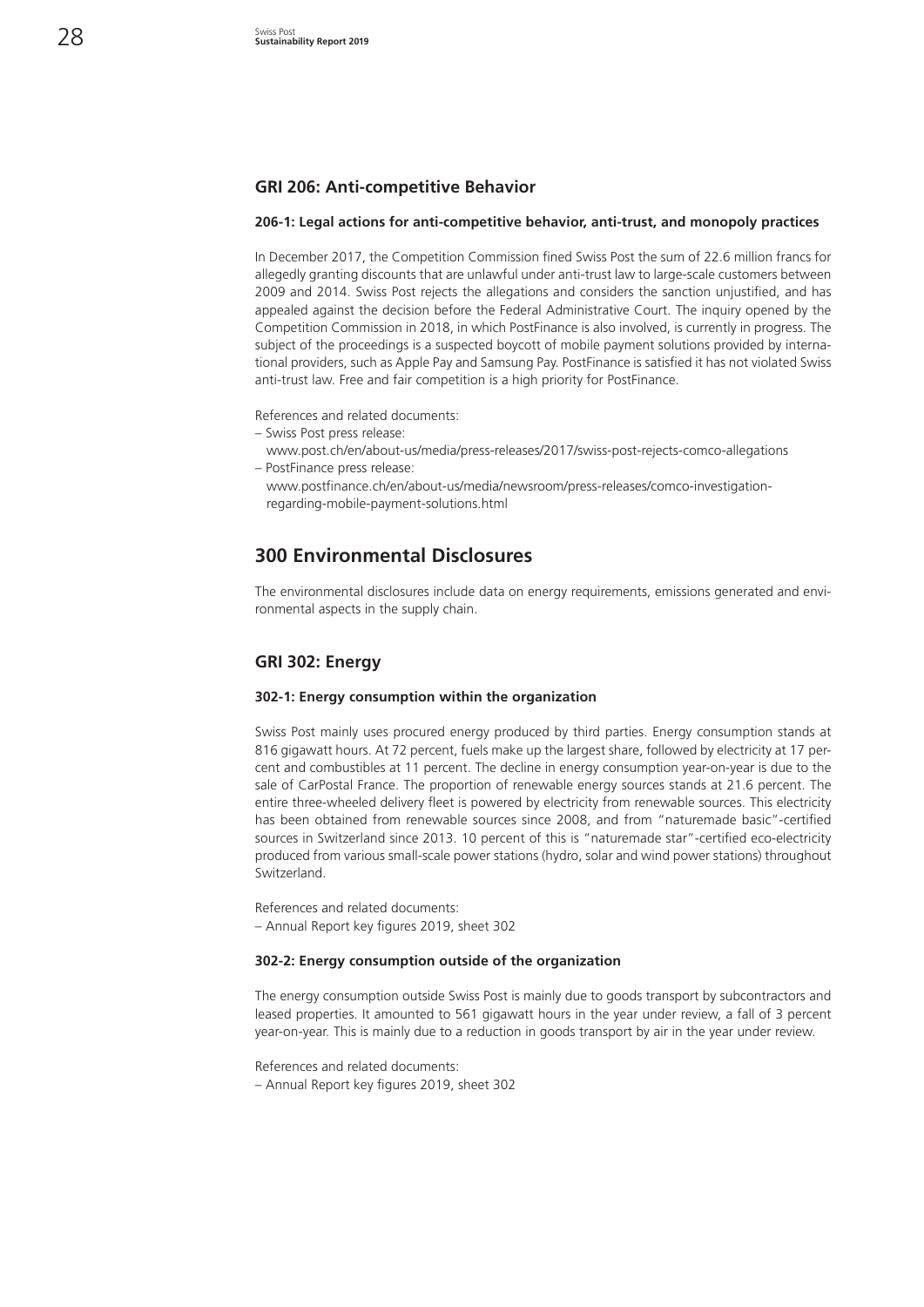– General Disclosures – Management approach

#### **302-3: Energy intensity**

Energy efficiency (the reciprocal of energy intensity) has increased by 34.1 percent since 2006. This means that Swiss Post has already surpassed the target of 25 percent by the end of 2020 set by the Confederation as part of the "Confederation: exemplary in energy" initiative for enterprises affiliated with the Confederation.

References and related documents:

– [Annual Report key figures 2019, sheet 302](https://geschaeftsbericht.post.ch/19/ar/app/uploads/EN_Post_Kennzahlen_2019.xlsx)

#### **302-4: Reduction of energy consumption**

In 2010, Swiss Post decided to use the annual funds from the redistribution of the  $CO<sub>2</sub>$  levy on fuels for climate protection and energy efficiency measures in the "pro clima – We're acting now" sustainability programme: since 2010, over 18 million francs from Swiss Post's internal climate fund alone have been invested in measures such as electric and hybrid buses, electric delivery vans, electric charging infrastructure, biogas and biodiesel, replacement of fossil fuel heaters, LED lighting, awarenessraising and many other measures.

Important measures for the reduction of energy consumption include:

- Sustainable buildings:
	- a. Swiss Post aims to replace 90 percent of all fossil fuel-powered heating systems in its own buildings in Switzerland by 2030. Swiss Post uses renewable heat sources and heats buildings with heat pumps while also obtaining hot water via solar collectors on the roofs, uses 10 percent biogas in gas-heated buildings and makes use of waste heat from the data centers. For new systems or replacements for systems in need of an overhaul, only systems that run using renewable energy sources are used.
	- b. Energy-efficient construction and use of the very latest energy standards: since 1 January 2019, Swiss Post has been committed to the integrated and sustainable DGNB construction standard as adapted for Switzerland in its new buildings and modernization projects. The new Swiss Post headquarters in Wankdorf, Berne is DGNB-certified and has been awarded the highest label, platinum. The PostFinance headquarters is MINERGIE-ECO-certified.
	- c. Energy optimization schemes: to save energy in buildings, Swiss Post relies on environmentallyand resource-friendly technologies, with more economical servers, PCs, notebooks and screens, and the use of virtualization technologies. This has significantly reduced the power consumption and the number of servers, and the power and cooling requirements at IT installations have fallen.
- Use and production of renewable energies:
- a. All electricity is generated from 100-percent renewable "naturemade basic"-certified energy sources. At least 10 percent is high-quality "naturemade star"-certified green power. Most of Swiss Post's own petrol stations offer 7-percent biodiesel.
- b. Swiss Post currently has 17 photovoltaic systems which produce over 7 GWh a year, equating to 5 percent of Swiss Post's electricity consumption. The new regional parcel centers (Cadenazzo, Untervaz and Vétroz) will be equipped with photovoltaic systems, like Swiss Post's other large sites. A total of 3 GWh of electricity will be produced there per year. The centers will consume half of the power themselves.
- Vehicles:
	- a. 45 percent of the energy-efficient vehicle fleet already uses alternative drive systems. All electric vehicles are powered by green electricity produced in Switzerland, which is sourced exclusively from ecological, small-scale hydropower plants, biomass plants, solar plants or wind turbines.
	- b. 33 electric delivery vehicles are currently being used at Swiss Post for parcel deliveries. Depending on the manufacturer's delivery capacity, 200 e-vehicles will be procured by 2020. By 2025, Swiss Post aims to carry out the majority of parcel deliveries in urban centers using e-vehicles. Swiss Post joined the international initiative "100% Electric Vehicles" (EV100) in January 2019. Alongside other companies, it is committed to making electromobility the norm by 2030.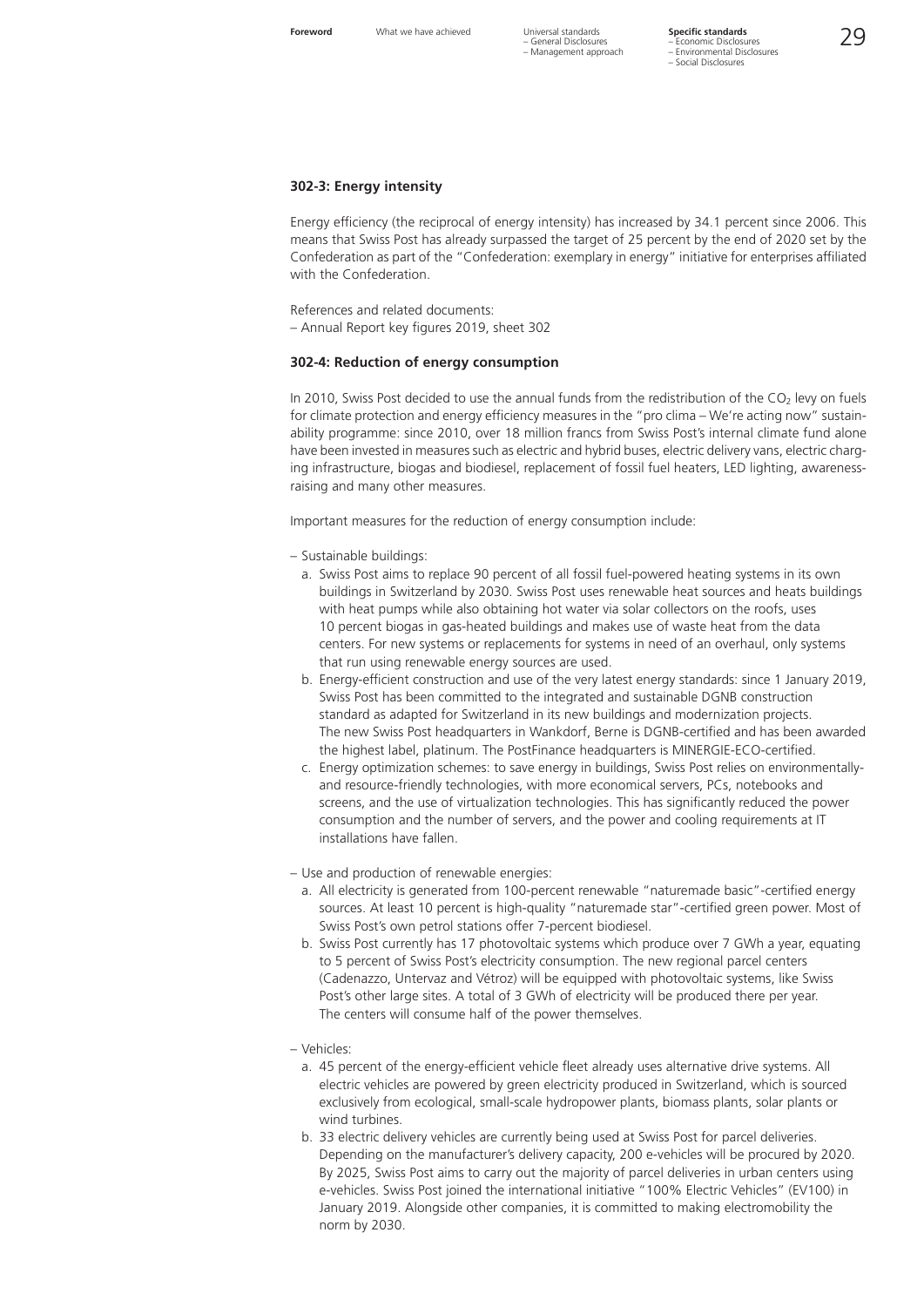- c. Rail transport is used for carrying letter and parcel consignments between the sorting centers. Using combined transport, the yellow container is quickly and conveniently reloaded from trucks to carrier wagons and vice versa. This combined solution enables business partners to achieve a better eco-audit and lower transport costs, and the environment is spared thousands of vehicle kilometres on a daily basis. With 40 double-decker trucks for large shipments, Swiss Post transports up to 50 percent more freight than with the usual trucks.
- d. Optimization of routes and vehicle utilization.
- e. Training drivers to drive more efficiently with eco-driving techniques.

#### – Employee mobility:

- d. Swiss Post staff benefit from attractive reductions on public transport, reducing energy consumption on their way to work: they receive a Half-Fare travelcard free of charge; those who prefer a GA travelcard receive a discount on a second-class pass. All trainees receive the GA travelcard free of charge.
- e. Employees use public transport for business trips. Free day-return tickets are available for this purpose. Anyone who cannot leave the car behind can choose from a fleet of passenger cars. Swiss Post employees can also use the vehicles from Mobility CarSharing Switzerland.
- f. Swiss Post encourages its employees to cycle to work; for example, by supporting the Pro Velo "bike to work" scheme. Employees also have free use of more than 1,200 bicycles and e-bikes from PubliBike.
- g. During the "Electromobility theme days", employees at six locations throughout Switzerland had the opportunity to test the day-to-day suitability of electric vehicles from renowned manufacturers free of charge for several days. After more than 500 test drives, 60 percent of test drivers indicated that they would buy an electric vehicle when they next buy a car.

#### **302-5: Reductions in energy requirements of products and services**

Examples of the use of energy-efficient and climate-friendly products:

- With the "pro clima" shipment service introduced in 2009, Swiss Post customers can send their mail carbon-neutrally for a small surcharge. All addressed domestic letters and PromoPost consignments (2019: 2.8 billion consignments in total) are carbon-neutral. Swiss Post assumes the "pro clima" surcharges for  $CO<sub>2</sub>$  offsetting and invests them in initiatives such as a Swiss Post offsetting project in Switzerland.
- With ecological packaging such as the Eco PostPac made from recyclable card and the reusable Dispobox, resources can be conserved when packing consignments.
- Thanks to Swiss Post's 155 My Post 24 terminals, it is possible to collect or send parcels and registered letters around the clock. This can improve the first-time delivery rate and save additional trips. The terminal compartments can also be used as lockers.
- In many cities in Switzerland, Swiss Post offers the bike sharing service PubliBike, promoting sustainable mobility and health. It also supports carvelo2go, the sharing platform for e-cargo bikes.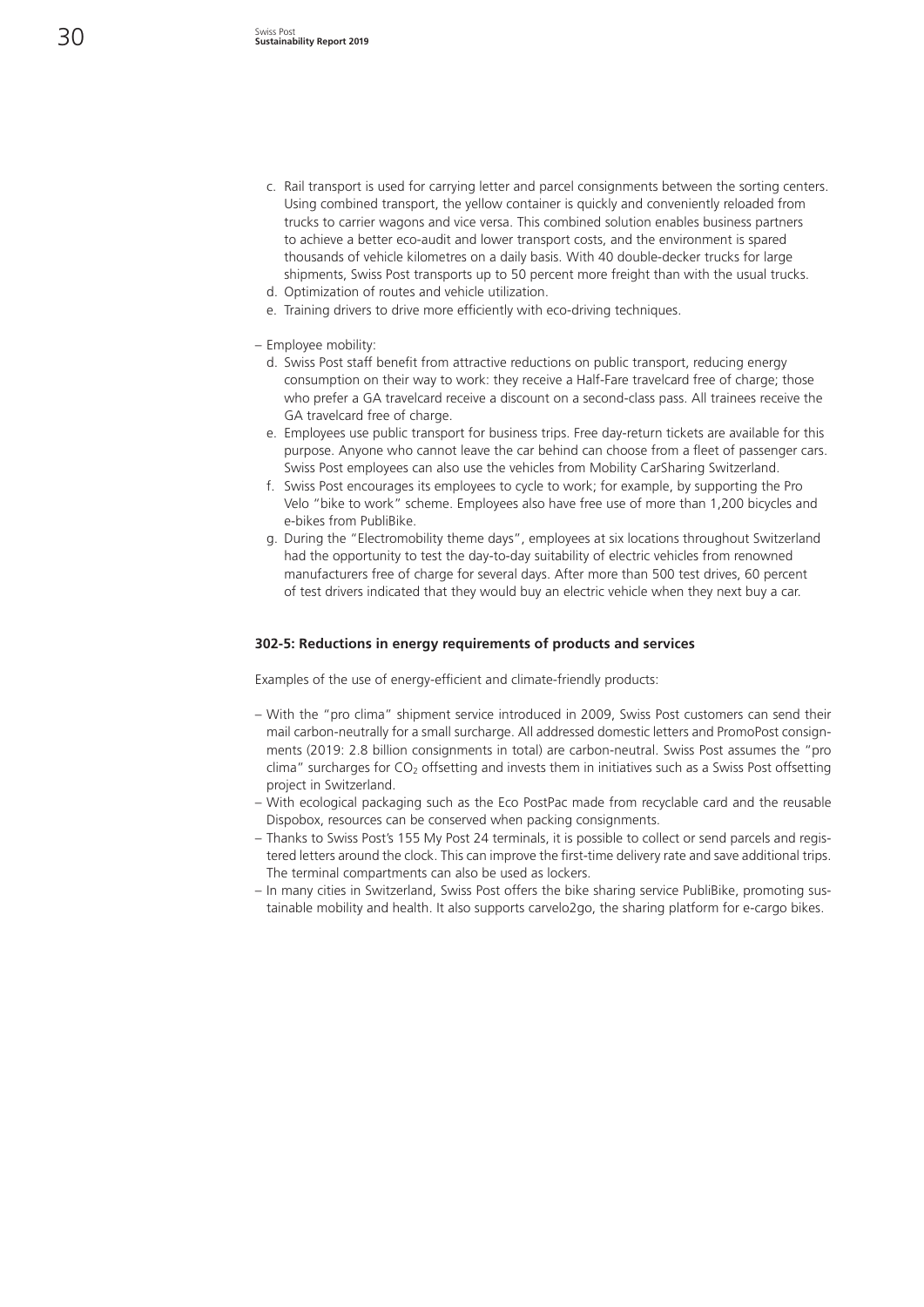– General Disclosures – Management approach

#### **GRI 305: Emissions**

#### **305-1: Direct (Scope 1) GHG emissions**

Direct CO<sub>2</sub> emissions amounted to 173,328 tonnes. At 90.5 percent, fuels make up the largest CO<sub>2</sub> source, followed by combustibles at 6.9 percent and volatile emissions at 2.6 percent. Total emissions fell by 11 percent year-on-year. This is mainly due to the sale of CarPostal France in the year under review.

References and related documents: – [Annual Report key figures 2019, sheet 305](https://geschaeftsbericht.post.ch/19/ar/app/uploads/EN_Post_Kennzahlen_2019.xlsx)

#### **305-2: Energy indirect (Scope 2) GHG emissions**

Indirect CO<sub>2</sub> emissions from electricity consumption stood at 19,091 tonnes, remaining at the previous year's level. This means they account for around 10 percent of direct GHG emissions. All electricity is generated from 100-percent renewable "naturemade basic"-certified energy sources. At least 10 percent is high-quality "naturemade star"-certified green power.

References and related documents: – [Annual Report key figures 2019, sheet 305](https://geschaeftsbericht.post.ch/19/ar/app/uploads/EN_Post_Kennzahlen_2019.xlsx)

#### **305-3: Other indirect (Scope 3) GHG emissions**

The remaining indirect  $CO<sub>2</sub>$  emissions consist primarily of emissions from the fuel and energy-related upstream chain, and from transportation by subcontractors and commuter traffic. They stood at 216,364 tonnes, roughly equivalent to the sum of scope 1 and scope 2 emissions.

References and related documents: – [Annual Report key figures 2019, sheet 305](https://geschaeftsbericht.post.ch/19/ar/app/uploads/EN_Post_Kennzahlen_2019.xlsx)

#### **305-4: GHG emissions intensity**

 $CO<sub>2</sub>$  efficiency measured by core services (e.g. number of consignments, number of transactions, customer frequency in branches, passenger kilometres, square metres) improved by 27.6 percent between 2010 and the end of 2019. This means that the target set for 2020 of a reduction of at least 25 percent was reached and exceeded ahead of schedule.

References and related documents: – [Annual Report key figures 2019, sheet 305](https://geschaeftsbericht.post.ch/19/ar/app/uploads/EN_Post_Kennzahlen_2019.xlsx)

#### **305-5: Reduction of GHG emissions**

In 2010, Swiss Post decided to use the annual funds from the redistribution of the  $CO<sub>2</sub>$  levy on fuels for climate protection and energy efficiency measures in the "pro clima – We're acting now" sustainability programme: since 2010, over 18 million francs from Swiss Post's internal climate fund alone have been invested in measures such as electric and hybrid buses, electric delivery vans, electric charging infrastructure, biogas and biodiesel, replacement of fossil fuel heaters, LED lighting, awarenessraising and many other measures. The measures implemented to reduce energy consumption make a full contribution to reducing greenhouse gas emissions. In addition, all addressed domestic letters and PromoPost consignments (2019: 2.8 billion consignments in total) are carbon-neutral. Swiss Post assumes the "pro clima" surcharges for  $CO<sub>2</sub>$  offsetting and invests them in initiatives such as a Swiss Post offsetting project in Switzerland.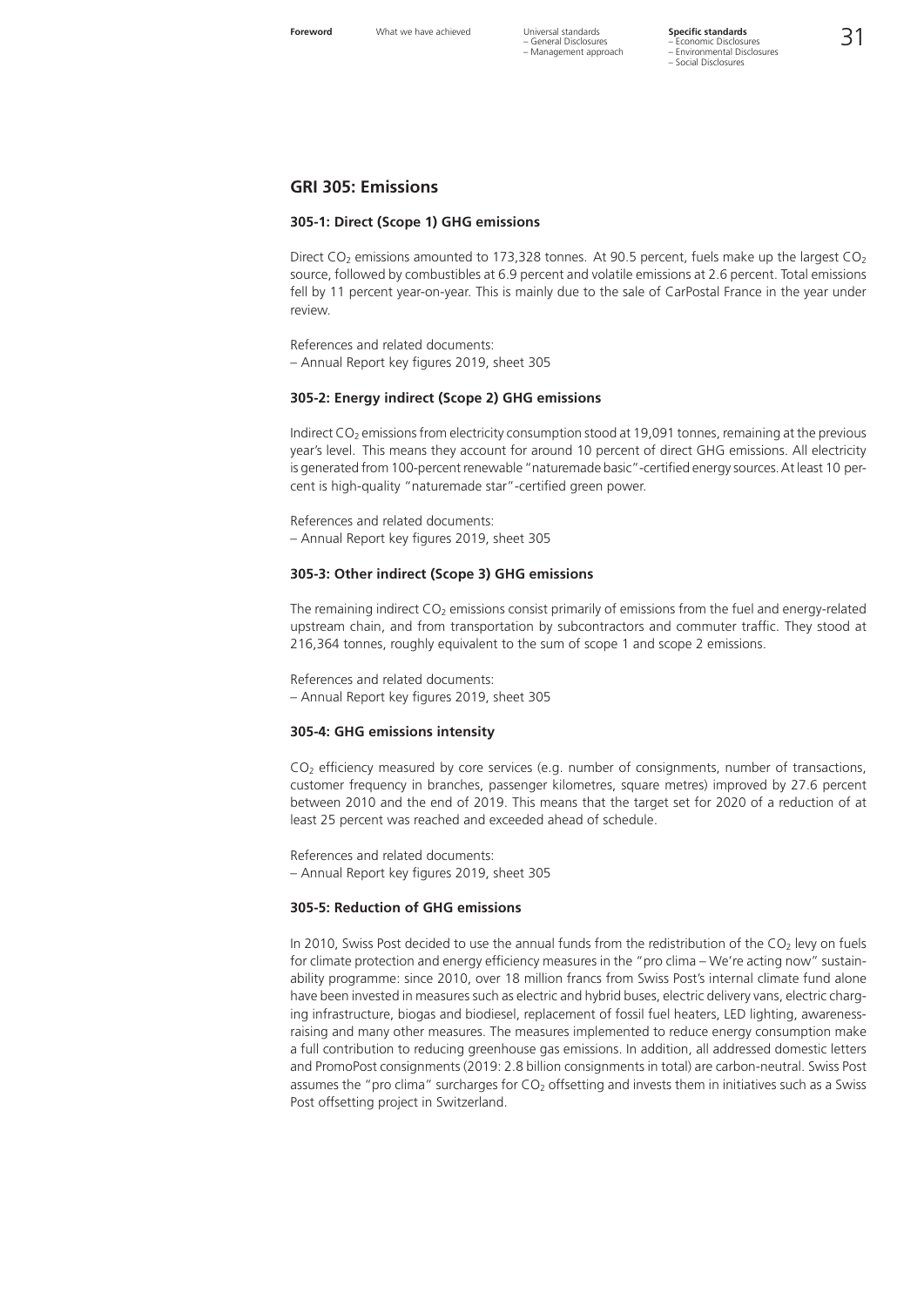#### **305-6: Emissions of ozone-depleting substances (ODS)**

Emissions of ozone-depleting substances originate primarily in the refrigerants used in air conditioning systems. They have been declining for many years and are now almost zero.

References and related documents: – [Annual Report key figures 2019, sheet 305](https://geschaeftsbericht.post.ch/19/ar/app/uploads/EN_Post_Kennzahlen_2019.xlsx)

#### **305-7: Nitrogen oxides (NOX<sub>x</sub>), sulfur oxides (SOX<sub>x</sub>), and other significant air emissions**

Through the use of vehicles that comply with the latest emission standards and the use of low-sulphur heating oil, Swiss Post is trying to reduce NO<sub>x</sub>, SO<sub>x</sub> and other significant air emissions. The volume of air pollutants generated by Swiss Post has been declining since 2010.

References and related documents: – [Annual Report key figures 2019, sheet 305](https://geschaeftsbericht.post.ch/19/ar/app/uploads/EN_Post_Kennzahlen_2019.xlsx)

#### **GRI 307: Environmental Compliance**

#### **307-1: Non-compliance with environmental laws and regulations**

There were no cases of non-compliance with environmental laws and/or regulations in 2019.

#### **GRI 308: Supplier Environmental Assessment**

#### **308-1: New suppliers that were screened using environmental criteria**

As of 2017, all new suppliers must state their position with respect to environmental and social award criteria in public service tenders, and this information is included in the award decisions.

In the clothing sector, the basic requirement for taking on a new supplier is Oeko-Tex 100 certification, which ensures that a material is entirely free of environmentally hazardous chemicals. In addition, only FSC paper is procured as printing paper.

#### **308-2: Negative environmental impacts in the supply chain and actions taken**

By 2020, all strategic suppliers will be reviewed according to ecological criteria using the EcoVadis system. The audit by EcoVadis has already been completed for 190 suppliers. The average score achieved is encouraging and is well above the EcoVadis benchmark.

There are no known actual material negative environmental impacts in the supply chain, and the definition of specific measures with individual suppliers was not necessary during the year under review. In the event that measures are required in the future, they will be recorded and tracked in corrective action plans in accordance with the EcoVadis system. Swiss Post is responding to the potential negative effects identified by complying with more stringent standards such as Oeko-Tex 100, FSC, etc.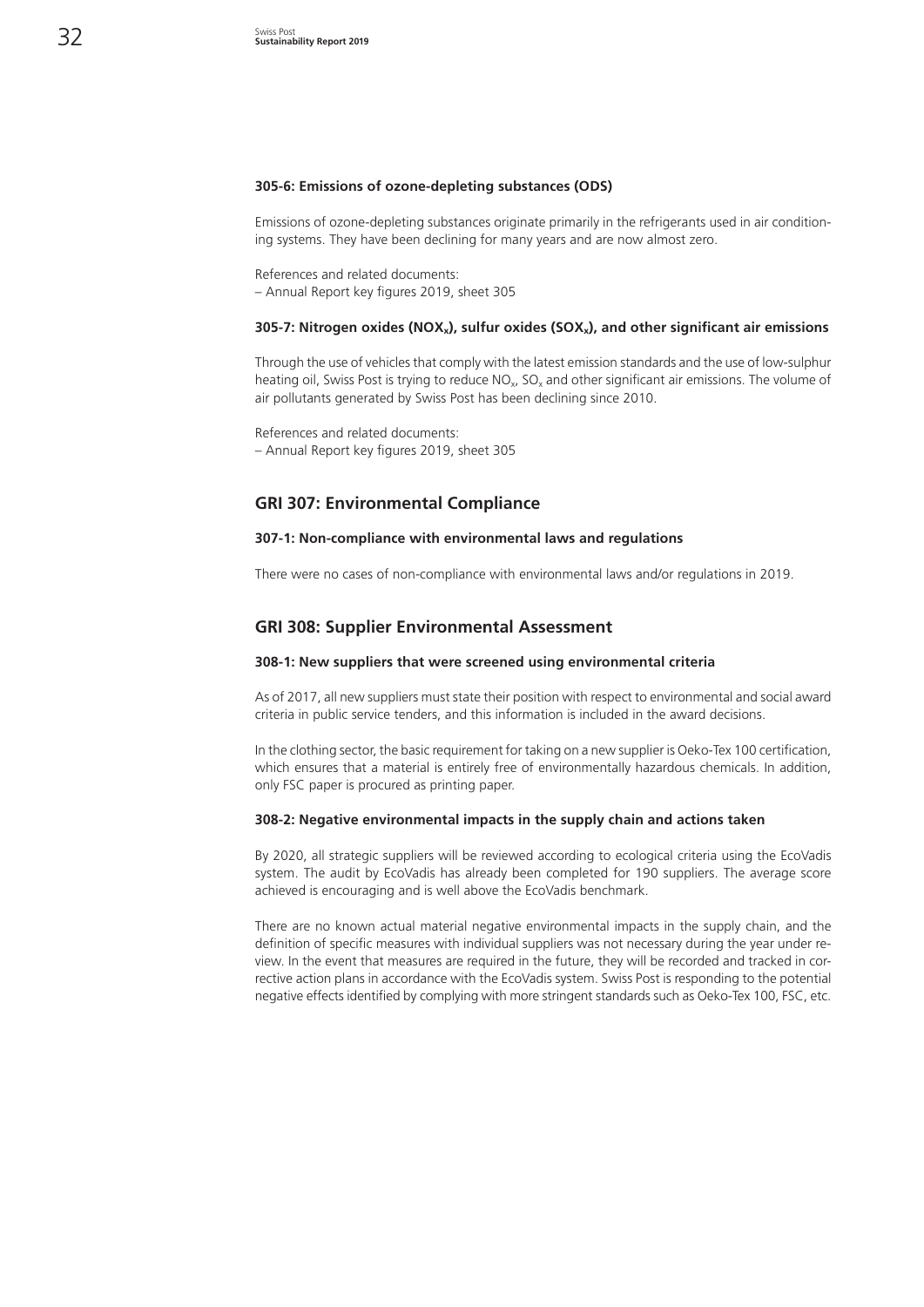## **400 Social Disclosures**

The social information ranges from information on jobs, working and employment conditions, basic and advanced training and diversity to compliance and suppliers' working conditions.

#### **GRI 401: Employment**

#### **401-1: New employee hires and employee turnover**

The turnover rate fell to 5.1 percent in 2019, while there was a slight fall in headcount. The turnover rate is adequate by sector comparison.

Compared to 2018, the number of new employee hires rose by 408 persons to a total of 3,324. This represents an increase of 14.0 percent.

References and related documents: – [Annual Report key figures 2019, sheet 401, "Staff turnover and departures" section](https://geschaeftsbericht.post.ch/19/ar/app/uploads/EN_Post_Kennzahlen_2019.xlsx)

#### **401-3: Parental leave**

All employees, whether mothers or fathers, are entitled to paid parental leave beyond the statutory provisions in the event of birth or adoption and can apply for unpaid leave. Swiss Post also contributes around 1.5 million francs distributed across 1,000 applications towards external childcare, helping employees to achieve a good work-life balance.

References and related documents:

– [Annual Report key figures 2019, sheet 401, "Parental leave" section](https://geschaeftsbericht.post.ch/19/ar/app/uploads/EN_Post_Kennzahlen_2019.xlsx)

#### **GRI 402: Labor/Management Relations**

#### **402-1: Minimum notice periods regarding operational changes**

Employee representatives' rights to participation in the event of operational changes are based on the law (Swiss Code of Obligations) and are also governed by each of the collective employment contracts (CECs) with the contracting trade unions syndicom and transfair. The minimum notice periods are based on the Swiss Code of Obligations. In cooperation with its social partners, Swiss Post endeavours to find future-oriented solutions that serve the interests of customers, employees and the company and engages in early and regular dialogue with relevant stakeholders via specialist and staff committees. In cases of restructuring involving more than 30 jobs, consultation processes are initiated for employees and cantons. The impact of unavoidable restructuring is cushioned by the redundancy plan negotiated with the trade unions. Working together with the social partners, Swiss Post has also initiated an extensive prevention programme for long-term future careers. As part of the programme, employees and managers are given the opportunity to address their own continuing professional development. In this way, Swiss Post supports them with life-long learning, which is becoming increasingly important.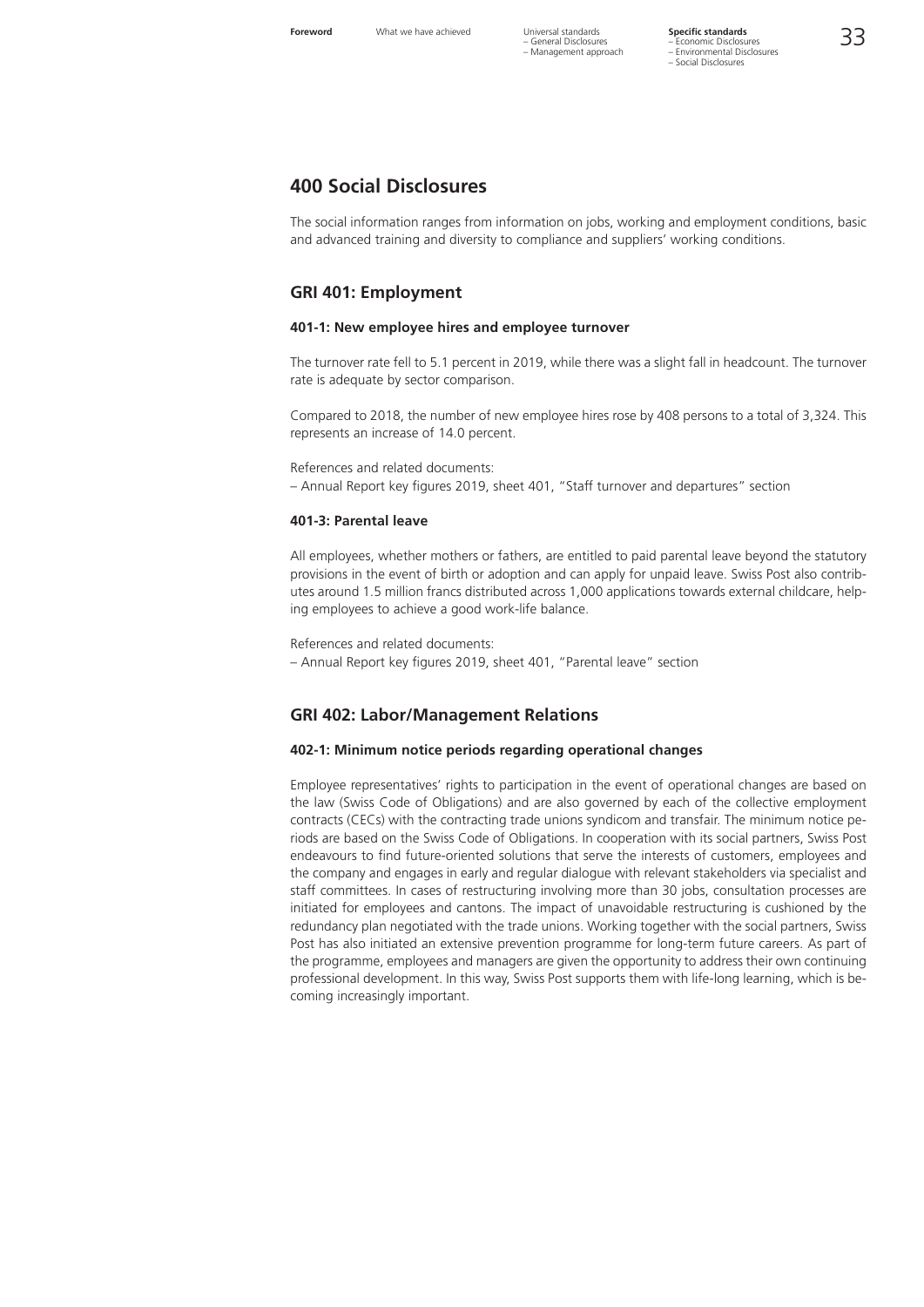#### **GRI 403: Occupational Health and Safety**

#### **403-1: Workers' representation in formal joint management–worker health and safety committees**

Under the Participation Act, staff committees can be formed at all locations with more than 50 employees at the request of the workforce. They deal with issues such as occupational safety and health protection. Staff committees are in place at more than 50 locations throughout Switzerland. In addition, each Group unit has appointed at least one designated contact person who is available to employees at all times for advice and questions concerning occupational and leisure time safety.

References and related documents: – [Annual Report key figures 2019, sheet 403](https://geschaeftsbericht.post.ch/19/ar/app/uploads/EN_Post_Kennzahlen_2019.xlsx)

#### **403-2: Types of injury and rates of injury, occupational diseases, lost days, and absenteeism, and number of work-related fatalities**

All relevant information is collected and evaluated centrally using a reporting system. Tripping and falling are by far the most common cause of accidents. It is mainly the limbs that are affected. However, targeted awareness-raising measures are having an impact, and the rate of occupational accidents is comparatively low. There is a particular focus on the delivery service, as this is where most accidents occur.

References and related documents: – [Annual Report key figures 2019, sheet 403](https://geschaeftsbericht.post.ch/19/ar/app/uploads/EN_Post_Kennzahlen_2019.xlsx)

#### **403-4: Health and safety topics covered in formal agreements with trade unions**

The operating group solution is being developed in agreement with the trade unions. Otherwise, occupational safety and health protection issues are discussed with the trade unions in the meetings of the specialist committees, which are in place at Group level, PostFinance, PostBus, PostMail, Post-Logistics, Swiss Post Solutions and PostalNetwork and meet twice to four times per year.

#### **GRI 404: Training and Education**

#### **404-1: Average hours of training per year per employee**

To ensure Swiss Post is successful now and remains so in future, it requires competent employees and supports them in improving their skills. Firstly, Swiss Post provides internal training opportunities, and secondly, it encourages participation in courses run externally through individual training agreements. Almost 7 million francs in co-funding was provided for individual training opportunities in the year under review. More than 1,000 training opportunities (blended learning, class teaching, e-learning and self-tests) are available to employees on the internal learning management system. Over 1,100 team development events were held throughout Swiss Post in 2019.

Swiss Post makes a major contribution to the training of young professionals over the long term. Around 1,900 apprentices (2018: 2001) completed training in 16 professions at the company. This represents around 6 percent of Group headcount in Switzerland. Of the apprentices who completed their training in 2019, just under 98 percent passed their qualification procedures (final examinations). The new ICT Operator career introduced in 2018 has proven successful and will continue to be offered in future. In 2019, the first graduates successfully completed the Bachelor's degree in IT with integrated practical training (PiBS) – which was launched in 2015, partly at the initiative of Swiss Post – and found employment at Swiss Post. Swiss Post's integration pre-apprenticeship in logistics (INVOL) represents a valuable contribution to the integration of refugees into the working world in two linguistic regions.

References and related documents:

– [lehrstellen.post.ch](http://lehrstellen.post.ch)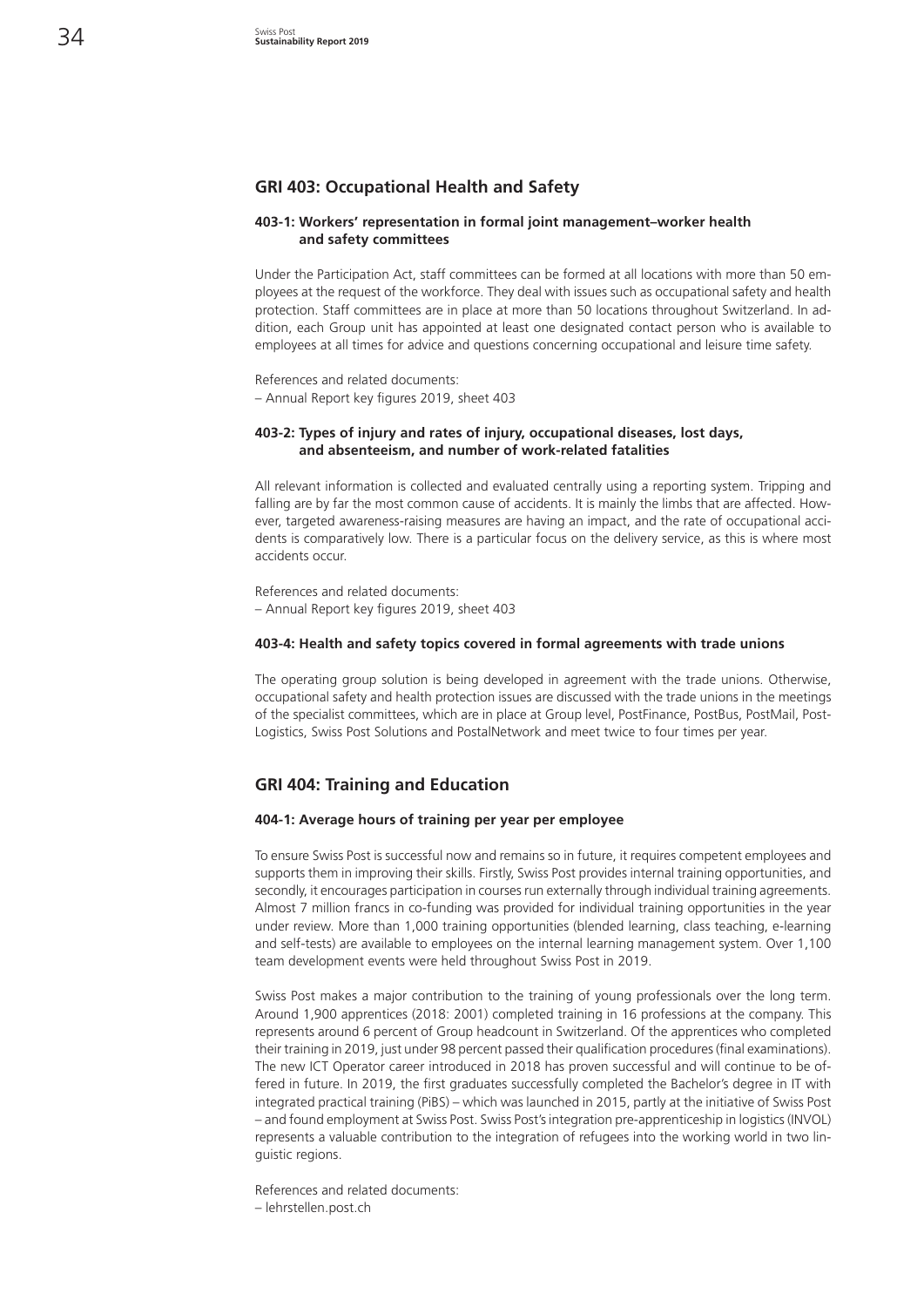#### **404-2: Programs for upgrading employee skills and transition assistance programs**

In cooperation with the social partners, a prevention programme for long-term future careers has been initiated. Swiss Post supports staff and their life-long learning through organized team workshops, career counselling and the promotion of digital skills. Swiss Post's internal Job Center supports employees with retraining if required.

A new management course was rolled out in all business units in 2019 and has already been completed by over 460 employees. Almost 7 million francs in co-funding was provided for individual training opportunities in the year under review.

References and related documents: – [Annual Report key figures 2019, sheet 404, "Careers center" section](https://geschaeftsbericht.post.ch/19/ar/app/uploads/EN_Post_Kennzahlen_2019.xlsx)

#### **404-3: Percentage of employees receiving regular performance and career development reviews**

For the vast majority of the workforce, a meeting is held every year to assess performance and employee development. Over 60 percent of all employees also have a goal-setting meeting (around 34, 000 employees). Due to their lower level of employment (less than 20 to 40 percent, depending on the business unit), all other employees have a so-called management meeting.

Swiss Post will replace the 20-year-old Focus process with DIALOG from 2020. By launching DIALOG, Swiss Post is focusing on team goals and an integral assessment of employees' personal contribution to success. Regular feedback and strengths-oriented development are also part of this, in addition to targeted succession planning for key functions and people.

#### **GRI 405: Diversity and Equal Opportunity**

#### **405-1: Diversity of governance bodies and employees**

References and related documents:

- [Financial Report 2019, "Corporate governance", pages 61–75](https://geschaeftsbericht.post.ch/19/ar/app/uploads/EN_Post_Finanzbericht_2019.pdf#page=63)
- [Annual Report key figures 2019, sheet 102, "Gender distribution" section](https://geschaeftsbericht.post.ch/19/ar/app/uploads/EN_Post_Kennzahlen_2019.xlsx)
- [Annual Report key figures 2019, sheet 405](https://geschaeftsbericht.post.ch/19/ar/app/uploads/EN_Post_Kennzahlen_2019.xlsx)

#### **405-2: Ratio of basic salary and remuneration of women to men**

The main business sites are located in Switzerland (84 percent of employees). More than 85 percent of these employees have employment contracts based on one of the current nine collective employment contracts, which were negotiated in detail with the contracting trade unions syndicom and transfair. These contracts contain binding salary brackets for every grade and provide for gender equality. The equal pay analysis carried out by an independent external company in 2019 produced good results. Taking into account the factors of education, professional experience and level of requirements, the unexplainable salary difference stood at –2.2 percent and is just below federal government's tolerance threshold of +/–5 percent, as in previous years. For many years, Swiss Post has been against all forms of discrimination and committed to equal terms of employment. To further promote equal opportunities, Swiss Post signed the "Equal pay in the public sector" charter in November 2019. By signing, Swiss Post wants to make a stand on equal pay between women and men. Employees can now also contact the independent reporting unit www.swisspostcourage.ch if they suspect salary discrimination.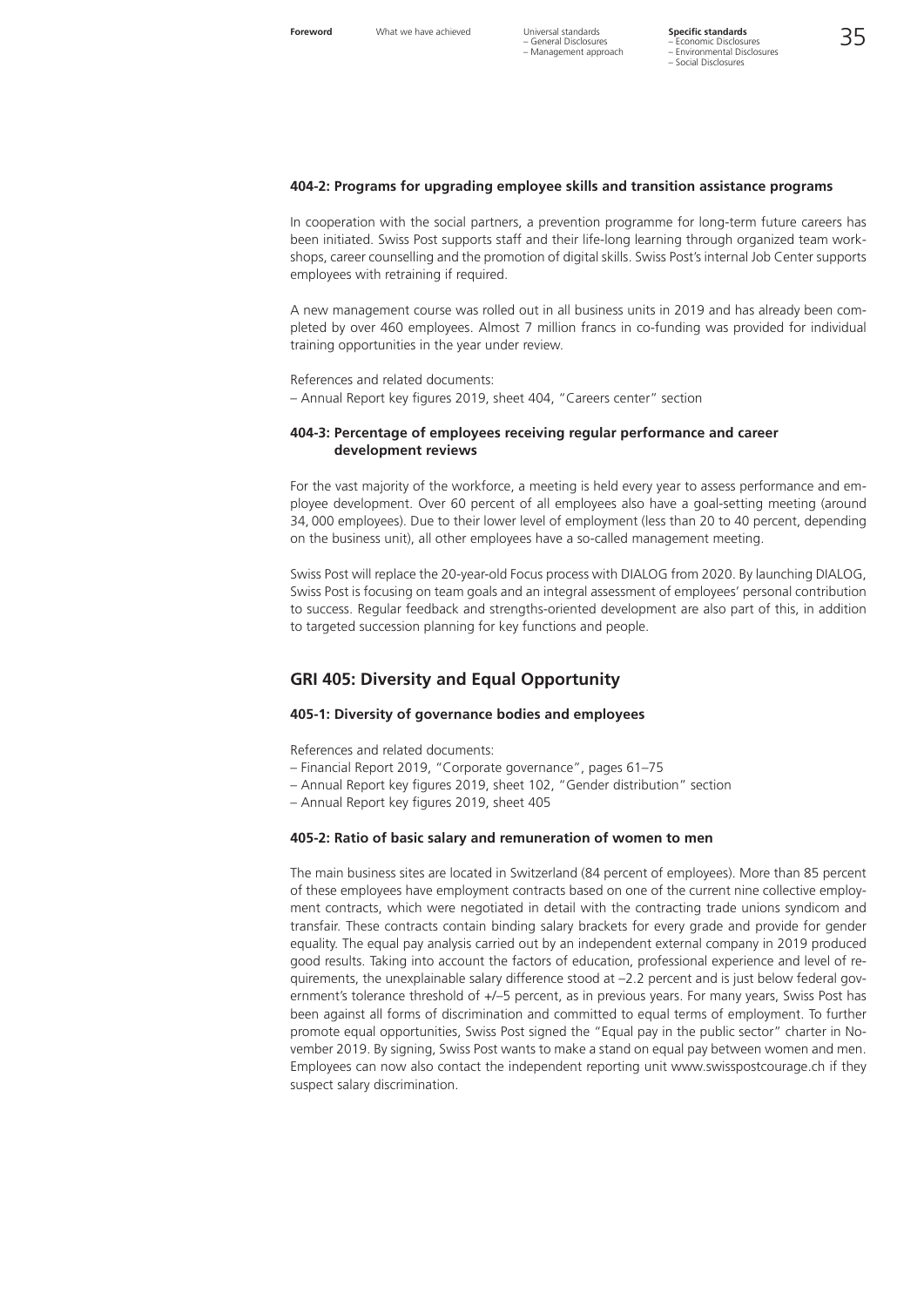#### **GRI 406: Non-discrimination**

#### **406-1: Incidents of discrimination and corrective actions taken**

A discrimination-free working environment is an important prerequisite for healthy and satisfied employees. To avoid cases of discrimination, line managers are trained to address conflicts quickly and to involve HR and Social Service at an early stage. All employees receive the Swiss Post Code of Conduct with their employment contract. In several organizational units, the Social Counselling Service has provided training in respectful treatment and on the bullying and sexual harassment procedure.

In the current year, more than 80 employees turned to Swiss Post Social Counselling Service due to bullying or sexual harassment. This led to internal investigations in six cases (three cases of suspected bullying, three cases of sexual harassment). Nine in-depth social audits were carried out in the units concerned due to tension or conflict at the workplace, poor atmosphere and/or poor performance. In all other cases, solution-oriented discussions, mediation and, where possible, amicable solutions were sought to resolve the disputes with the parties concerned.

#### **GRI 407: Freedom of Association and Collective Bargaining**

#### **407-1: Operations and suppliers in which the right to freedom of association and collective bargaining may be at risk**

Swiss Post employees are free to join trade unions. This right is governed by law in Switzerland. Staff committees may also be formed at all company locations with over 50 employees at the request of the workforce. Staff committees are in place at around 80 locations throughout Switzerland.

By signing the Code of Ethics and Social Responsibility, Swiss Post's suppliers undertake to protect the rights of employees, including freedom of association and protection of the right to organize. Outside the clothing sector, the risk of violation of freedom of assembly, child labour (408) or forced and compulsory labour (409) is considered low. In the clothing sector, all products are made in Europe and all suppliers are obliged to guarantee the freedom of association.

#### **GRI 408: Child Labor**

#### **408-1: Operations and suppliers at significant risk for incidents of child labor**

At the Swiss Post business locations, no elevated risk level could be identified. There is a significant risk of child labour among the product groups in the clothing and footwear sectors, from which Swiss Post procures substantial volumes. The intensive cooperation with the Fair Wear Foundation and Better Work serves to reduce this risk.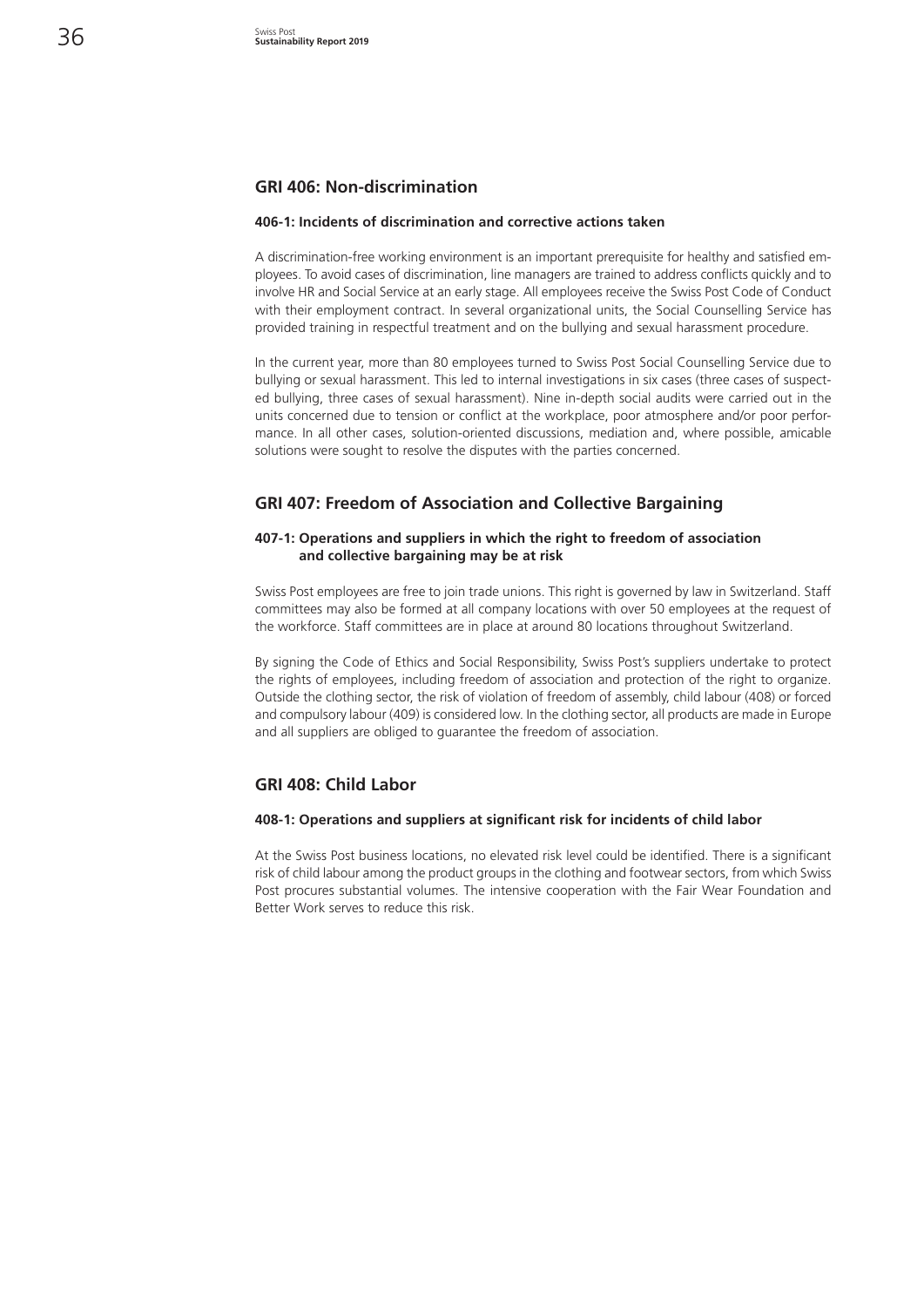– General Disclosures – Management approach

**Foreword** What we have achieved Universal standards **Specific standards**<br>
– General Disclosures – Economic Disclosures<br>
– Management approach – Environmental Disclosures<br>
– Social Disclosures **Specific standards**

#### **GRI 409: Forced or Compulsory Labor**

#### **409-1: Operations and suppliers at significant risk for incidents of forced or compulsory labor**

At the Swiss Post business locations, no elevated risk level could be identified. In terms of suppliers, there is a risk in the IT product groups. Without exception, all of their suppliers are members of the Responsible Business Alliance, which monitors compliance with fair working conditions, including in audits for member companies. The risk in the clothing product group was counteracted in cooperation with the Fair Wear Foundation. Two incidents were reported to Swiss Post in the year under review and dealt with by agreement. In one case, reported by the Fair Wear Foundation, a supplier incurred substantial costs due to misunderstandings in production planning. Swiss Post assumed its responsibility as a client and contributed its share of the compensation and to the improvement of future communication. A second incident was identified by Ressources Humaines Sans Frontières. An EU supplier had used a recruitment agency to hire persons who had been enticed with false promises. After the case was raised, the supplier proved cooperative and reimbursed the agency fees to the recruited employees.

#### **GRI 412: Human Rights Assessment**

#### **412-1: Operations that have been subject to human rights reviews or impact assessments**

At the Swiss Post business locations, no elevated risk level could be identified.

#### **GRI 414: Supplier Social Assessment**

#### **414-1: New suppliers that were screened using social criteria**

As of 2017, all new suppliers must state their position with respect to social and environmental award criteria in public service tenders, and this information is included in the award decisions.

#### **414-2: Negative social impacts in the supply chain and actions taken**

By 2020, the 240 most important suppliers from a strategic perspective will be reviewed according to social criteria using the EcoVadis system. No significant, actual negative impacts are known and the determination and follow-up of specific measures with individual suppliers is carried out on an ongoing basis in the relevant corrective action plans in accordance with the EcoVadis system.

Swiss Post responds to the identified potential negative effects in the clothing sector through its close collaboration with the Fair Wear Foundation and Better Work. Without exception, all suppliers of the IT product groups are members of the Responsible Business Alliance.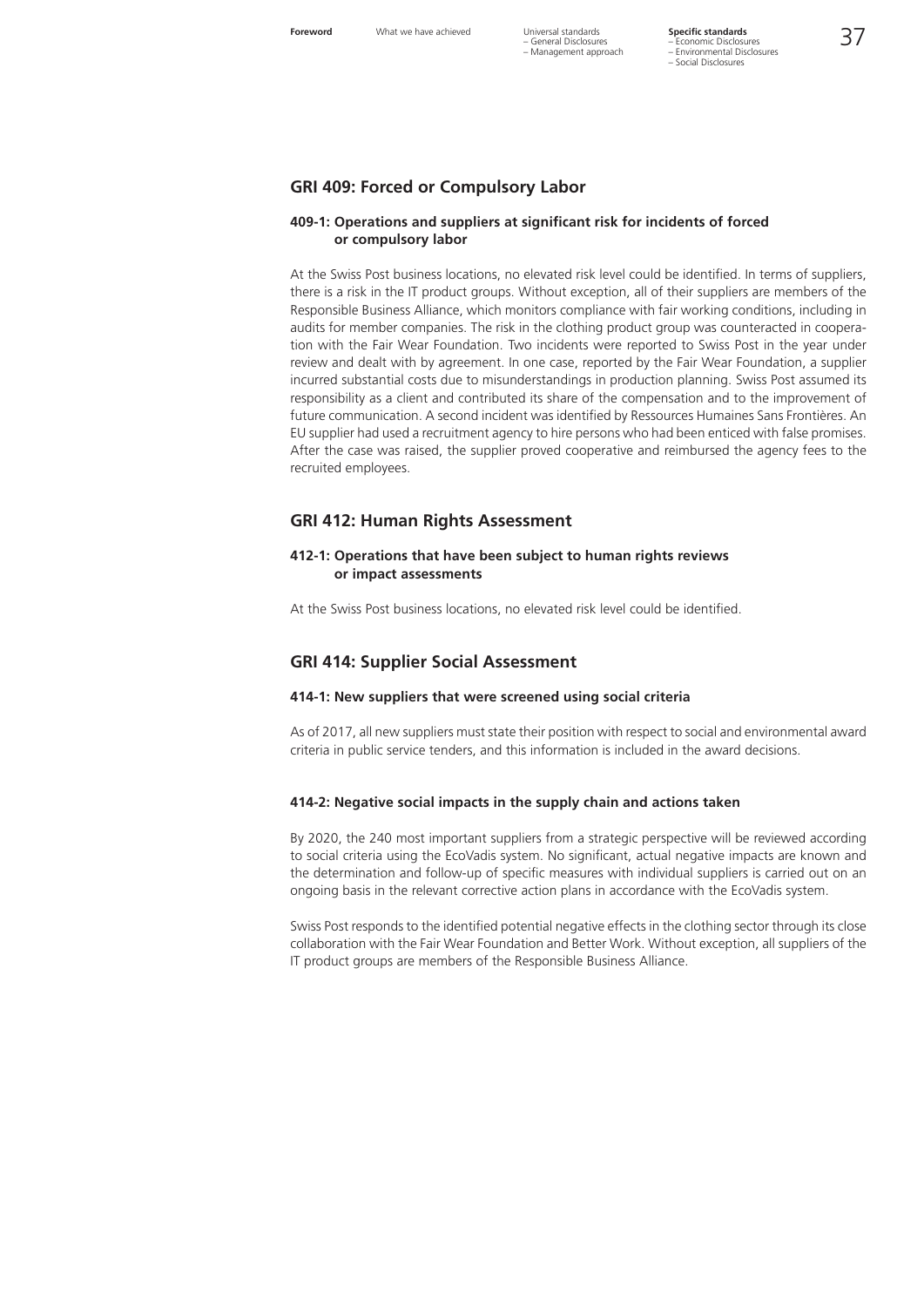### **GRI 418: Customer Privacy**

#### **418-1: Substantiated complaints concerning breaches of customer privacy and losses of customer data**

In 2019, no proceedings were opened in connection with data protection breaches at Swiss Post.

References and related documents:

– Code of Conduct: www.post.ch/-/media/post/ueber-uns/dokumente/verhaltenskodex.pdf?la=en

– Swiss Post's anonymous reporting unit: www.swisspostcourage.ch

#### **GRI 419: Socioeconomic Compliance**

#### **419-1: Non-compliance with laws and regulations in the social and economic area**

See 205-1 and 206-1.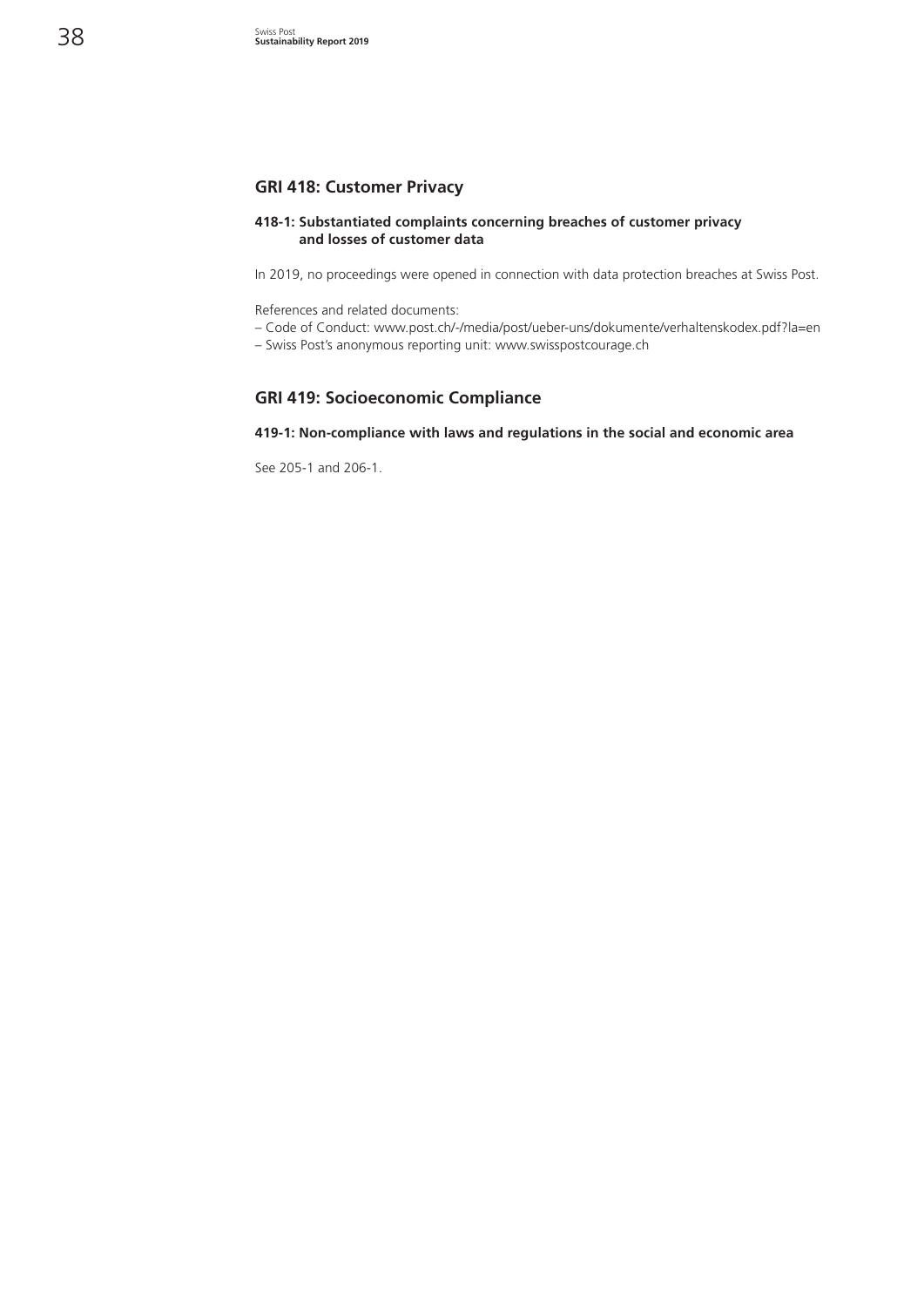– General Disclosures – Management approach

# **Specific standards<br>– Economic Disclosures<br>– Environmental Disclosures<br>– Social Disclosures**

## **Publication details and contact**

**Published by**

Swiss Post Ltd Wankdorfallee 4 P.O. Box 3030 Berne Switzerland

Tel. +41 58 338 11 11 Media relations +41 58 338 13 07 [www.swisspost.ch/](http://www.swisspost.ch/responsibility)responsibility

For any questions about the Sustainability Report: [responsibility@swisspost.ch](mailto:responsibility%40swisspost.ch?subject=)